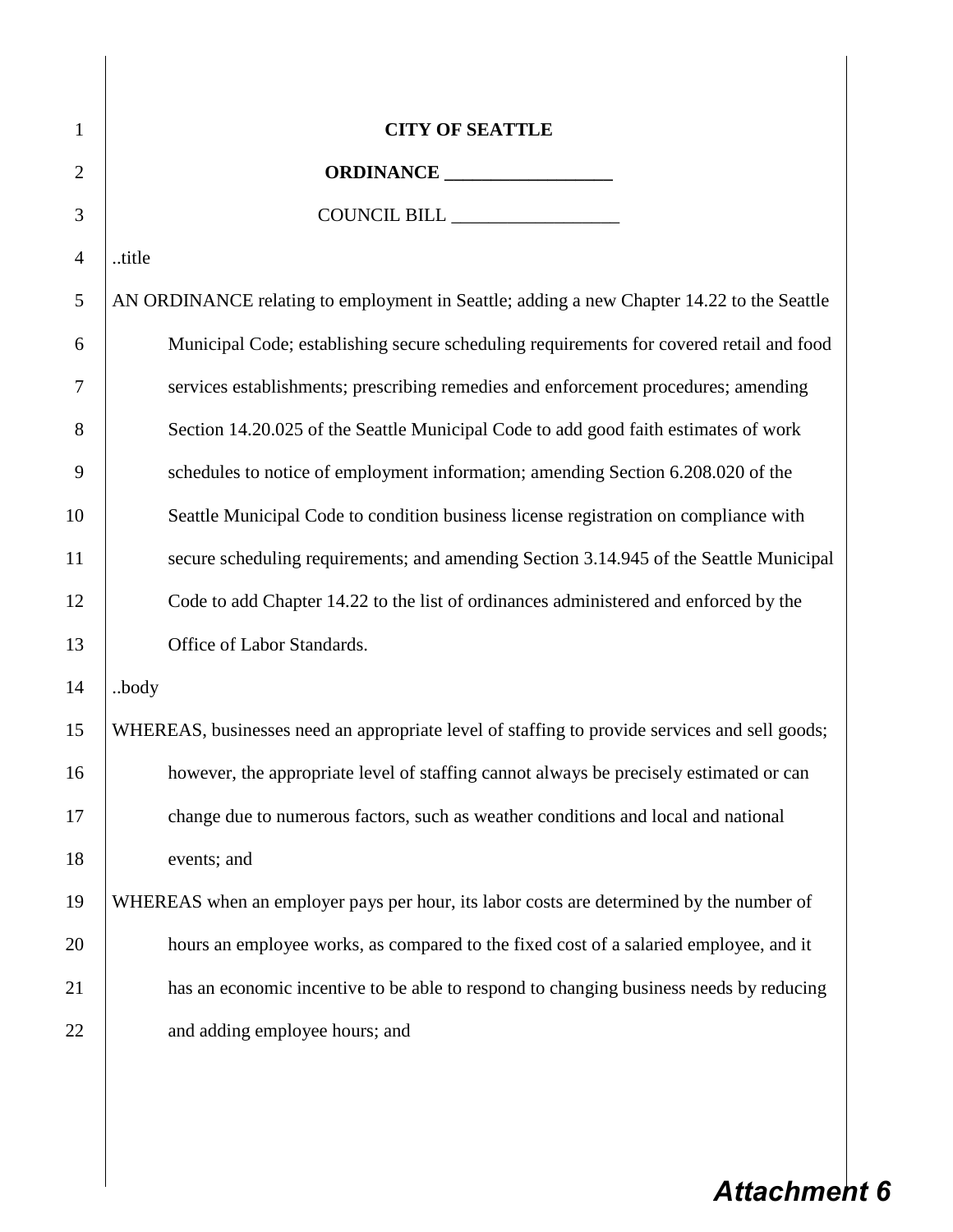# WHEREAS, when an employee's hours are reduced, it changes the amount of income an 2 employee will earn that pay period; and WHEREAS, when an employee is asked to work additional hours or an employee's hours are changed with minimal notice, such changes often create conflicts with an employee's other responsibilities such as child care, other jobs, or school schedules; and WHEREAS, when an employee is required to remain available to come in to work if needed, but is not compensated if not needed, the employee is therefore not compensated for foregoing the opportunity to tend to other responsibilities or pursue other interests; and WHEREAS, if employers maintain a large pool of part-time employees to draw on when extra 10 staff are needed, employees in that pool might work fewer and more variable hours than employees who are not part-time; and WHEREAS, in *Schedule Unpredictability among Early Career Workers in the US Labor Market: a National Snapshot*, using data from a national survey of early career adults 14 aged 26-32 years, Professor Susan Lambert of the University of Chicago, found that 40 **percent of hourly workers knew their work schedule less than one week in advance, and**  74 percent had fluctuating hours during a single month, with 50 percent having fluctuations of more than eight hours or one day's pay; and WHEREAS, Professor Lonnie Golden of Pennsylvania State University found that, by income level, nationally the lowest income workers face the most irregular schedules and that 43 percent of part-time workers were working fewer hours per week than they preferred; and WHEREAS, part-time work has a correlation with national poverty levels; for example, the 22 poverty rate for households with children is 11.2 percent with one full-time worker in the 23 household and 27.5 percent with a part-time worker, the poverty rate for Hispanics is 9.4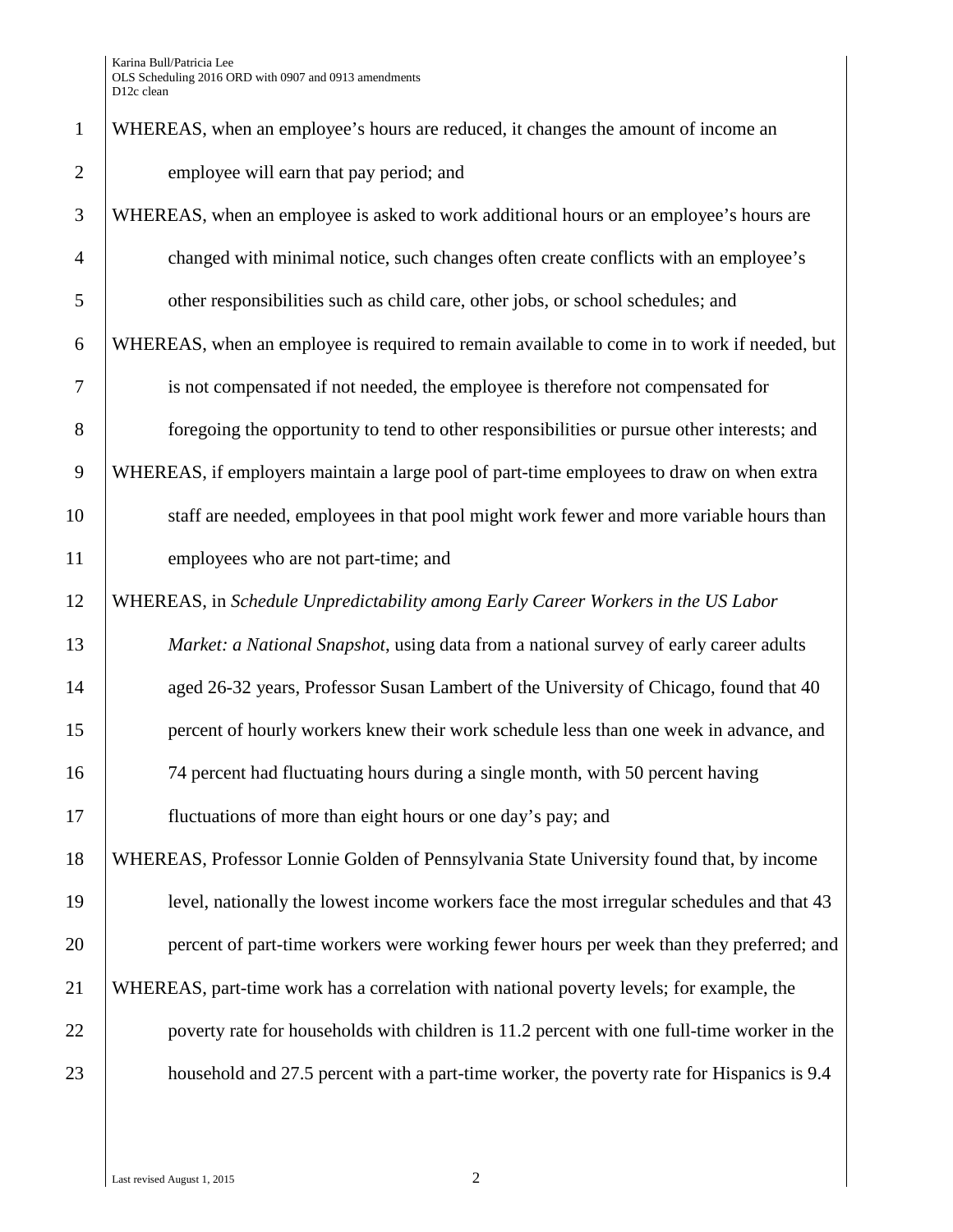| $\mathbf{1}$   | percent with one full-time worker in the household and 44.1 percent with a part-time        |
|----------------|---------------------------------------------------------------------------------------------|
| $\overline{2}$ | worker, and the poverty rate for African-Americans is 6.9 percent with one full-time        |
| 3              | worker in the household and 55.5 percent with a part-time worker; and                       |
| $\overline{4}$ | WHEREAS, the City contracted with Vigdor Measurement and Evaluation to provide data on      |
| 5              | scheduling practices in Seattle; and                                                        |
| 6              | WHEREAS, as discussed in Scheduling in Seattle: Current State of Practice and Prospects for |
| 7              | Intervention, Seattle scheduling practices are not dissimilar to national scheduling        |
| 8              | practices: while many respondents were satisfied with their schedules, 30 percent of part-  |
| 9              | time workers want to work more hours, 31 percent reported working both a closing and        |
| 10             | opening shift consecutively, nearly half of the survey respondents would sacrifice a 20     |
| 11             | percent pay premium in order to have one week's advance notice of their schedule; and       |
| 12             | African-American and Latino respondents reported significantly higher rates of              |
| 13             | scheduling-related hardship and were more likely to receive short notice of their           |
| 14             | schedules, to work on-call shifts, and to have their hours reduced; and                     |
| 15             | WHEREAS, 1930s federal labor laws, such as the Fair Labor Standards Act that limited the    |
| 16             | number of work hours in a day and week, addressed the manufacturing industry that was       |
| 17             | the predominant employer at the time but are inadequate to address the conditions that      |
| 18             | have arisen in the service and retail industries in which an ever-increasing number of U.S. |
| 19             | employees are employed; and                                                                 |
| 20             | WHEREAS, several jurisdictions across the country, including Oregon, California, New York,  |
| 21             | North Carolina, Connecticut, Washington D.C., and Illinois are considering scheduling       |
| 22             | legislation to address the issues faced by employees with unpredictable work schedules      |
| 23             | and consequently unpredictable income; and                                                  |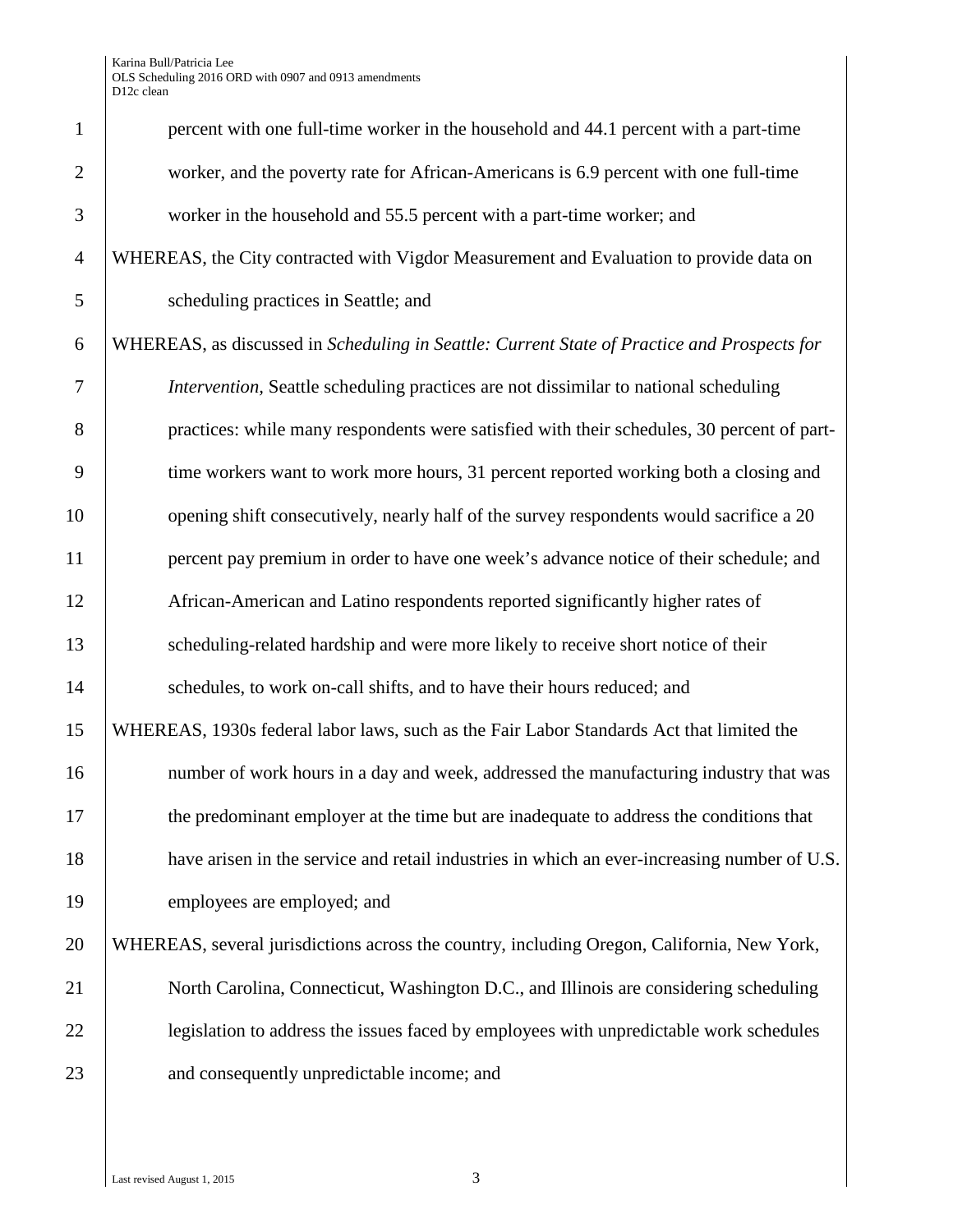| $\mathbf{1}$   | WHEREAS, the City and County of San Francisco recently enacted two ordinances, the Hours    |
|----------------|---------------------------------------------------------------------------------------------|
| $\overline{2}$ | and Retention Protections for Formula Retail employees, and Predictable Scheduling and      |
| 3              | Fair Treatment for Formula Retail Employees, commonly referred to together as the           |
| $\overline{4}$ | Formula Retail Workers Bill of Rights, that require a two-week advance notice of work       |
| 5              | schedules, additional compensation for certain changes to an employee's work schedule,      |
| 6              | equal treatment of part-time employee in wages, time off and promotion opportunities,       |
| 7              | offering additional hours of work to existing employees before hiring new employees,        |
| 8              | and certain protections if a business is sold; and                                          |
| 9              | WHEREAS, to gain a fuller understanding of scheduling practices in Seattle the Mayor and    |
| 10             | Seattle City Council convened stakeholder meetings with both business owners and            |
| 11             | worker advocates who met 17 times over six months and the Mayor and Council's staff         |
| 12             | met individually with businesses and workers; and                                           |
| 13             | WHEREAS, the Seattle City Council's Civil Rights, Utilities, Economic Development, and Arts |
| 14             | (CRUEDA) committee heard reports from these stakeholders at ten meetings over six           |
| 15             | months and from researchers in the field and the San Francisco Office of Labor Standards    |
| 16             | Enforcement; and                                                                            |
| 17             | WHEREAS, clearer communication between employers and employees, at time of hire and         |
| 18             | periodically, about the employer's scheduling needs and employee's availability and         |
| 19             | preference of hours would establish a stronger basis of understanding between employers     |
| 20             | and employees; and                                                                          |
| 21             | WHEREAS, the Seattle City Council, in recognition of the growing income inequality in the   |
| 22             | city, enacted a new minimum wage and minimum compensation in recognition that the           |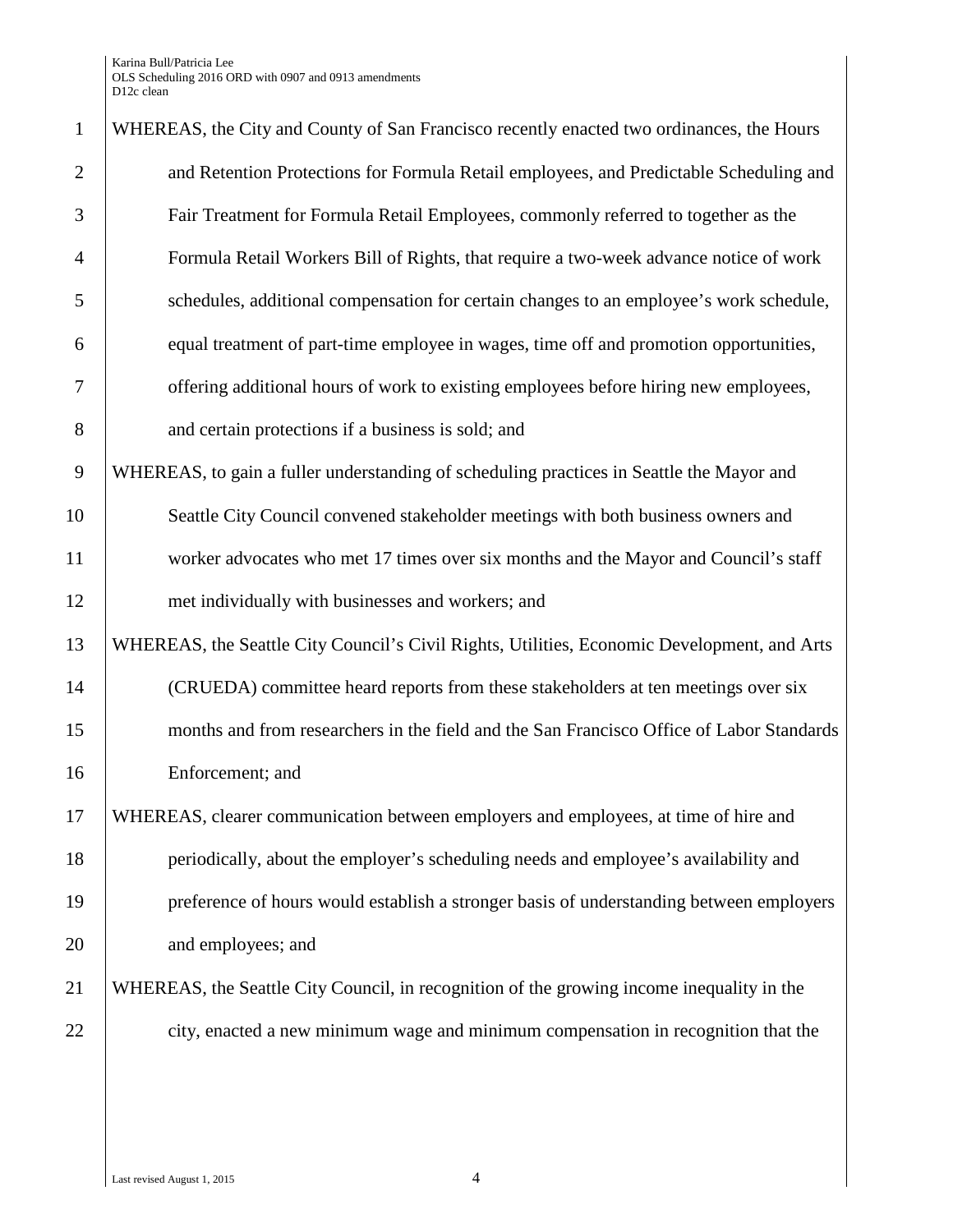federal minimum wage was inadequate and that local governments must act in the

2 absence of action by the federal government; and

 WHEREAS, increased wages will not help decrease the income inequality gap if employees can <sup>4</sup> not work sufficient hours to support themselves and their dependents or know what hours 5 and therefore what income they can count on that week; NOW, THEREFORE,

#### **BE IT ORDAINED BY THE CITY OF SEATTLE AS FOLLOWS:**

Section 1. A new Chapter 14.22 is added to the Seattle Municipal Code as follows:

#### **14.22 SECURE SCHEDULING**

#### **14.22.005 Short title**

This Chapter 14.22 shall constitute the "Secure Scheduling Ordinance" and may be cited as such.

#### **14.22.010 Definitions**

For purposes of this Chapter 14.22:

 "Adverse action" means denying a job or promotion, demoting, terminating, failing to rehire after a seasonal interruption of employment, threatening, penalizing, engaging in unfair immigration-related practices, filing a false report with a government agency, changing an employee's status to a nonemployee, or otherwise discriminating against any person for any reason prohibited by Section 14.22.035. "Adverse action" for an employee may involve any aspect of employment, including pay, work hours, responsibilities, or other material change in the terms and condition of employment.

"Agency" means the Office for Civil Rights and any division therein.

21 **Aggrieved party** means the employee or other person who suffers tangible or intangible  $\blacksquare$ harm due to the employer or other person's violation of this Chapter 14.22.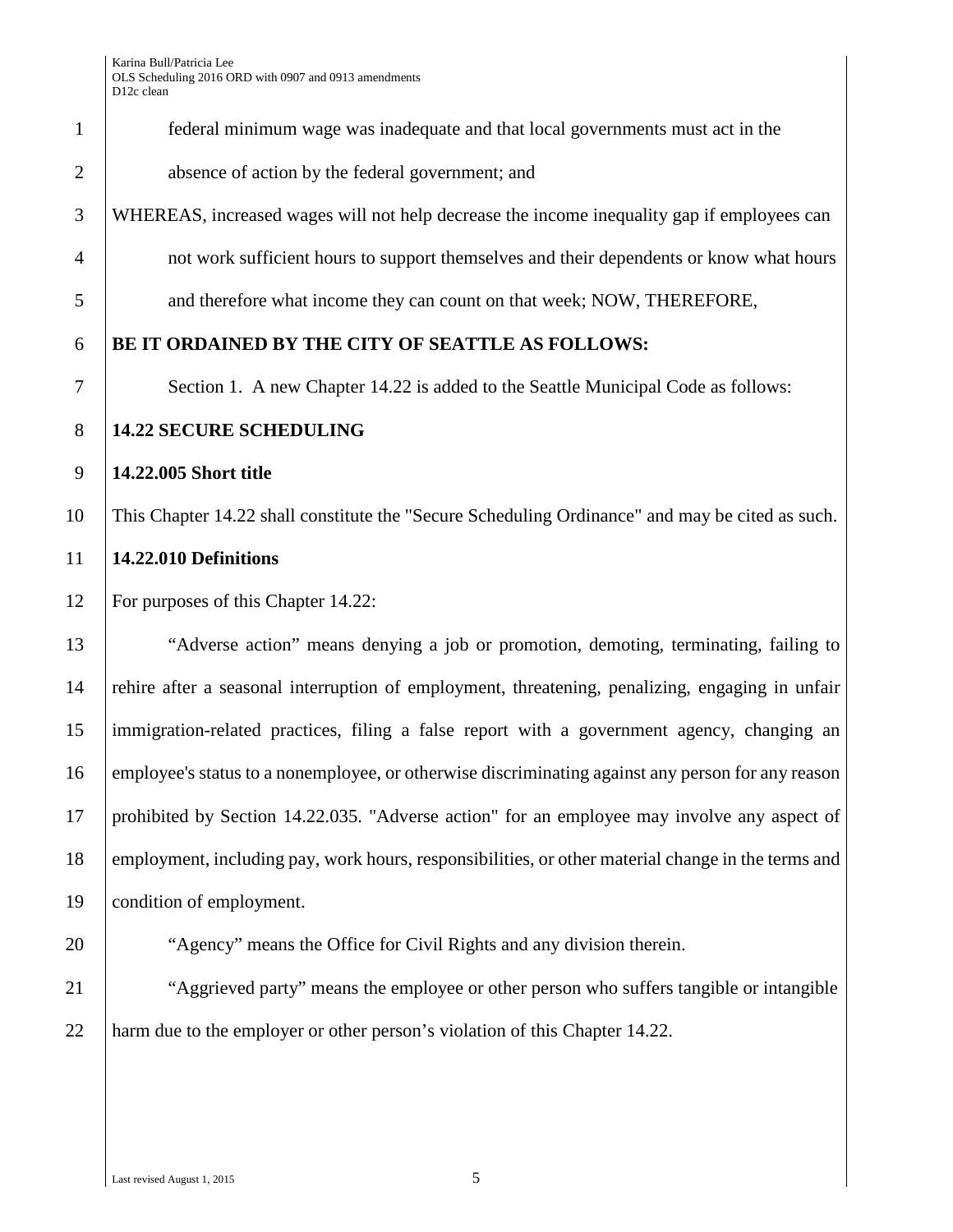| $\mathbf{1}$   | "At time of hire" means the period after offer and acceptance of employment, and on or              |
|----------------|-----------------------------------------------------------------------------------------------------|
| $\overline{2}$ | before the commencement of employment.                                                              |
|                |                                                                                                     |
| 3              | "Bona fide business reason" means:                                                                  |
| 4              | 1. An action that would cause the employer to violate a law, statute, ordinance,                    |
| 5              | code and/or governmental executive order; or                                                        |
| 6              | 2. A significant and identifiable burden of additional costs to the                                 |
| 7              | employer; or                                                                                        |
| 8              | 3. A significant and identifiable detrimental effect on the employer's                              |
| 9              | ability to meet organizational demands, including:                                                  |
| 10             | a. A significant inability of the employer, despite best efforts, to                                |
| 11             | reorganize work among existing employees;                                                           |
| 12             | <b>b.</b> A significant detrimental effect on business performance;                                 |
| 13             | c. A significant inability to meet customer needs or demands; or                                    |
| 14             | d. A significant insufficiency of work during the periods the                                       |
| 15             | employee proposes to work.                                                                          |
| 16             | "City" means the City of Seattle.                                                                   |
| 17             | "Career-related educational or training program" means                                              |
| 18             | 1. An educational or training program;                                                              |
| 19             |                                                                                                     |
|                | 2. A pre-apprenticeship or apprenticeship program; or                                               |
| 20             | 3. A program of study offered by a public, private, or nonprofit career and                         |
| 21             | technical education school, institution of higher education, or other entity that provides academic |
| 22             | education, career and technical education, or training, including but not limited to remedial       |
| 23             | education or English as a second language, as appropriate.                                          |
|                |                                                                                                     |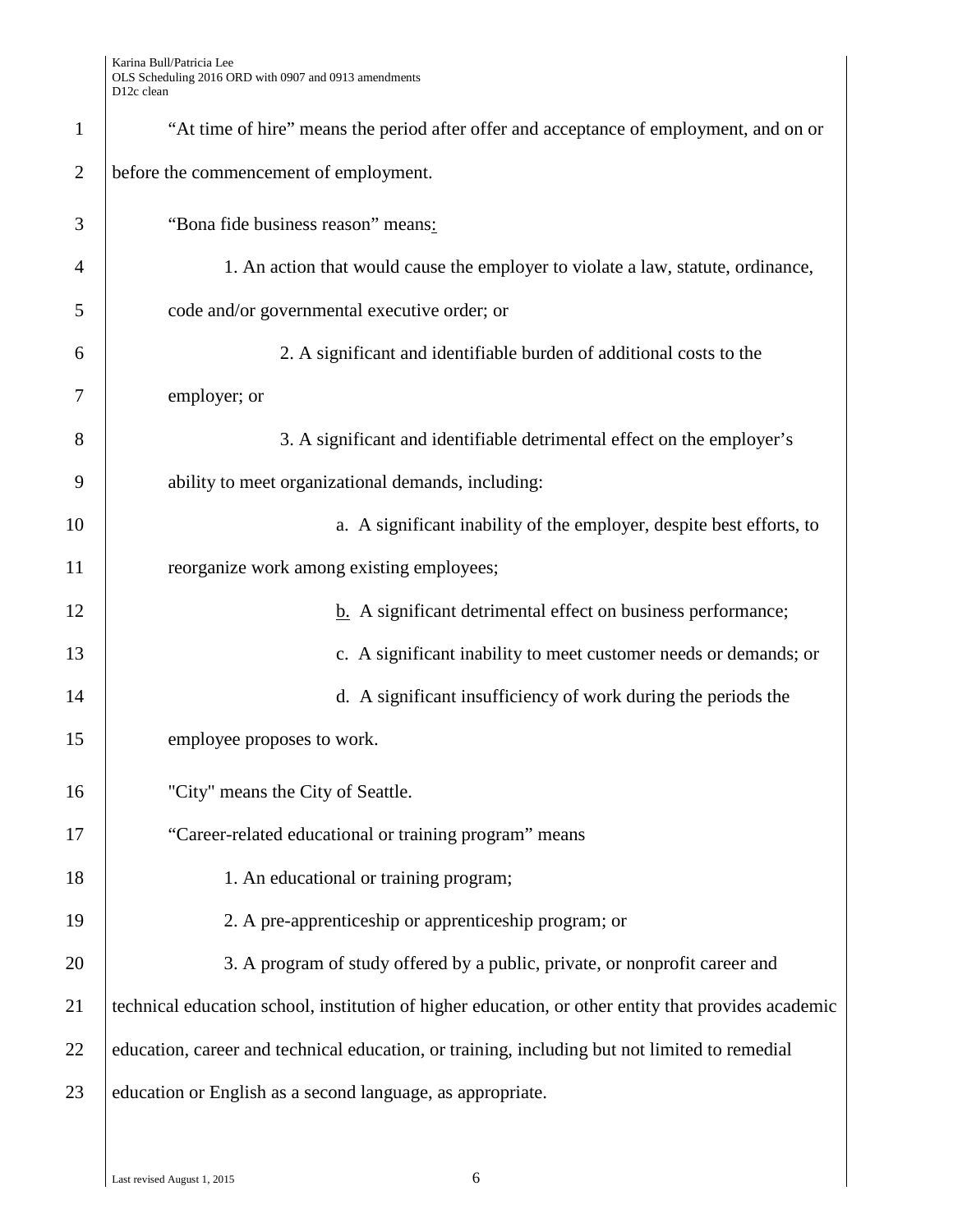| $\mathbf{1}$   | "Caregiver" means an employee who has the responsibility of providing                                |
|----------------|------------------------------------------------------------------------------------------------------|
| $\overline{2}$ | 1. Ongoing care or education, including responsibility for securing the ongoing                      |
| 3              | care or education of a child;                                                                        |
| 4              | 2. Ongoing care, including the responsibility for securing the ongoing care of                       |
| 5              | a. An individual with a serious health condition who is in a family                                  |
| 6              | relationship with the employee; or                                                                   |
| 7              | b. A parent of the individual.                                                                       |
| 8              | "Child" means a biological, adopted, or foster child, a stepchild, a legal ward, or a child          |
| 9              | of an individual standing in loco parentis who is:                                                   |
| 10             | 1. Under 18 years of age; or                                                                         |
| 11             | 2. 18 years of age or older, and incapable of self-care because of a mental or physical              |
| 12             | disability.                                                                                          |
| 13             | "Director" means the Division Director of the Office of Labor Standards within the                   |
| 14             | Office for Civil Rights or the Division Director's designee.                                         |
| 15             | "Employ" means to suffer or permit to work.                                                          |
| 16             | "Employee" means any individual employed by the employer, including but not limited                  |
| 17             | to full-time employees, part-time employees, and temporary workers. An alleged employer bears        |
| 18             | the burden of proof that the individual is, as a matter of economic reality, in business for oneself |
| 19             | (i.e. independent contractor) rather than dependent upon the alleged employer.                       |
| 20             | "Employer" means any individual, partnership, association, corporation, business trust, or           |
| 21             | any entity, person or group of persons, or a successor thereof, that employs another person and      |
| 22             | includes any such entity or person acting directly or indirectly in the interest of the employer in  |
|                |                                                                                                      |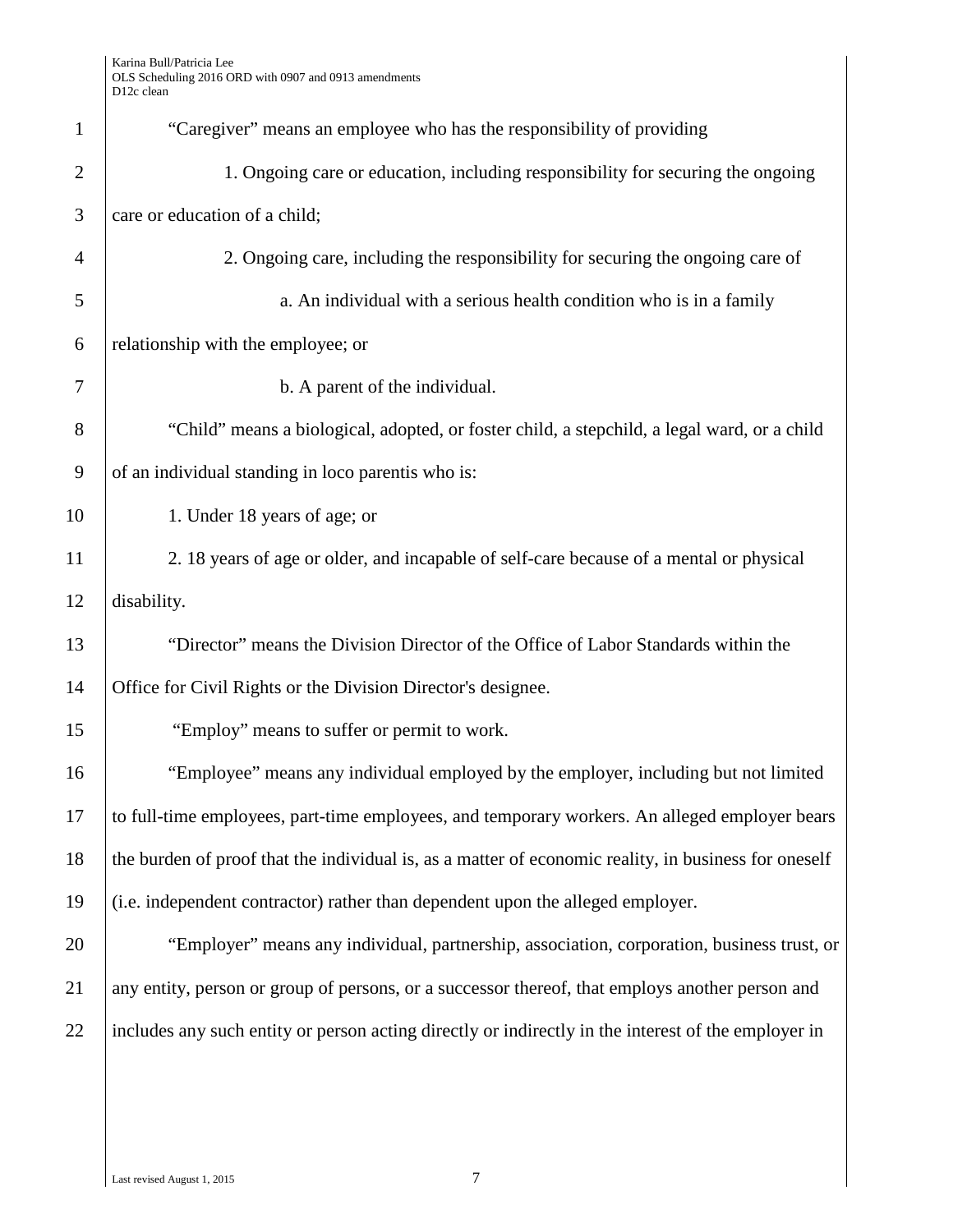| $\mathbf{1}$   | relation to the employee. More than one entity may be the "employer" if employment by one         |
|----------------|---------------------------------------------------------------------------------------------------|
| $\overline{2}$ | employer is not completely disassociated from employment by the other employer.                   |
| 3              | "Family relationship" means a relationship with                                                   |
| $\overline{4}$ | 1. A child, spouse, parent, grandchild, grandparent, sibling, or parent of a spouse               |
| 5              | of the employee; or                                                                               |
| 6              | 2. Any individual related to the employee involved by blood or affinity, whose                    |
| $\tau$         | close association with the employee is the equivalent of a family relationship as described in    |
| 8              | subsection 1 of this definition.                                                                  |
| 9              | "Food services establishment" means the fixed point of sale location for food services            |
| 10             | contractors; caterers; mobile food services; drinking places (alcoholic beverages); full service  |
| 11             | restaurants; limited-service restaurants; cafeterias, grill buffets, and buffets; and snack and   |
| 12             | nonalcoholic beverage bars, as defined under the 2012 North American Industry Classification      |
| 13             | System ("NAICS") 722.                                                                             |
| 14             | "Franchise" means a written agreement by which:                                                   |
| 15             | 1. A person is granted the right to engage in the business of offering, selling, or               |
| 16             | distributing goods or services under a marketing plan prescribed or suggested in substantial part |
| 17             | by the grantor or its affiliate;                                                                  |
| 18             | 2. The operation of the business is substantially associated with a trademark,                    |
| 19             | service mark, trade name, advertising, or other commercial symbol; designated, owned by, or       |
| 20             | licensed by the grantor or its affiliate; and                                                     |
| 21             | 3. The person pays, agrees to pay, or is required to pay, directly or indirectly, a               |
| 22             | franchise fee.                                                                                    |
| 23             | "Franchisee" means a person to whom a franchise is offered or granted.                            |
|                |                                                                                                   |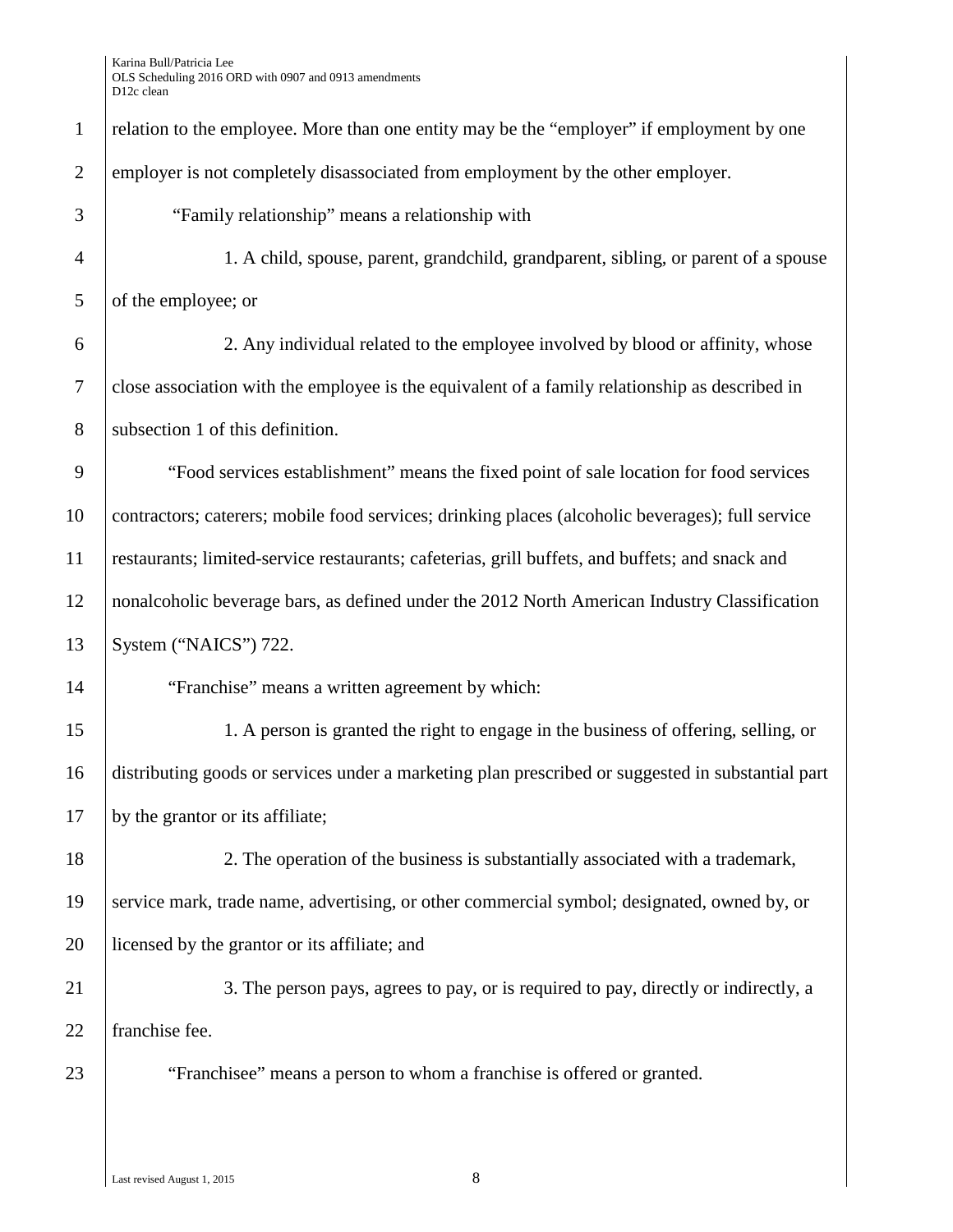"Franchisor" means a person who grants a franchise to another person. 2 "Front pay" means the compensation the employee would earn or would have earned if reinstated to the employee's former position. "Grandchild" means the child of a child of the employee. "Grandparent" means a parent of a parent of the employee. "Hearing Examiner" means the official appointed by the City Council and designated as the Hearing Examiner, under Chapter 3.02 or that person's designee (e.g., Deputy Hearing Examiner or Hearing Examiner Pro Tem). 9 | "Interactive process" means a timely, good faith process that includes a discussion between the employer and the employee for the purpose of arriving at a mutually beneficial arrangement for a work schedule that meets the needs of the employee and the employer. The discussion may include the proposal of alternatives by the employee and the employer. "Major life event" means a major event related to the employee's access to the workplace due to changes in the employee's transportation or housing; the employee's own serious health condition; the employee's responsibilities as a caregiver; the employee's enrollment in a career- related educational or training program; or the employee's other job or jobs. "On-call shift" means any time that the employer requires the employee to be available to work, contact the employer or the employer's designee, or wait to be contacted by the employer or the employer's designee, for the purpose of determining whether the employee must report to work. During such time, on-call status applies regardless of whether the employee is located on 21 or off the employer's premises. 22 T "Parent" means a biological or adoptive parent, a stepparent, or a person who stood in

23 loco parentis to the employee when the employee was a child.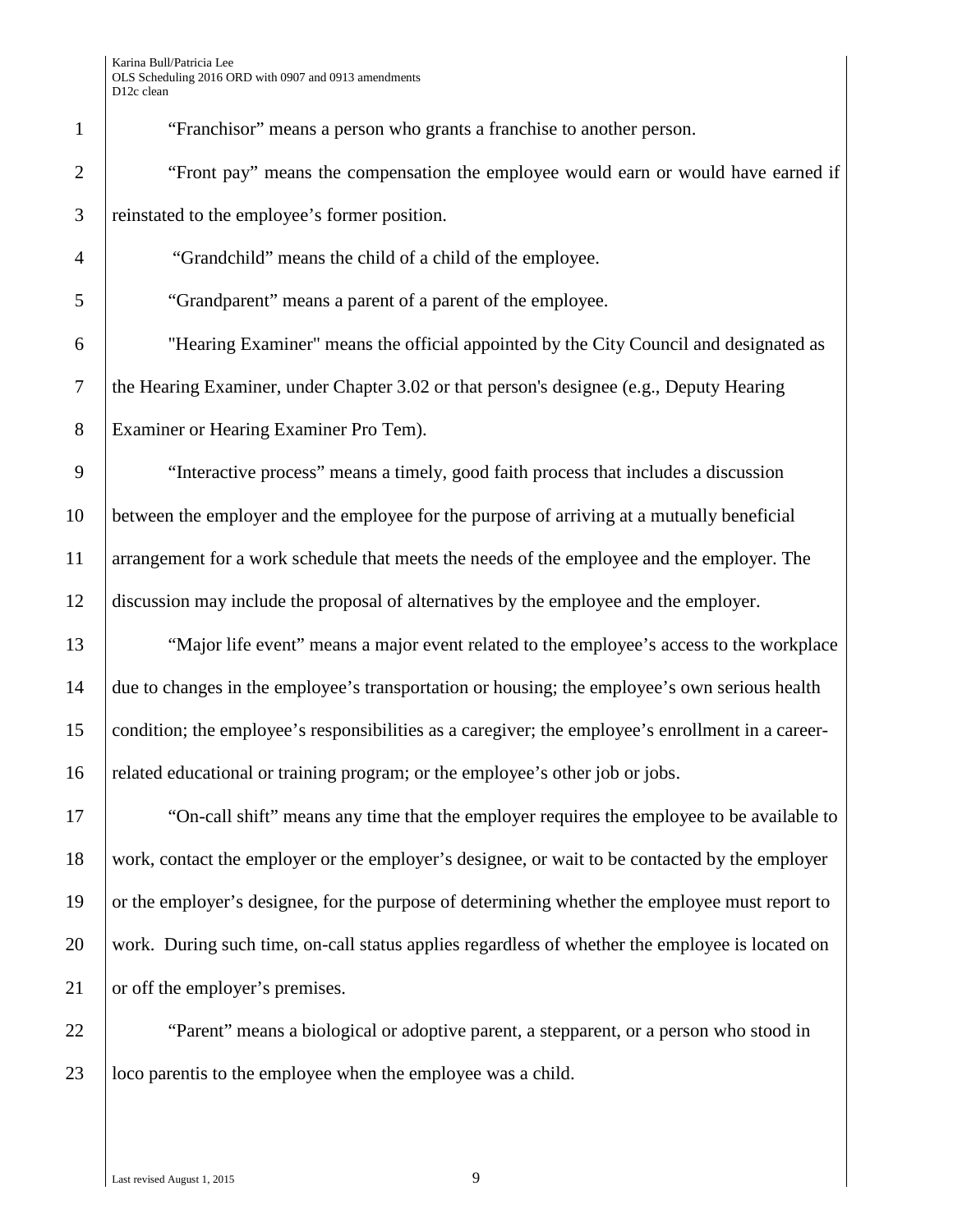| $\mathbf{1}$   | "Rate of inflation" means 100 percent of the annual average growth rate of the bi-              |
|----------------|-------------------------------------------------------------------------------------------------|
| $\overline{2}$ | monthly Seattle-Tacoma-Bremerton Area Consumer Price Index for Urban Wage Earners and           |
| 3              | Clerical Workers, termed CPI-W, for the 12 month period ending in August, provided that the     |
| $\overline{4}$ | percentage increase shall not be less than zero.                                                |
| 5              | "Regular rate of pay" means the hourly rate that is used to determine the employee's            |
| 6              | overtime premium (i.e. one and one-half times the regular rate of pay) for all hours worked in  |
| $\tau$         | excess of forty per work week.                                                                  |
| 8              | "Respondent" means the employer or any person who is alleged or found to have                   |
| 9              | committed a violation of this Chapter 14.22.                                                    |
| 10             | "Retail establishment" means the fixed point-of-sale location of a store retailer, as           |
| 11             | defined under the 2012 North American Industry Classification System ("NAICS") 441 through      |
| 12             | 453998.                                                                                         |
| 13             | "Scheduled rate of pay" means the hourly rate that the employee is entitled to earn for an      |
| 14             | hour worked in a particular work shift.                                                         |
| 15             | "Seasonal employment" means a period of employment that is cyclical in nature, occurs           |
| 16             | at approximately the same time each year, often to accommodate a seasonal increase in business, |
| 17             | and lasts for a duration of less than twelve months during any year.                            |
| 18             | "Serious health condition" means an illness, injury, impairment, or physical or mental          |
| 19             | condition that involves:                                                                        |
| 20             | 1. Inpatient care in a hospital, hospice, or residential medical care facility,                 |
| 21             | including any period of incapacity; or                                                          |
| 22             | 2. Continuing treatment by a health care provider.                                              |
|                |                                                                                                 |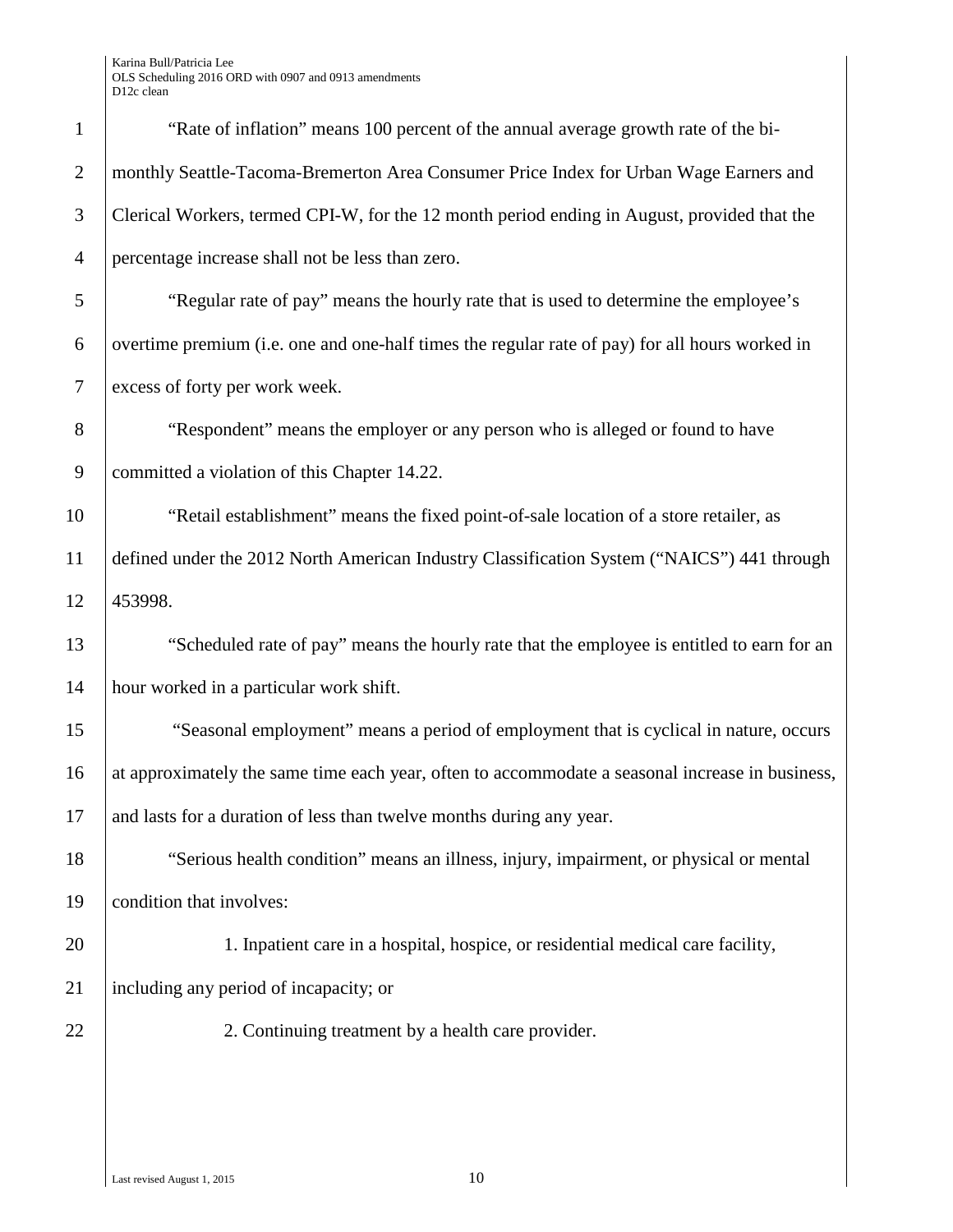"Sibling" means a brother or sister, whether related by half blood, whole blood, or 2 adoption, or as a stepsibling. Where necessary to implement this Chapter 14.22, gender-specific terms such as brother and sister used in any statute, rule, or other law shall be construed to be 4 gender-neutral.

 "Spouse" means husband, wife, or domestic partner. For purposes of this Chapter 14.22 the terms spouse, marriage, marital, husband, wife, and family shall be interpreted as applying equally to city or state registered domestic partnerships or individuals in city or state registered 8 domestic partnerships as well as to marital relationships and married persons to the extent that 9 such interpretation does not conflict with federal law. Where necessary to implement this Chapter 14.22, gender-specific terms such as husband and wife used in any statute, rule, or other law shall be construed to be gender-neutral and applicable to individuals in city or state registered domestic partnerships.

 "Successor" means any person to whom the employer quitting, selling out, exchanging, or disposing of a business sells or otherwise conveys in bulk and not in the ordinary course of the employer's business, a major part of the property, whether real or personal, tangible or intangible, of the employer's business. For purposes of this definition, "person" means an individual, receiver, administrator, executor, assignee, trustee in bankruptcy, trust, estate, firm, corporation, business trust, partnership, limited liability partnership, company, joint stock, company, limited liability company, association, joint venture, or any other legal or commercial 20 entity.

**Wage**" means compensation due to the employee by reason of employment, payable in legal tender of the United States or checks on banks convertible into cash on demand at full face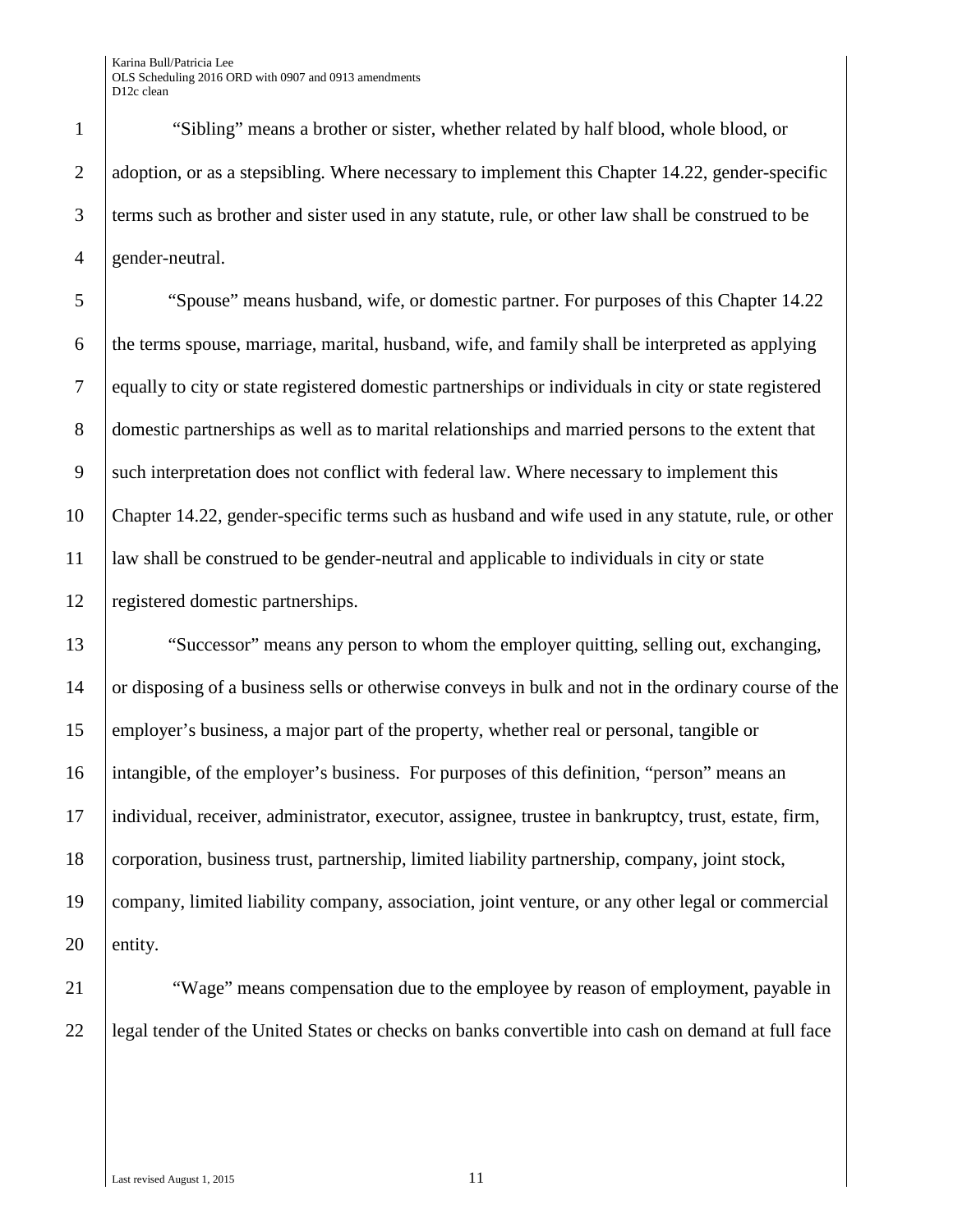1 value, subject to such deductions, charges, or allowances as may be permitted by rules of the 2 Director.

3 "Work schedule" means the hours, days and times, including regular and on-call shifts, 4 when the employee is required by the employer to perform duties of employment for which the 5 employee will receive compensation for a given period of time.

6 "Work schedule change" means any employer-requested modification to the employee's 7 work schedule that occurs after the advance notice required in Section 14.22.040, including but 8 not limited to: the addition or reduction of hours; cancellation of a work shift or portion of a 9 work shift; a change in the date or time of a work shift by the employer; or scheduling the 10 employee for an on-call shift for which the employee does not need to report to work.

11 "Work shift" means the specific and consecutive hours the employer requires the 12 employee to work or to be on call to work.

13 "Work week" means a fixed and regularly recurring period of 168 hours or seven 14 consecutive 24 hour periods; it may begin on any day of the week and any hour of the day, and 15 need not coincide with a calendar week.

16 "Written" or "writing" means a printed or printable communication in physical or 17 electronic format including a communication that is transmitted through email, text message or a 18 computer system, or is otherwise sent and maintained electronically.

19 .

20 "Year" means any fixed, consecutive 12 month period of time.

21 **14.22.012 Intent of secure scheduling**

22 The intent of this Chapter 14.22 is to establish predictable work schedules that advance race and 23 Social equity, promote greater economic security, further the health, safety and welfare of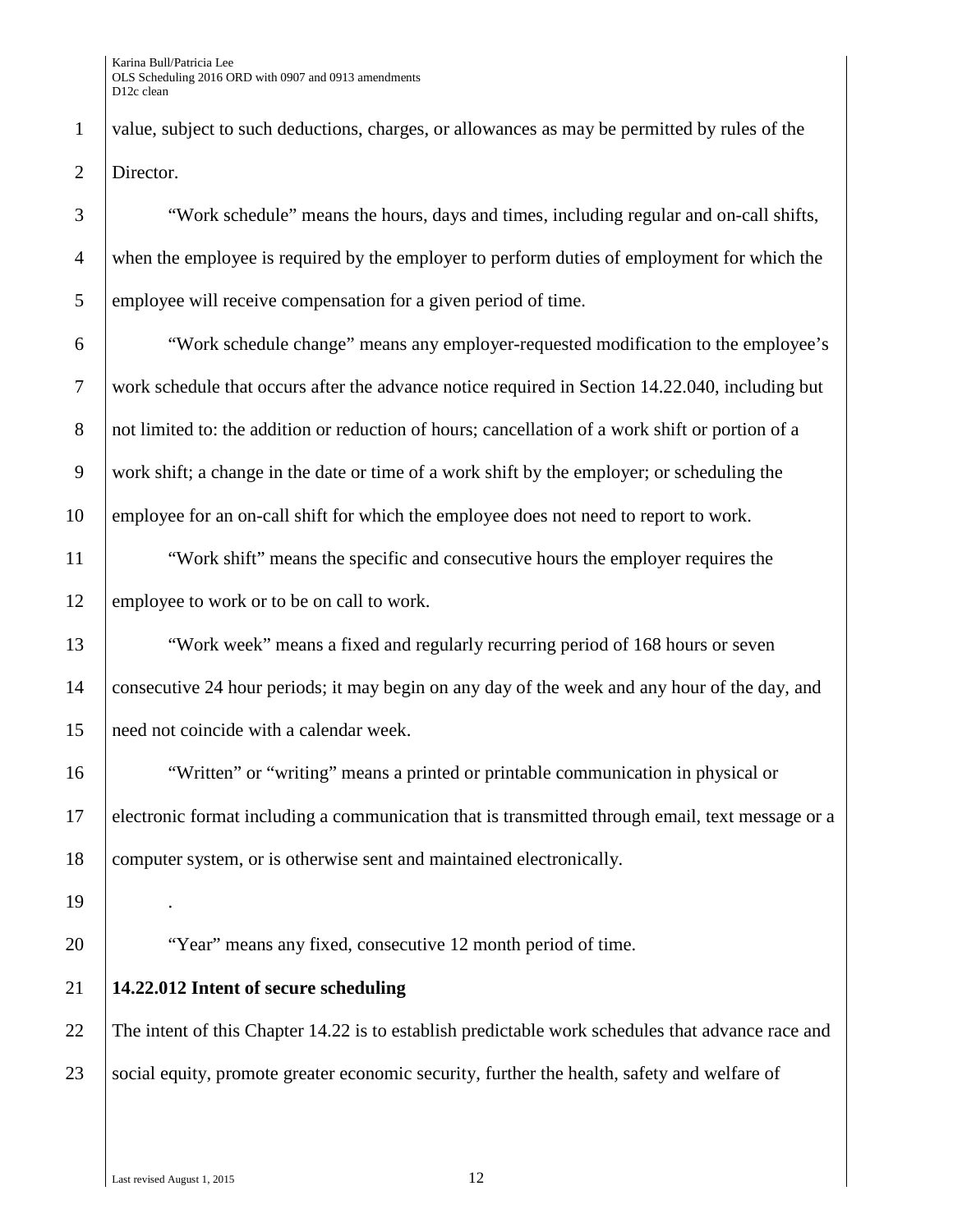| $\mathbf{1}$   | employees, create opportunity for employee input into scheduling practices, and create a          |
|----------------|---------------------------------------------------------------------------------------------------|
| $\overline{2}$ | mechanism for employees to obtain access to additional hours of work before the employer hires    |
| 3              | new employees from an external applicant pool or subcontractors, including hiring through the     |
| $\overline{4}$ | use of temporary services or staffing agencies.                                                   |
| 5              | 14.22.015 Employee coverage                                                                       |
| 6              | For the purposes of this Chapter 14.22, covered employees under this Chapter 14.22 are            |
| $\tau$         | limited to those who:                                                                             |
| 8              | A. Are defined under Section 12A.28.200;                                                          |
| 9              | B. Work at a fixed, point of sale location of a covered employer; and                             |
| 10             | C. Provide such employment services in a physical location that is within the                     |
| 11             | geographic boundaries of the City at least 50 percent of the time.                                |
|                |                                                                                                   |
|                | 14.22.020 Employer coverage                                                                       |
| 12<br>13       | A. For the purposes of this Chapter 14.22, covered employers are limited to:                      |
|                | 1. retail establishments that employ 500 or more employees worldwide regardless                   |
| 14<br>15       | of where those employees are employed, including but not limited to chains, integrated            |
|                | enterprises, or franchises associated with a franchisor or network of franchises that employ more |
| 16<br>17       | than 500 employees in aggregate.                                                                  |
| 18             | 2. food services establishments that employ 500 or more employees worldwide                       |
| 19             | regardless of where those employees are employed, including but not limited to chains,            |
| 20             | integrated enterprises, or franchises associated with a franchisor or network of franchises that  |
| 21             | employ more than 500 employees in aggregate. In addition to employing 500 or more employees       |
| 22             | worldwide, "full service restaurants" also must have 40 or more full service restaurant locations |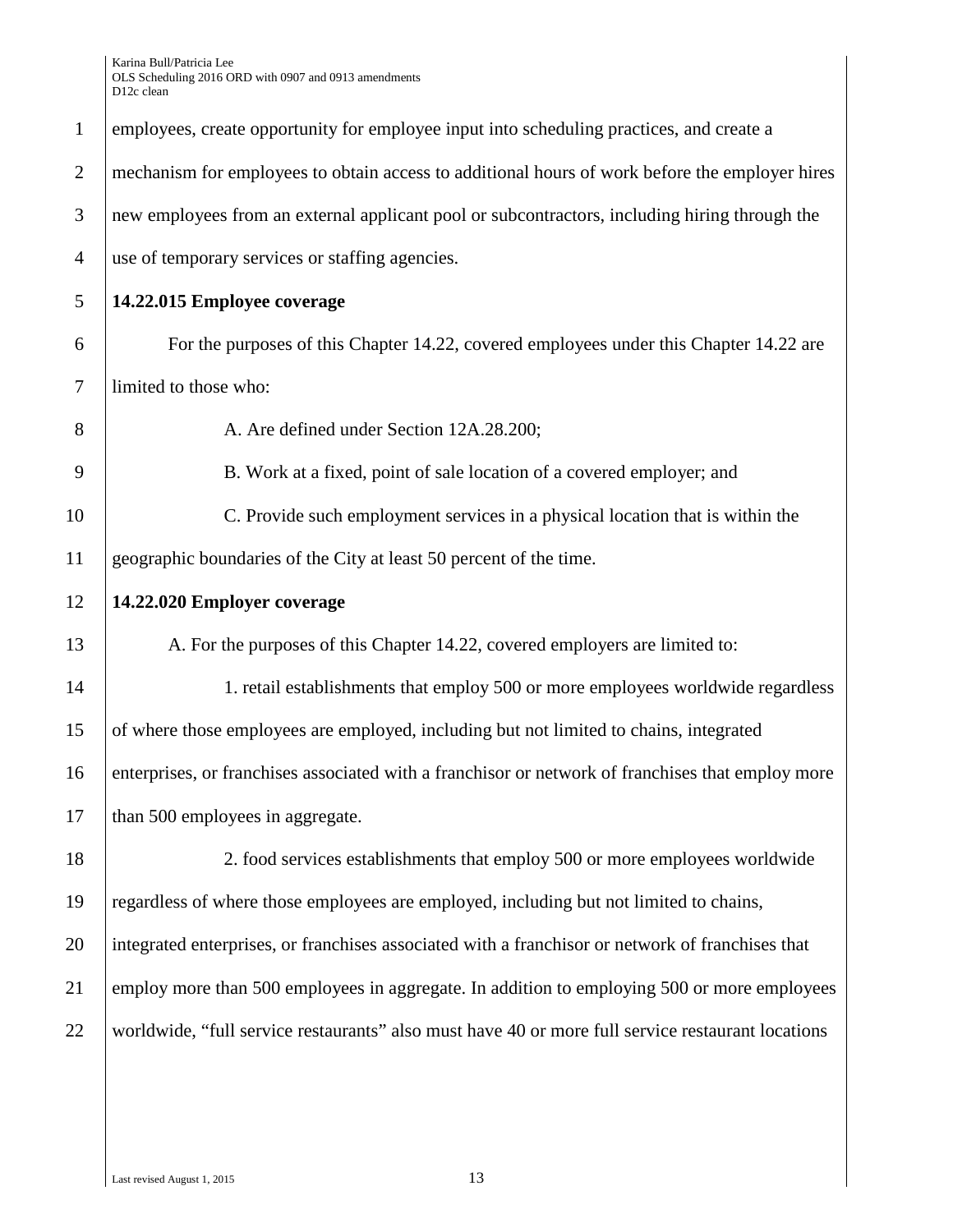| $\mathbf{1}$   | worldwide, including but not limited to locations that are a part of a chain, integrated enterprise, |
|----------------|------------------------------------------------------------------------------------------------------|
| $\overline{2}$ | or franchise where the franchisor owns or operates 40 or more such establishments in aggregate.      |
| 3              | B. To determine the number of employees for the current calendar year, the calculation               |
| $\overline{4}$ | shall be based upon:                                                                                 |
| 5              | 1. The average number per calendar week of employees who worked for                                  |
| 6              | compensation during the preceding calendar year for any and all weeks during which at least one      |
| $\tau$         | employee worked for compensation. For employers that did not have any employees during the           |
| $8\,$          | previous calendar year, the number of employee will be calculated based upon the average             |
| 9              | number per calendar week of employees who worked for compensation during the first 90                |
| 10             | calendar days of the current year in which the employer engaged in business; and                     |
| 11             | 2. All hours worked for compensation by all employees, including but not limited                     |
| 12             | to:                                                                                                  |
| 13             | a. Work performed by employees who are not covered by this Chapter                                   |
| 14             | 14.22;                                                                                               |
| 15             | b. Work performed by employees inside the City;                                                      |
| 16             | c. Work performed by employees outside the City; and                                                 |
| 17             | d. Work performed by employees in full-time employment, part-time                                    |
| 18             | employment, joint employment, temporary employment, or through the services of a temporary           |
| 19             | services or staffing agency or similar entity.                                                       |
| 20             | C. Separate entities that form an integrated enterprise shall be considered a single                 |
| 21             | employer under this Chapter 14.22. Separate entities will be considered an integrated enterprise     |
| 22             | and a single employer under this Chapter 14.22 where a separate entity controls the operation of     |
| 23             | another entity. The factors to consider include, but are not limited to:                             |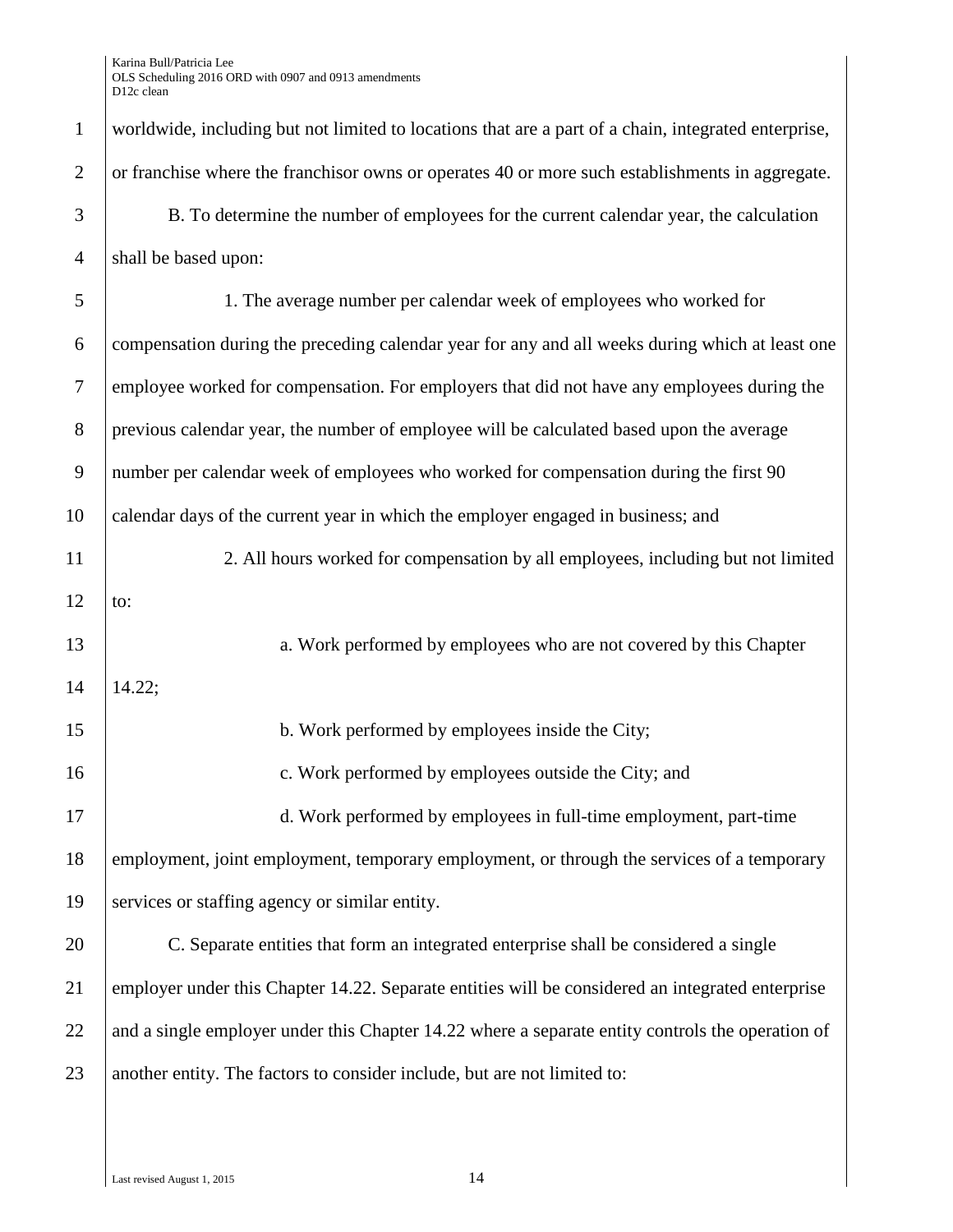| $\mathbf{1}$   | 1. Degree of interrelation between the operations of multiple entities;                          |
|----------------|--------------------------------------------------------------------------------------------------|
| $\overline{2}$ | 2. Degree to which the entities share common management;                                         |
| 3              | 3. Centralized control of labor relations; and                                                   |
| $\overline{4}$ | 4. Degree of common ownership or financial control over the entities.                            |
| 5              | 14.22.025 Good faith estimate of work schedule                                                   |
| 6              | A. For new employees, the employer shall provide the employee with a written good faith          |
| $\tau$         | estimate of the employee's work schedule at time of hire. The good faith estimate shall include  |
| 8              | the median number of hours the employee can expect to work each work week, and whether the       |
| 9              | employee can expect to work on-call shifts.                                                      |
| 10             | 1. For existing employees, the employer shall revise the good faith estimate once                |
| 11             | every year calculated from the point of the last good faith estimate, and when there is a        |
| 12             | significant change to the employee's work schedule due to changes in the employee's              |
| 13             | availability or to the employer's business needs.                                                |
| 14             | 2. The good faith estimate shall not constitute a contractual offer and the                      |
| 15             | employer shall not be bound by the estimate. However, the employer shall initiate an interactive |
| 16             | process with the employee to discuss any significant change from the good faith estimate, and if |
| 17             | applicable state a bona fide business reason for the change.                                     |
| 18             | 3. The employer shall include the good faith estimate, in English and the                        |
| 19             | employee's primary language, with the written notice of employment information required by       |
| 20             | subsection 14.20.025.D.                                                                          |
| 21             | 14.22.030 Right to request input into the work schedule                                          |
| 22             | A. At time of hire and during employment, the employee may identify any limitations or           |
| 23             | changes in work schedule availability. The employee has the right to request not to be scheduled |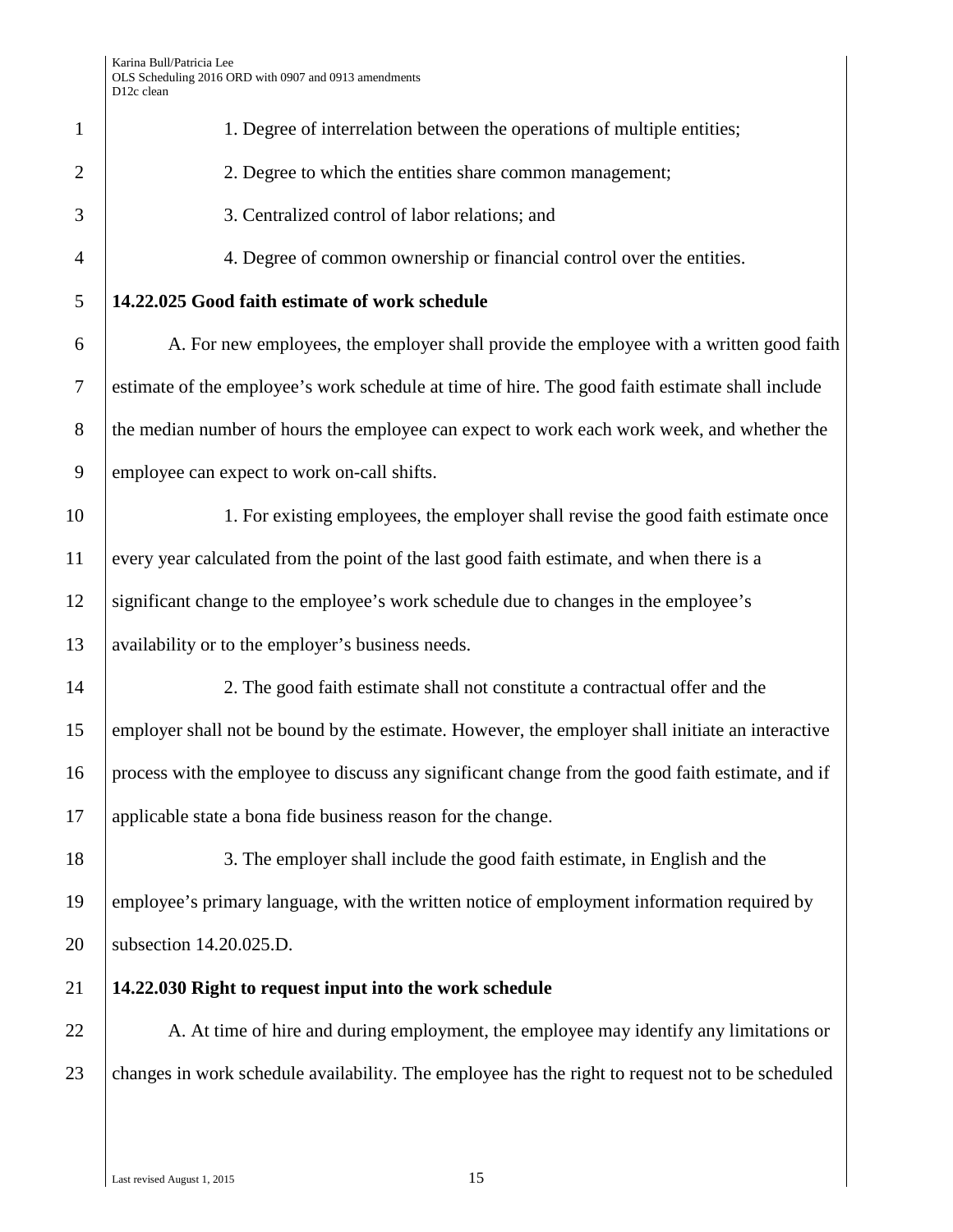for work shifts during certain times or at certain locations and the right to identify preferences for 2 the hours or locations of work.

 B. The employer shall consider and respond to employee requests under subsection 4 | 14.22.030A as follows:

 1. If the employee's request is not due to a major life event, the employer shall  $\overline{6}$  engage in an interactive process with the employee to discuss the request. The employer may grant or deny the request for any reason that is not unlawful.

8 | 2. If the employee's request is due to a major life event, the employer shall engage in an interactive process with the employee to discuss the request, and may require verifying information from the employee with adequate notice and reasonable time to respond. The employer shall grant the request unless the employer has a bona fide business reason for denial and shall provide a written response. In the event of a denial, the employer's written response shall provide an explanation of the complete or partial denial of the request, and the bona fide business reason for the decision.

#### **14.22.035 Right to rest between work shifts**

16 A. Unless the employee requests or consents to work such hours, the employer shall not schedule or require the employee to work:

18 18 1. Less than ten hours after the end of the previous calendar day's work shift; or 2. Less than ten hours following the end of a work shift that spanned two calendar days.

21 B. The employer shall compensate the employee who works hours under subsection 14.22.035.A at one and one-half times the employee's scheduled rate of pay for the hours worked that are less than ten hours apart.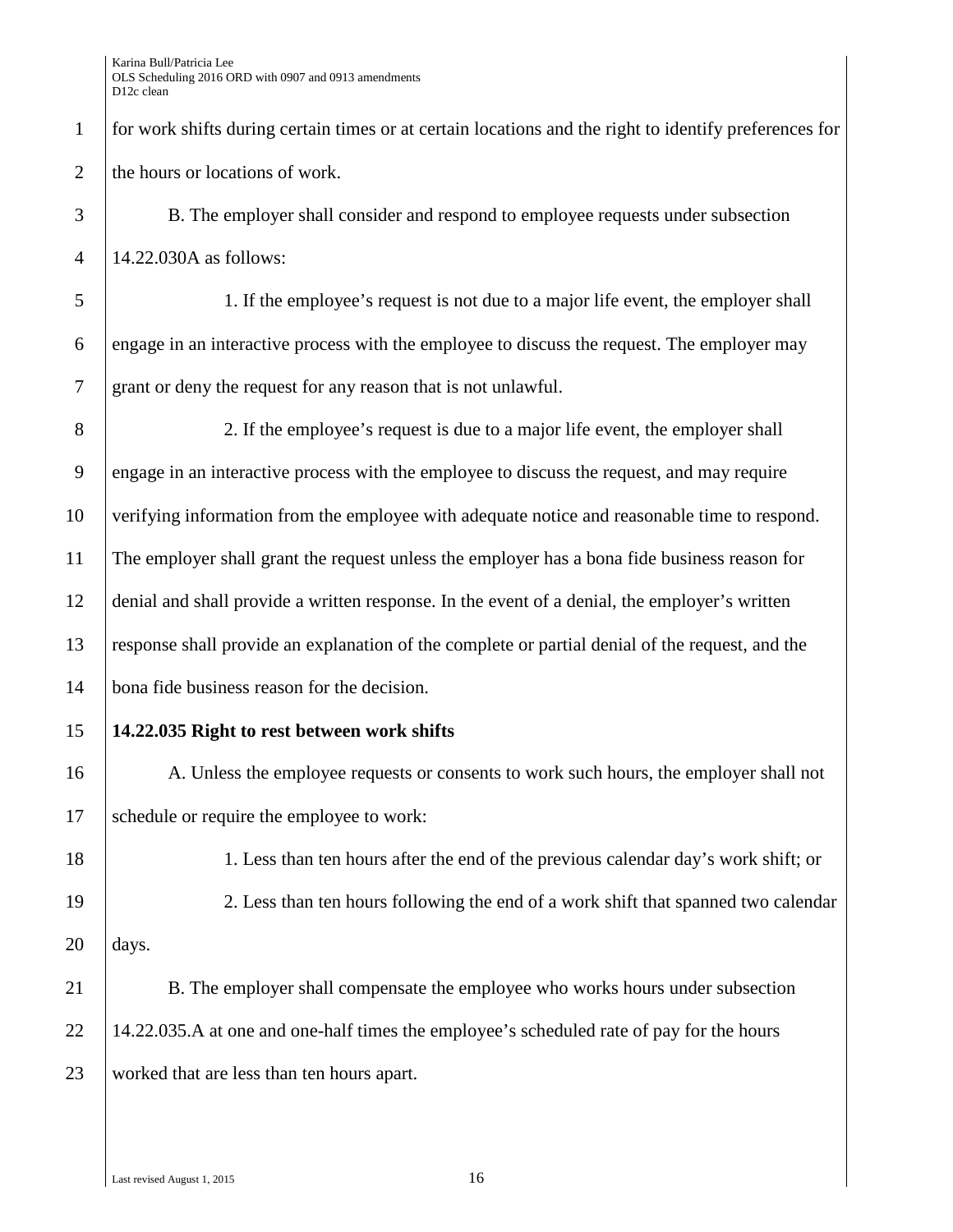| $\mathbf{1}$   | C. The requirement for additional compensation in subsection 14.22.035.B shall not                  |
|----------------|-----------------------------------------------------------------------------------------------------|
| $\mathbf{2}$   | apply for work hours that constitute a split shift subject to rules issued by the Director.         |
| 3              | D. An employee compensated for hours worked under subsection 14.22.035.B shall not                  |
| $\overline{4}$ | be additionally compensated for those hours under Section 14.22.050.                                |
| 5              | 14.22.040 Advance notice of work schedule                                                           |
| 6              | A. Subject to the provisions of subsection 14.22.040.B, the employer shall provide                  |
| $\tau$         | employees with a written work schedule at least 14 calendar days before the first day of the work   |
| $8\,$          | schedule                                                                                            |
| 9              | B. For new employees at time of hire, and for existing employees returning to work after            |
| 10             | a leave of absence, the employer may-provide the employee with a written work schedule that         |
| 11             | runs through the last date of the currently posted schedule. Thereafter, the employer shall include |
| 12             | these employee(s) in the schedule for existing employees as described in subsection 14.20.040.B.    |
| 13             | C. The written work schedule shall include all regular and on-call shifts for the work              |
| 14             | period.                                                                                             |
| 15             | D. The employer shall post the written work schedule in a conspicuous and accessible                |
| 16             | location, in English and in the primary language(s) of the employee(s) at the particular            |
| 17             | workplace.                                                                                          |
| 18             | 14.22.045 Notice of work schedule changes                                                           |
| 19             | A. For employer-requested changes to the written work schedule that occur after the                 |
| 20             | advance notice required in Section 14.22.040:                                                       |
| 21             | 1. The employer shall provide the employee with timely notice of the change by                      |
| 22             | in-person conversation, telephone call, email, text message, or other accessible electronic or      |
| 23             | written format; and                                                                                 |
|                |                                                                                                     |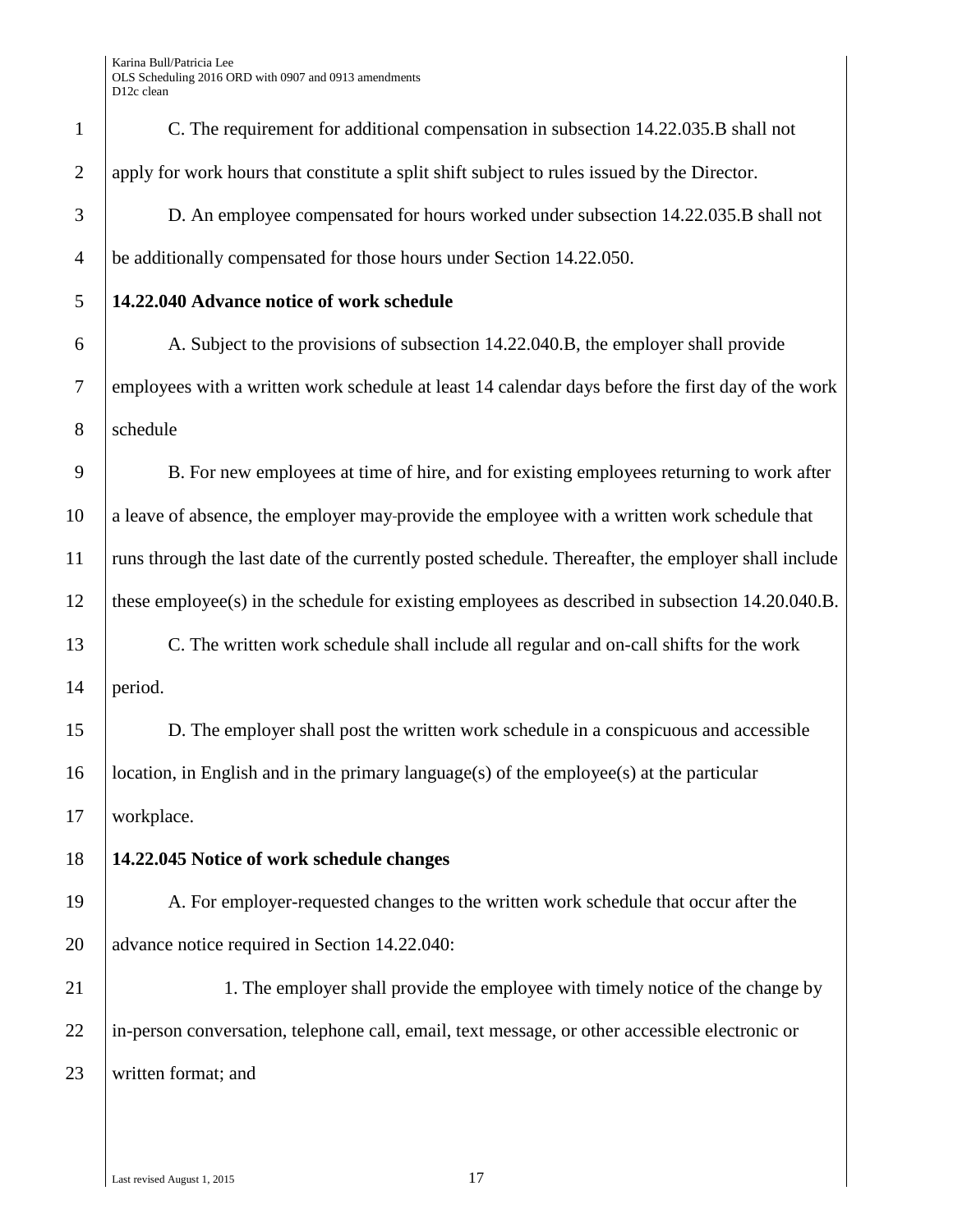2. The employee may decline to work any hours not included in the employee's work schedule. B. For employee-requested changes to the written work schedule that occur after the advance notice required in Section 14.22.040: 1. The employee shall provide notice of the request per the employer's usual and customary notice and procedural requirements for foreseeable changes, or as soon as practicable for unforeseeable circumstances; and 2. The employee shall comply with the employer's reasonable normal notification 9 requirements and/or call-in procedures, provided that such requirements do not interfere with the 10 purposes for which the work schedule change is needed if it is due to a reason covered by another local, state or federal law or is due to a major life event. 12 3. The employer's ability to ask or require the employee to find a replacement 13 employee for coverage of any hours during which the employee is unable to work a scheduled shift is as follows: 15 a. The employer shall not ask or require the employee to find replacement 16 coverage if the employee is unable to work the scheduled hours due to a reason covered by another local, state or federal law that prohibits asking such questions or protects the absence from employer interference, including but not limited to work schedule changes related to use of paid sick and safe time under Chapter 14.16. **b.** The employer may ask but not require the employee to find replacement coverage if the employee is unable to work scheduled hours due to an emergency or major life 22 event that prevents the employee from working scheduled hours, unless the major life event is 23 also covered by another local, state or federal law pursuant to subsection 14.22.045.B.3.a. The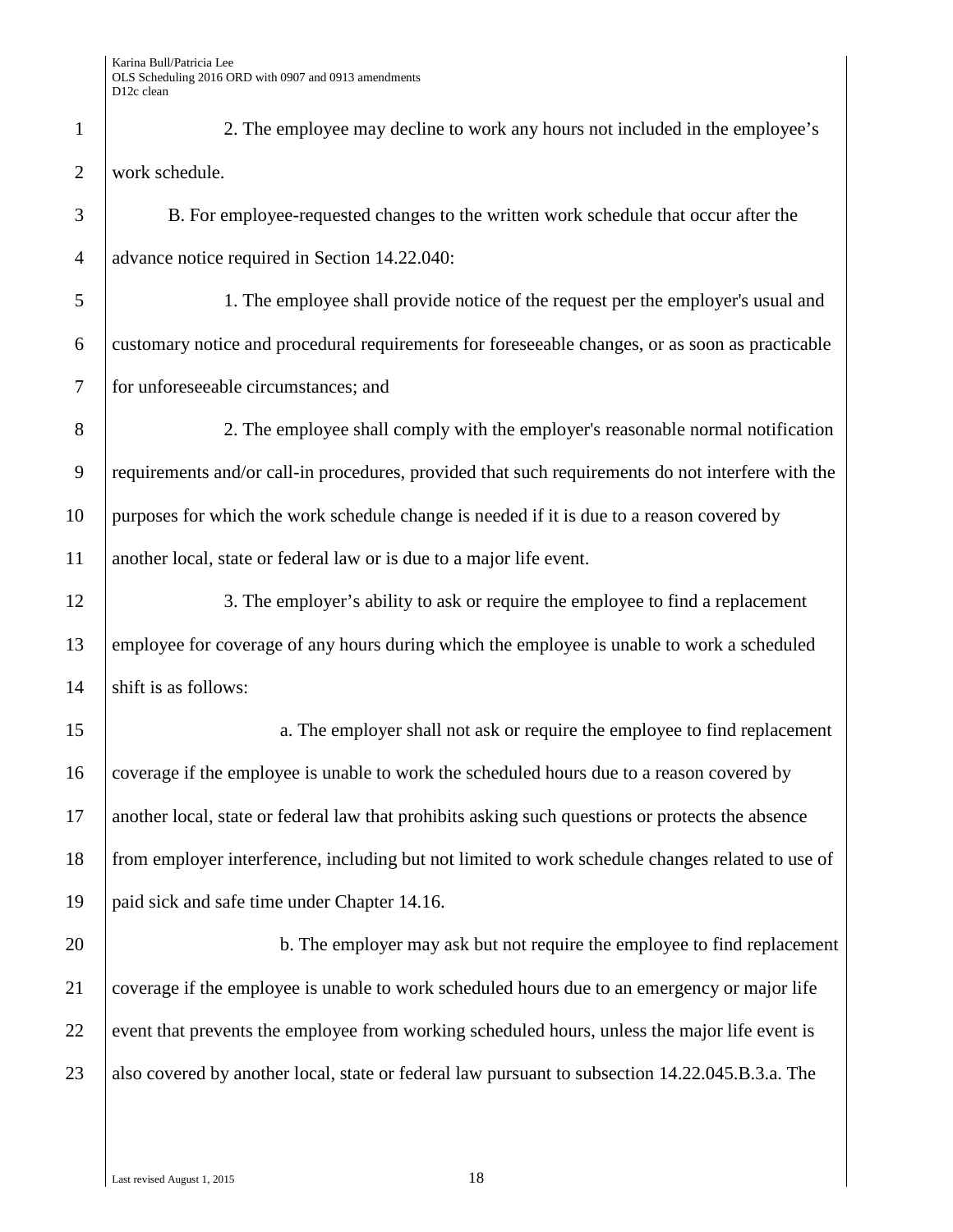| employer may require a written statement from the employee verifying that the employee is      |
|------------------------------------------------------------------------------------------------|
| unable to work the scheduled hours due to an emergency or major life event. The employee shall |
| not have to explain the nature of the emergency or major life event.                           |
| c. The employer may ask and require the employee to find replacement                           |
| coverage if the employee is unable to work the scheduled hours due to a reason other than a    |
| reason covered by a local, state or federal law pursuant to subsection 14.22.045.B.3.a or an   |
| emergency or major life event pursuant to 14.22.045.B.3.b.                                     |
| 14.22.050 Compensation for work schedule changes                                               |
| A. Subject to the provisions of this subsection 14.22.050.A, the employer shall                |
| compensate employees for each employer-requested change to the employee's written work         |
| schedule that occurs after the advance notice required in Section 14.22.040.                   |
| 1. The employer shall compensate the employee with one hour of pay at the                      |
| employee's scheduled rate of pay, in addition to wages earned, for the following reasons:      |
| a. Adding hours of work; or                                                                    |
| b. Changing the date or start or end time of a work shift with no loss of                      |
| hours.                                                                                         |
| 2. The employer shall compensate the employee with no less than one-half times                 |
| the employee's scheduled rate of pay per hour for any scheduled hours the employee does not    |
| work for the following reasons:                                                                |
| a. Subtracting hours from a regular work shift before or after the employee                    |
| reports for duty;                                                                              |
| b. Changing the date or start or end time of a work shift resulting in a loss                  |
| of hours;                                                                                      |
|                                                                                                |
|                                                                                                |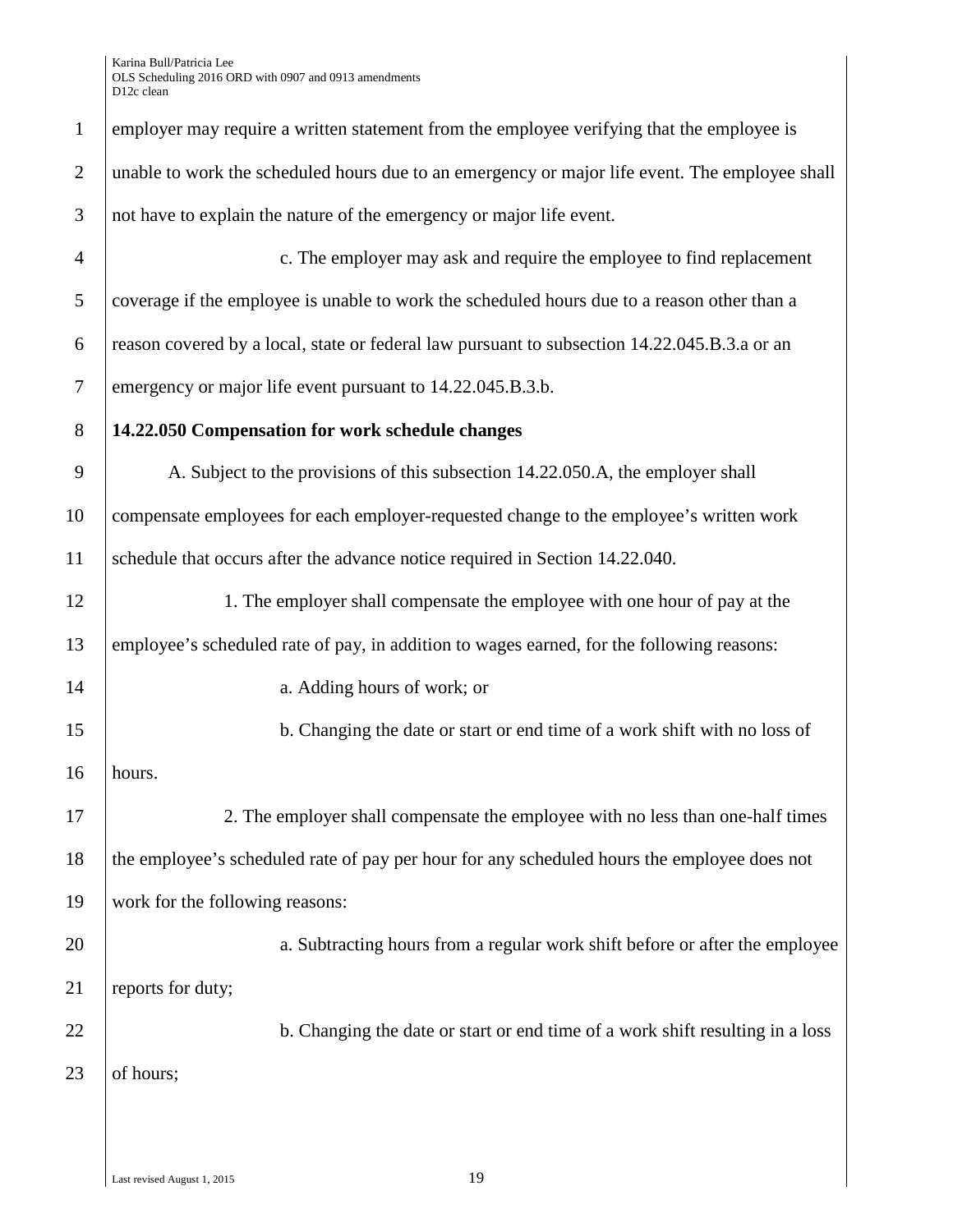| $\mathbf{1}$   | c. Cancelling a work shift; or                                                                  |
|----------------|-------------------------------------------------------------------------------------------------|
| $\overline{2}$ | d. Scheduling the employee for an on-call shift for which the employee                          |
| 3              | does not need to report to work.                                                                |
| 4              | B. The requirements for additional compensation in subsection 14.22.050.A shall not             |
| 5              | apply under the following circumstances:                                                        |
| 6              | 1. Mutually agreed upon work shift swaps or coverage among employees. The                       |
| $\tau$         | employer may require that it pre-approve work shift swaps or coverage and may assist            |
| 8              | employees in finding such arrangements. Assistance shall be limited to helping an employee      |
| 9              | identify other employees who may be available to provide coverage or shift swap and does not    |
| 10             | include the employer arranging the shift swap or coverage.                                      |
| 11             | 2. Additional hours that the employee volunteers to work in response to a mass                  |
| 12             | communication, in writing from the employer, about the availability of additional hours,        |
| 13             | provided that the mass communication is                                                         |
| 14             | a. Only used for additional hours that are the result of another employee                       |
| 15             | being unable to work scheduled hours, and                                                       |
| 16             | b. Is clear that accepting such hours is voluntary and the employee has the                     |
| 17             | right to decline such hours;                                                                    |
| 18             | Additional hours that an employer requests employees who are currently working,<br>3.           |
| 19             | through an in-person group communication, to work in order to address present and               |
| 20             | unanticipated customer needs, so long as the hours are consecutive to the hours the employee is |
| 21             | currently working and the employee consents to take the hours.                                  |
| 22             | 4. Additional hours that the employee consents to work as the result of accepting               |
| 23             | an offer of work pursuant to Section 14.22.055;                                                 |
|                |                                                                                                 |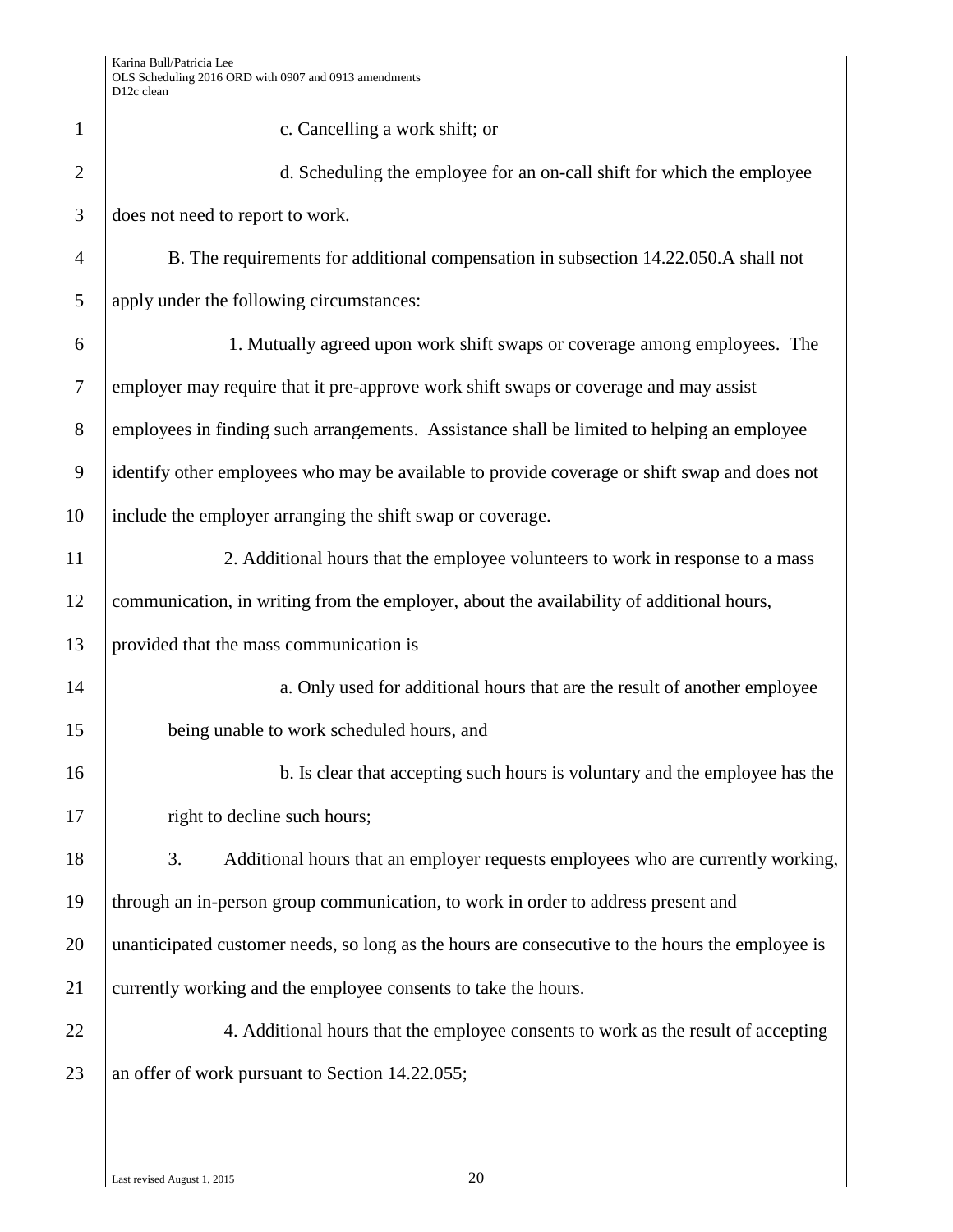| $\mathbf{1}$   | 5. Employee-requested changes including additional or subtracted hours that the                 |
|----------------|-------------------------------------------------------------------------------------------------|
| $\overline{2}$ | employee voluntarily makes to the employee's work schedule and documents in writing;            |
| 3              | 6. Employee hours that are subtracted due to disciplinary reasons, provided the                 |
| $\overline{4}$ | employer documents in writing the incident leading to discipline;                               |
| 5              | 7. Operations cannot begin or continue due to threats to employees or property, or              |
| 6              | due to the recommendation of a public official that work cannot begin or continue;              |
| 7              | 8. Operations cannot begin or continue because public utilities fail to supply                  |
| 8              | electricity, water, or gas, or there is a failure in the public utilities, or sewer system; or  |
| 9              | 9. Operations cannot begin or continue due to natural disaster or other cause not               |
| 10             | within the employer's control pursuant to rules issued by the Director.                         |
| 11             | 14.22.052 Pattern or practice of underscheduling                                                |
| 12             | The employer shall not engage in a systemic pattern or practice of significant underscheduling  |
| 13             | where the hours that employees actually work are significantly above the hours in the written   |
| 14             | work schedule required by Section 14.22.040.                                                    |
| 15             | 14.22.055 Access to hours for existing employees                                                |
| 16             | A. Before hiring new employees from an external applicant pool or subcontractors,               |
| 17             | including hiring through the use of temporary services or staffing agencies, an employer must   |
| 18             | offer additional hours of work to existing employees-when those hours become available at their |
| 19             | place of work as defined by the employers usual and customary business practice.                |
| 20             |                                                                                                 |
| 21             | B. Except as provided in this subsection 14.22.055.B, the employer must post written            |
| 22             | notice of available hours of work for at least three consecutive calendar days.                 |
| 23             | 1. The notice must contain the following information:                                           |
|                |                                                                                                 |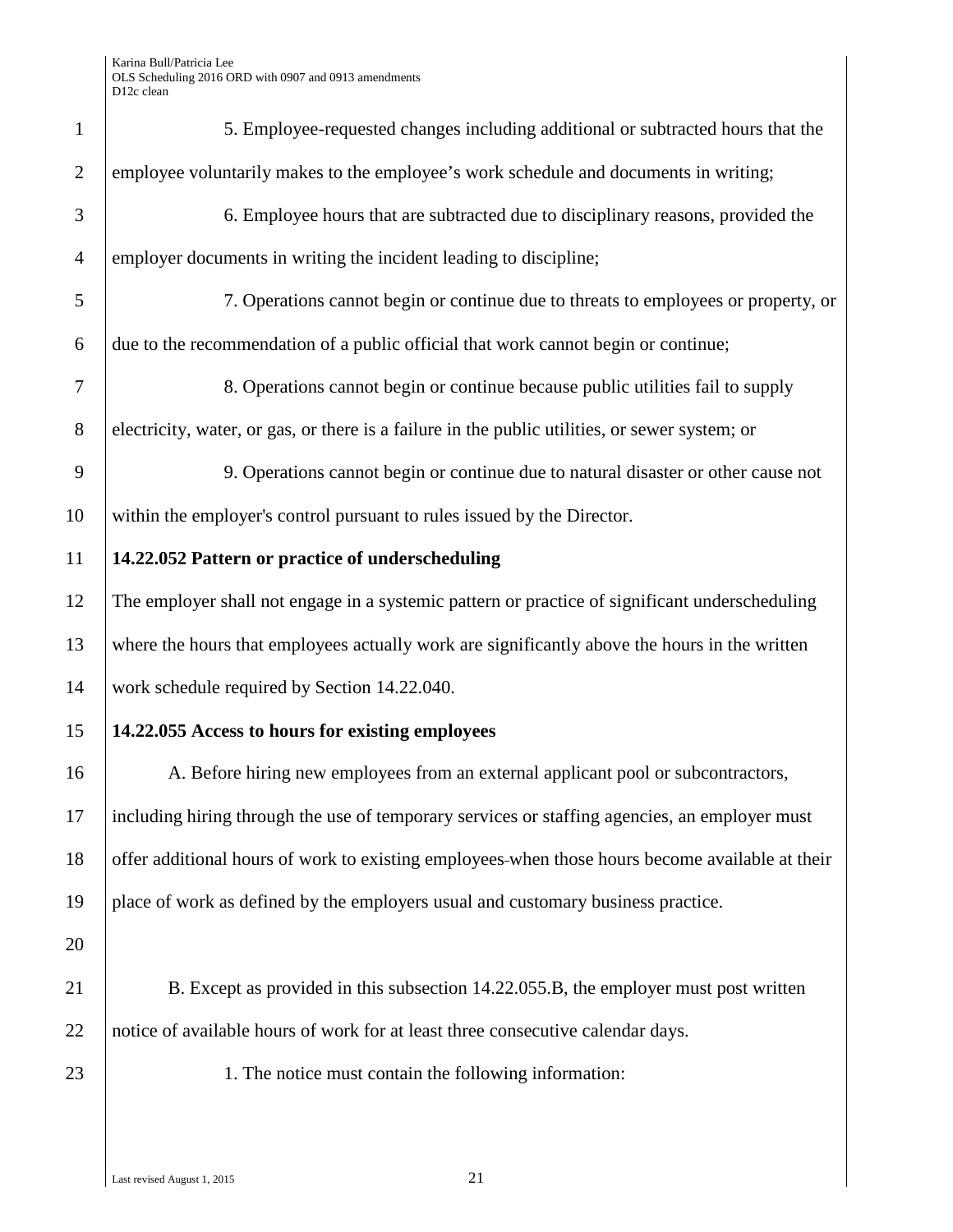Karina Bull/Patricia Lee OLS Scheduling 2016 ORD with 0907 and 0913 amendments D12c clean 1 a. Description and title of the position; 2 b. Required qualifications for the position; 3 **c.** Total hours of work being offered; 4 d. Schedule of available work shifts; 5 e. Whether the available work shifts will occur at the same time each 6 week; and 7 f. Length of time the employer anticipates requiring coverage of the 8 | additional hours. 9 2. The employer must post the notice in a conspicuous and accessible location 10 where employee notices are customarily posted. If the employer posts the notice in electronic 11 format, all employees in the workplace must have access to it on-site. 12 3. The employer must post the notice in English and the primary language(s) of 13 the employee(s) at the particular workplace. The Agency shall create and distribute a model 14 notice in English, Spanish and other languages that are necessary for employers to comply with 15 | this subsection 14.20.055.B.3. 16 16 4. The employer may post the notice concurrently to external candidates. 17 C. The employer shall offer additional hours of work to an existing employee who has 18 responded to the offer of work, and who, to a reasonable employer acting in good faith is 19 qualified with the skills and experience to perform the work. 20 1. The employer shall give the employee at least two consecutive calendar days, 21 | running from the date of the employer's offer, to accept the additional hours of work. 22 2. If more than one qualified employee responds to the offer of additional hours of 23 work, the employer may distribute the hours among interested employees-or may offer all of the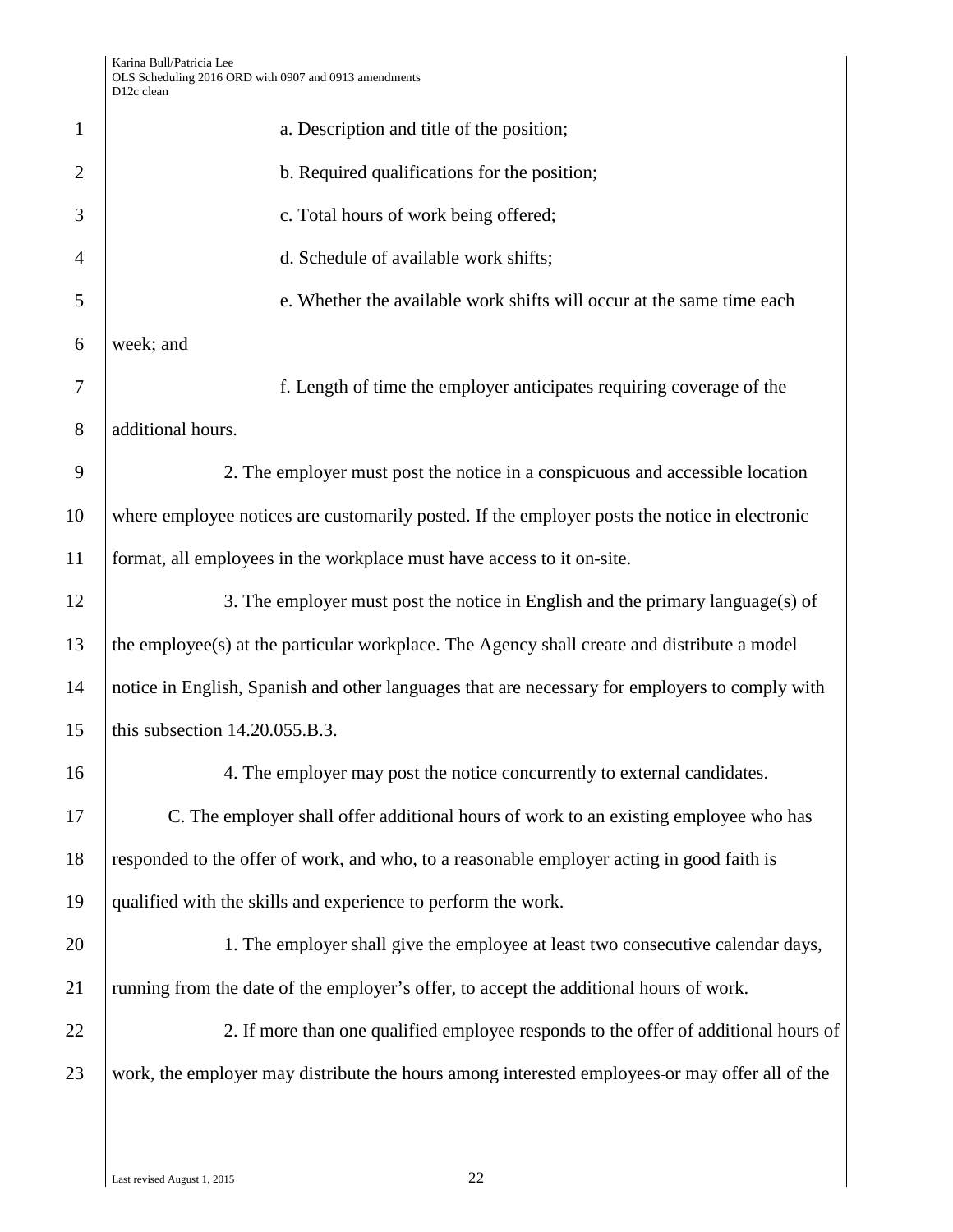available hours to one qualified employee. The employer may limit distribution of hours to full 2 work shifts rather than parceling hours among employees. The employer may choose among 3 qualified internal candidates following the employer's usual and customary hiring procedures. 3. If the employee accepts additional hours of work for seasonal employment, the employer may reasonably delay scheduling such hours and permit new employees to start

 working for training purposes, provided that the employer follows the employer's usual and customary practices for training new employees and the employer provides the existing employee with a prospective start date for the additional hours.

 4. The employer is encouraged to make reasonable efforts to offer employees training opportunities to gain the skills and experience to perform work for which the employer typically has additional needs.

 D. If no employee responds to the written notice of additional hours of work following the three consecutive calendar day posting requirement, or accepts an offer of additional hours during the two consecutive calendar day acceptance period, the employer may immediately proceed with hiring new employees from an external applicant pool or subcontractors to work 16 the additional hours.

E. This Section 14.22.055 shall not apply, in whole or in part, as follows:

18 18 1. If the employer provides notice of additional hours to all employees and receives written confirmation from all such employees that they are not interested in accepting 20 additional hours of work, the employer may immediately proceed with hiring new employees from an external applicant pool or subcontractors to work the additional hours.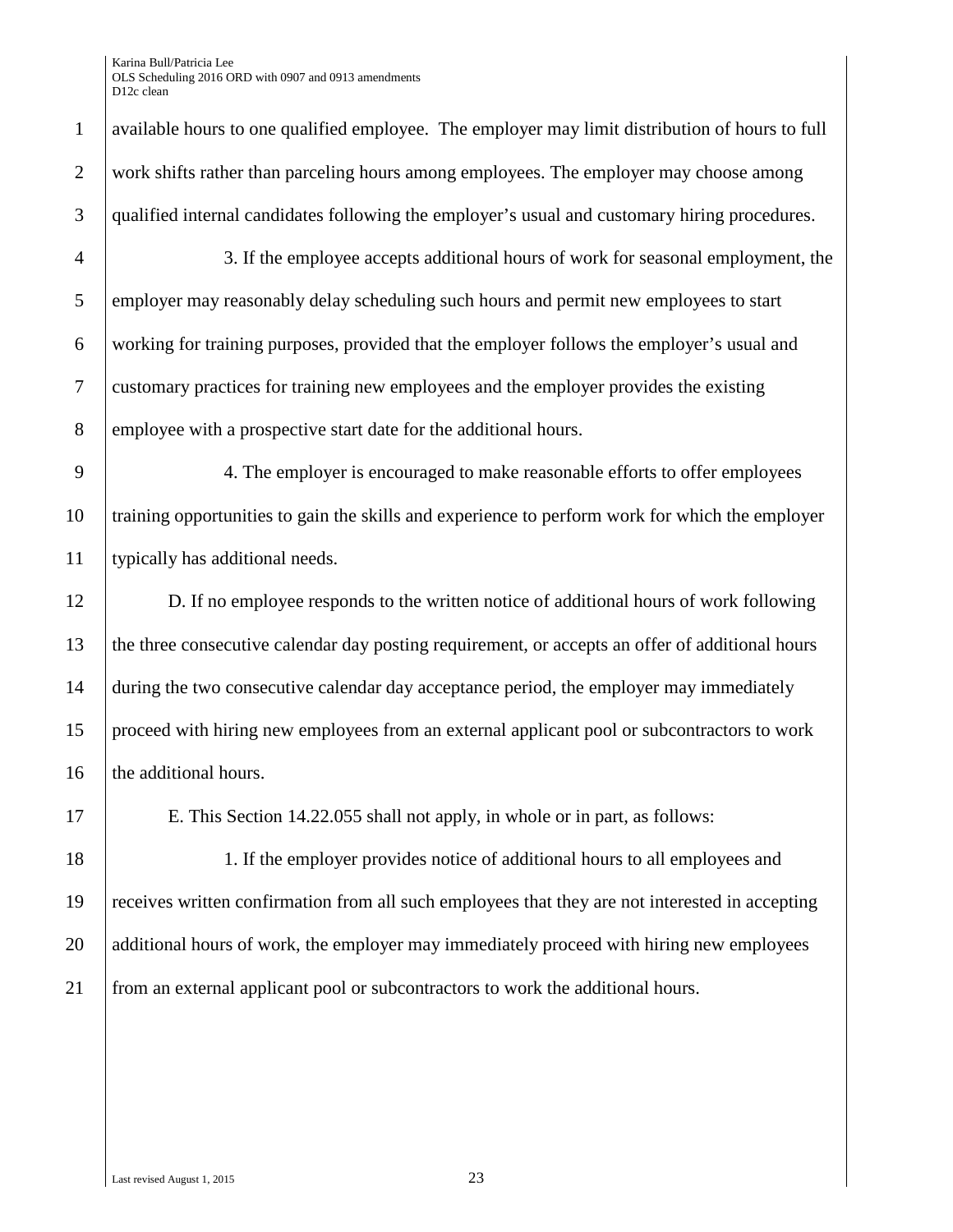| $\mathbf{1}$   | 2. If the employer chooses to maintain a written access to hours list, the                         |
|----------------|----------------------------------------------------------------------------------------------------|
| $\mathfrak{2}$ | requirement to offer additional hours of work in subsection 14.022.055 A. may be limited to        |
| 3              | employees on the access to hours list.                                                             |
| $\overline{4}$ | a. At time of hire, the employer shall notify the employee of the ability to                       |
| 5              | be on the access to hours list for written notice of additional hours.                             |
| 6              | b. The employer shall place the employee on the access to hours list,                              |
| $\tau$         | identifying their availability for additional hours.                                               |
| 8              | c. The employee may opt out of the availability list.                                              |
| 9              | d. The employee may choose to be added or removed from the access to                               |
| 10             | hours list by notifying the employer at any time during employment.                                |
| 11             | e. When being added to the access to hours list, each employee shall, to                           |
| 12             | the extent possible, identify those days and times that they are available for additional work.    |
| 13             | f. The employer shall make the access to hours list accessible to                                  |
| 14             | employees for viewing upon request.                                                                |
| 15             | g. The employer's written notice of additional hours of work shall contain                         |
| 16             | the items described in subsection 14.22.055.B.1 and shall be posted for each employee on the       |
| 17             | access to hours list in a conspicuous and accessible format, including but not limited to          |
| 18             | placement where employee notices are customarily posted, in-person delivery, telephone call,       |
| 19             | email, text message, or other electronic or written format, in English and the primary language(s) |
| 20             | of the employee(s) at the particular workplace.                                                    |
| 21             | h. If the employer provides notice of additional hours of work to all                              |
| 22             | employees on the access to hours list and receives written confirmation from all such employees    |
| 23             | that they are not interesting in accepting the additional hours of work, the employer may          |
|                |                                                                                                    |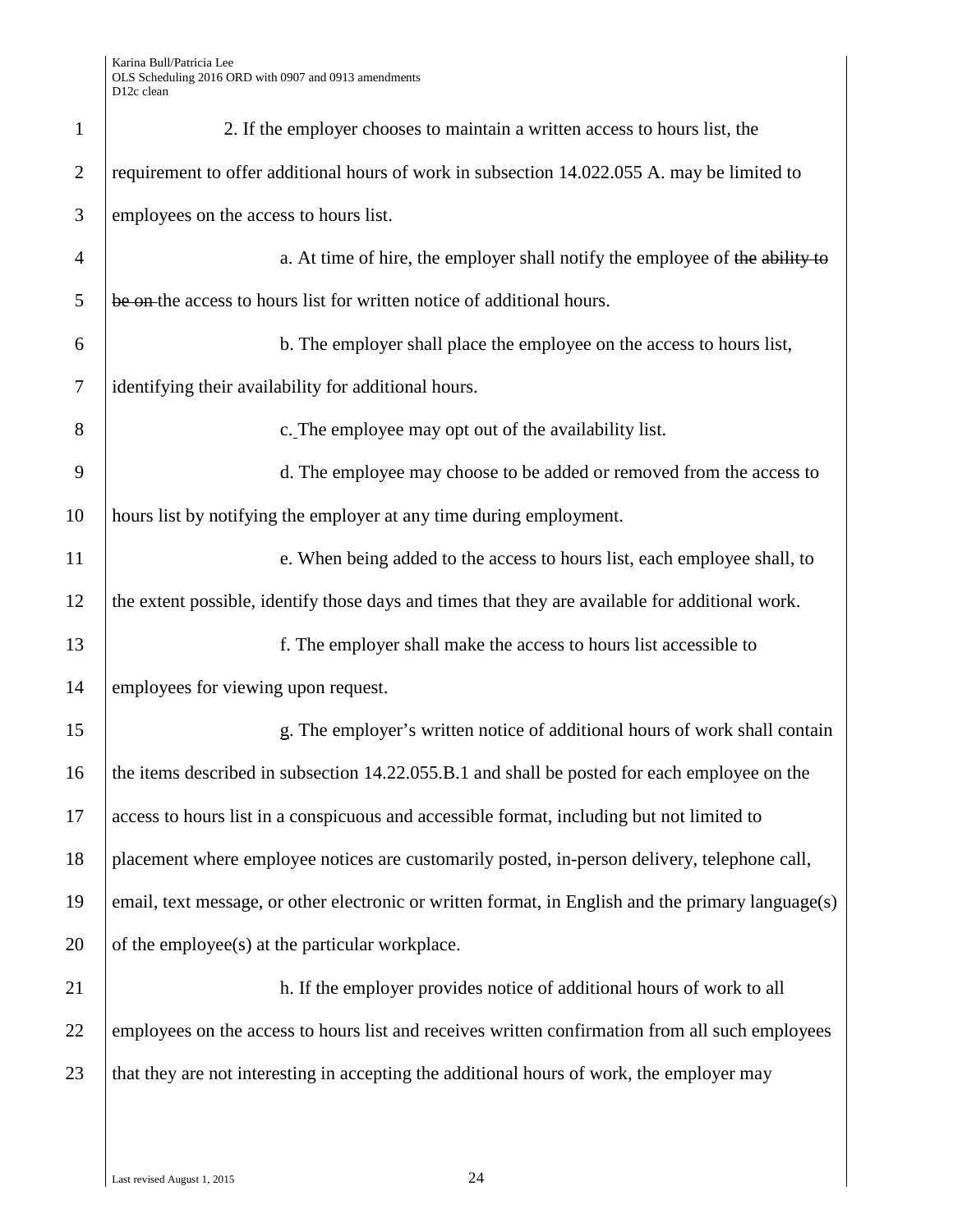| $\mathbf{1}$   | immediately proceed with hiring new employees from an external applicant pool or                |
|----------------|-------------------------------------------------------------------------------------------------|
| $\overline{2}$ | subcontractors to work the additional hours.                                                    |
| 3              | 3. If additional hours become available, the employer must first attempt to use the             |
| $\overline{4}$ | access to hours list before hiring externally.                                                  |
| 5              | The employer may limit the distribution of hours to full shifts.<br>a.                          |
| 6              | If the employer makes a good faith effort to contact-employees on the<br>$\mathbf b$ .          |
| 7              | access to hours list and the employees decline or do not respond to the offer, the employer may |
| 8              | then hire externally.                                                                           |
| 9              | Employers may use an online or computer based scheduling system and<br>$\mathbf{c}$ .           |
| 10             | notify the employee through the scheduling system when hours that match their availability from |
| 11             | the access to hours list become available.                                                      |
| 12             | For purposes of this section 14.22.055 E, an employee may not qualify for<br>d.                 |
| 13             | the additional hours under the following circumstances:                                         |
| 14             | i. Overtime or predictability pay would be required if the employee                             |
| 15             | received the additional hours;                                                                  |
| 16             | ii. The employee is not currently in good standing due to a bona                                |
| 17             | fide employer documented discipline or improvement plan;                                        |
| 18             | iii. The employee is barred by other laws from conducting the                                   |
| 19             | work required in the available hours.                                                           |
| 20             | 4. Section 14.22.050 does not apply when an employee consents to work                           |
| 21             | additional hours, on less than 14 days' notice, when the employee is accepting a long-term      |
| 22             | schedule change based on an access to hours posting.                                            |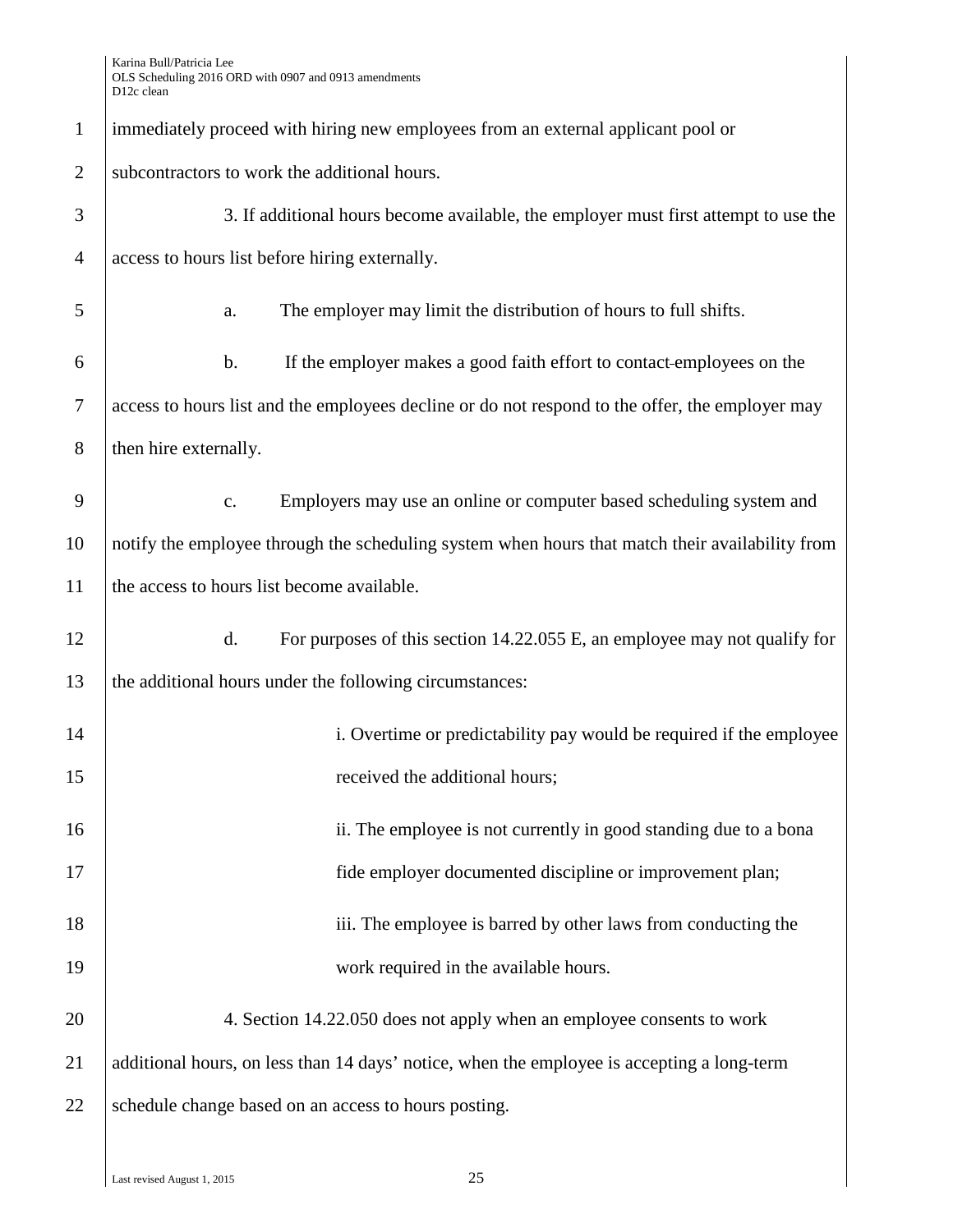1 5. This Section 14.22.055 shall not apply to additional hours of work that the 2 employer has designated for hiring programs, including but not limited to diversity, supported 3 employment hiring programs or young adult hiring programs, affiliated with a government entity 4 or external non-profit organization that has been approved subject to the rules of the Director or 5 is a program that meets the eligibility criteria for the Work Opportunity Tax Credit as defined by 6 the Department of Labor. 7 6. This Section 14.22.055 shall not be construed to require the employer to offer 8 employees work hours paid at the overtime premium (i.e. one and one-half times the regular rate 9 of pay) nor to prohibit any employer from offering such work hours. 10 **14.22.060 Notice and posting** 11 A. The Agency shall create and distribute a poster giving notice of the rights afforded by 12 Chapter 14.22. The Agency shall create and distribute the poster in English, Spanish, and any 13 other languages that are necessary for employers to comply with subsection 14.22.060.B. The 14 poster shall give notice of the following rights under this Chapter 14.22: 15 1. The right to a good faith estimate of work schedules; the right to request input 16 into the work schedule; the right to advance notice of work schedules; the right to rest between 17 work shifts; the right to notice of work schedule changes; the right to compensation for work 18 Schedule changes; the right to access additional hours of work; 19 2. The right to be protected from a pattern or practice of underscheduling; 20 3. The right to be protected from retaliation for exercising in good faith the rights 21 protected by this Chapter 14.22; and 22 4. The right to file a complaint with the Agency or bring a civil action for 23 violation of the requirements of this Chapter 14.22, including the employer's failure to pay all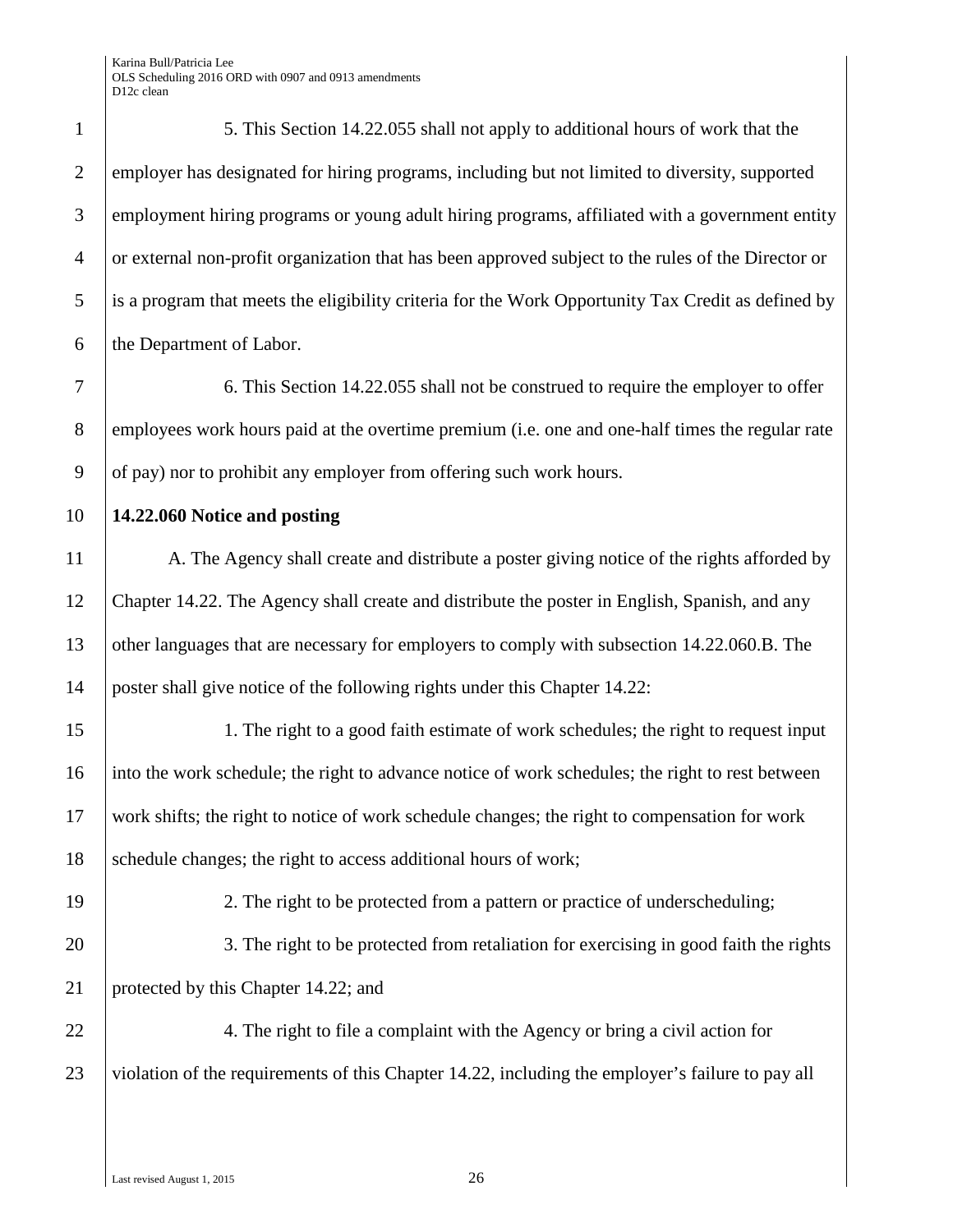| $\mathbf{1}$   | compensation owed by reason of employment, and the employer or other person's retaliation         |
|----------------|---------------------------------------------------------------------------------------------------|
| $\mathbf{2}$   | against an employee or other person for engaging in an activity protected by this Chapter 14.22.  |
| 3              | B. Employers shall display the poster in a conspicuous and accessible place at any                |
| $\overline{4}$ | workplace or job site where any of their employees work. Employers shall display the poster in    |
| 5              | English and in the primary language(s) of the employee(s) at the particular workplace. If display |
| 6              | of the poster is not feasible, including situations when the employee works remotely or does not  |
| $\tau$         | have a regular workplace or job site, employers may provide the poster on an individual basis in  |
| $8\,$          | an employee's primary language in physical or electronic format that is reasonably conspicuous    |
| 9              | and accessible.                                                                                   |
| 10             | 14.22.065 Employer records                                                                        |
| 11             | A. Each employer shall retain records that document compliance with this Chapter 14.22            |
| 12             | including:                                                                                        |
| 13             | 1. Written good faith estimates of employee work schedules pursuant to Section                    |
| 14             | 14.22.025;                                                                                        |
| 15             | 2. Written documentation regarding the employer's bona fide reason for denying                    |
| 16             | the employee's request for a limitation or change in work schedule due to a major life event      |
| 17             | pursuant to Section 14.22.030;                                                                    |
| 18             | 3. Work schedules, including but not limited to work schedules created pursuant                   |
| 19             | to Section 14.22.040;                                                                             |
| 20             | 4. Payroll records, including documentation of additional compensation paid to                    |
| 21             | each employee pursuant to Section 14.22.035 and Section 14.22.050;                                |
| 22             | 5. Written documentation of employee-requested changes to the employee's work                     |
| 23             | schedule that do not incur additional compensation pursuant to Section 14.22.050;                 |
|                |                                                                                                   |
|                |                                                                                                   |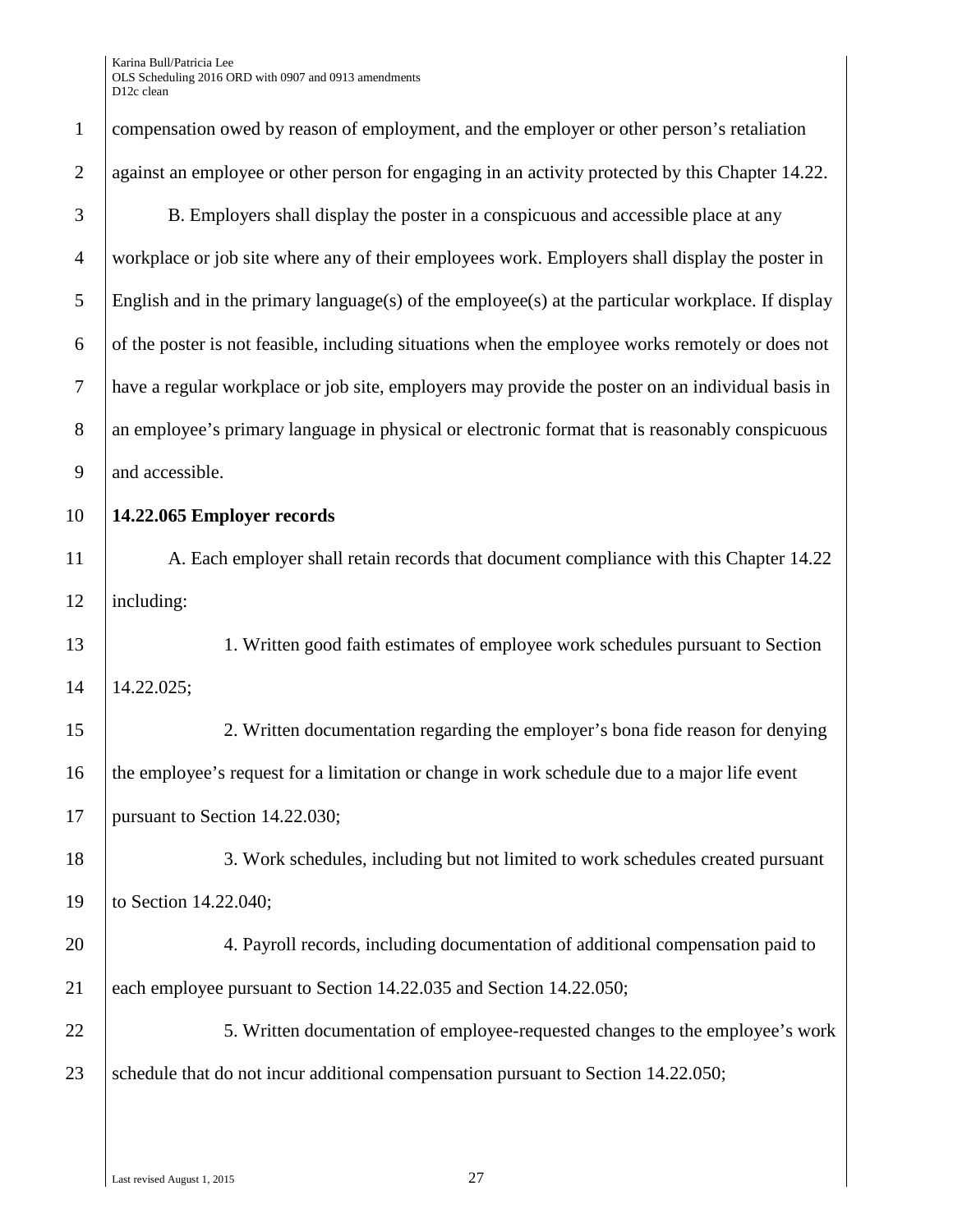| $\mathbf{1}$   | 6. Written employer mass communications, provided to employees about the                           |
|----------------|----------------------------------------------------------------------------------------------------|
| $\overline{2}$ | availability of additional hours, that do not incur additional compensation pursuant to Section    |
| 3              | 14.22.050;                                                                                         |
| $\overline{4}$ | 7. Written documentation of the incident leading to employee discipline that                       |
| 5              | results in hours subtracted from the employee's work schedule but does not incur additional        |
| 6              | compensation pursuant to Section 14.22.050;                                                        |
| 7              | 8. Written notices for additional hours of work available for employees pursuant                   |
| 8              | to Section 14.22.055;                                                                              |
| 9              | 9. Written records of employees who have opted out of receiving written notice of                  |
| 10             | additional hours of work (i.e. access to hours list) pursuant to Section 14.22.055;                |
| 11             | 10. Written confirmation from all employees, or employees on the access to hours                   |
| 12             | list, that they are not interested in accepting additional hours of work if the employer elects to |
| 13             | reduce the notice requirements for access to hours pursuant to Section 14.22.055; and              |
| 14             | 11. Pursuant to rules issued by the Director, other records that are material and                  |
| 15             | necessary to effectuate the terms of this Chapter 14.22.                                           |
| 16             | 12. Upon request, the Office of Labor Standards, in partnership with business and                  |
| 17             | community organizations contracting with the City, will provide technical assistance to            |
| 18             | employers on implementation of this Chapter 14.22, including but not limited to review of          |
| 19             | employer record-keeping systems for documenting compliance. The intent of technical                |
| 20             | assistance is to support employers and employees with methods or procedures for                    |
| 21             | implementation that are effective, efficient and not unreasonably burdensome or impractical.       |
| 22             | B. Records required by this Section 14.22.065 shall be retained for a period of three              |
| 23             | years.                                                                                             |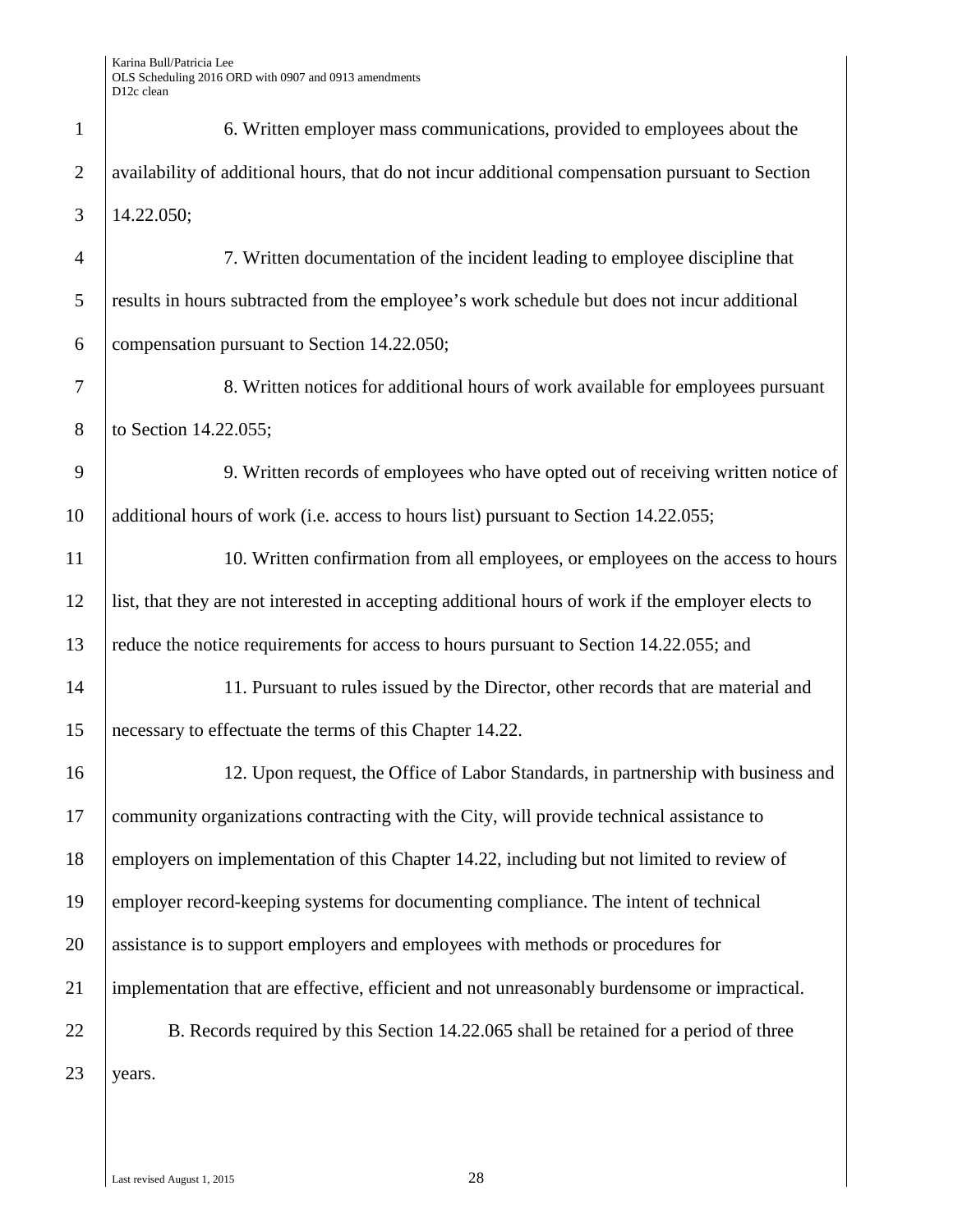C. If the employer fails to retain adequate records required under subsection 14.22.065.A, 2 there shall be a presumption, rebuttable by clear and convincing evidence, that the employer violated this Chapter 14.22 for the periods and for each employee for whom records were not retained.

 D. Respondents in any case closed by the Agency shall allow the Office of City Auditor access to such records to permit the Office of City Auditor to evaluate the Agency's enforcement efforts. Before requesting records from such a respondent, the Office of City Auditor shall first 8 consult the Agency's respondent records on file and determine if additional records are necessary. The City Auditor may apply by affidavit or declaration in the form allowed under RCW 9A.72.085 to the Hearing Examiner for the issuance of subpoenas under this subsection 14.22.065.D. The Hearing Examiner shall issue such subpoenas upon a showing that the records 12 are required to fulfill the purposes of this subsection 14.22.065.D.

#### **14.22.070 Retaliation prohibited**

14 A. No employer or any other person shall interfere with, restrain, deny, or attempt to deny the exercise of any right protected under this Chapter 14.22.

 B. No employer or any other person shall take any adverse action against any person because the person has exercised in good faith the rights protected under this Chapter 14.22. Such rights include but are not limited to the right to make inquiries about the rights protected under this Chapter 14.22; the right to inform others about their rights under this Chapter 14.22; 20 the right to inform the person's employer, union, or similar organization, and/or the person's legal counsel or any other person about an alleged violation of this Chapter 14.22; the right to file an oral or written complaint with the Agency or bring a civil action for an alleged violation 23 of this Chapter 14.22; the right to cooperate with the Agency in its investigations of this Chapter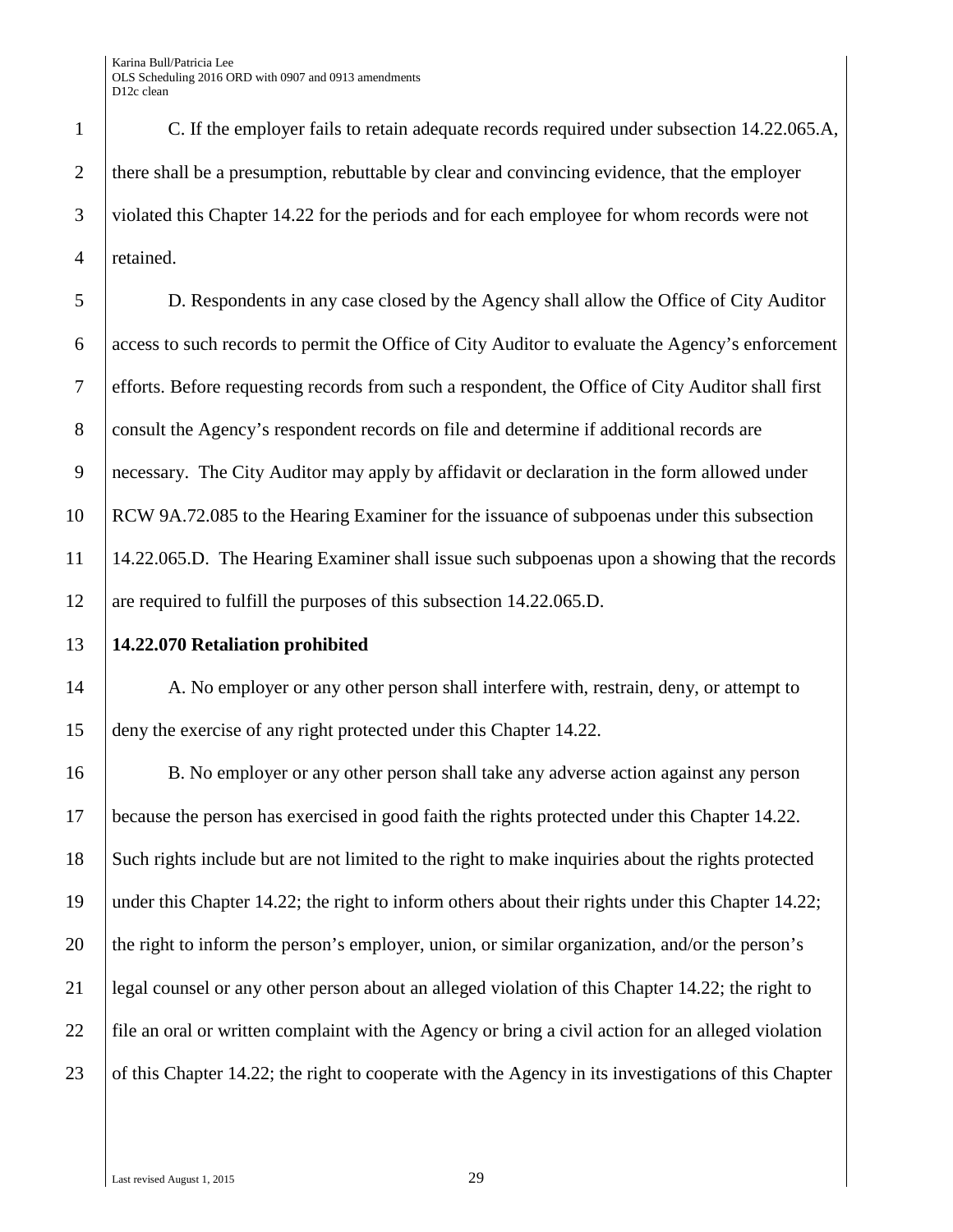1 | 14.22; the right to testify in a proceeding under or related to this Chapter 14.22; the right to 2 refuse to participate in an activity that would result in a violation of city, state or federal law; and 3 the right to oppose any policy, practice, or act that is unlawful under this Chapter 14.22.

 C. No employer or any other person shall communicate to a person exercising rights protected under this Section 14.22.070, directly or indirectly the willingness to inform a government employee that the person is not lawfully in the United States, or to report, or to make an implied or express assertion of a willingness to report, suspected citizenship or immigration 8 status of an employee or a family member of the employee to a federal, state, or local agency because the employee has exercised a right under this Chapter 14.22.

10 D. It shall be considered a rebuttable presumption of retaliation if the employer or any 11 other person takes an adverse action against a person within 90 calendar days of the person's 12 exercise of rights protected in this Section 14.22.070. However, in the case of seasonal 13 employment that ended before the close of the 90 calendar day period, the presumption also 14 applies if the employer fails to rehire a former employee at the next opportunity for work in the 15 same position. The employer may rebut the presumption with clear and convincing evidence that 16 the adverse action was taken for a permissible purpose.

17 E. Standard of proof. Proof of retaliation under this Section 14.22.070 shall be sufficient 18 upon a showing that the employer or any other person has taken an adverse action against a 19 person and the person's exercise of rights protected in Section 14.22.070 was a motivating factor 20 in the adverse action, unless the employer can prove that the action would have been taken in the 21 absence of such protected activity.

22 F. The protections afforded under this Section 14.22.070 shall apply to any person who 23 mistakenly but in good faith alleges violations of this Chapter 14.22.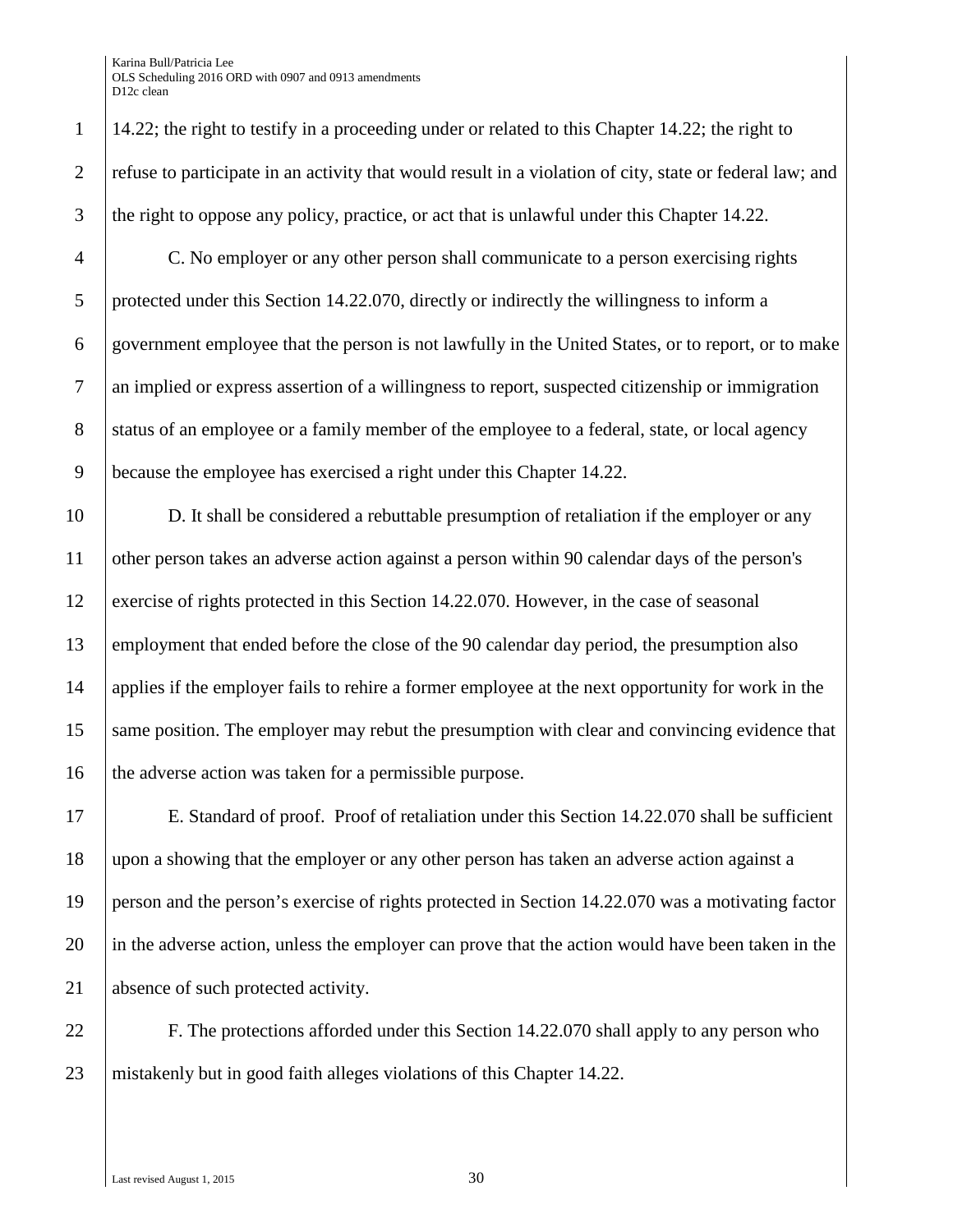G. A complaint or other communication by any person triggers the protections of this Section 14.22.070 regardless of whether the complaint or communication is in writing or makes explicit reference to this Chapter 14.22.

#### **14.22.075 Enforcement power and duties**

5 A. The Agency shall have the power to investigate violations of this Chapter 14.22, as defined herein, and shall have such powers and duties in the performance of these functions as are defined in this Chapter 14.22 and otherwise necessary and proper in the performance of the 8 same and provided for by law.

 B. The Agency shall be authorized to coordinate implementation and enforcement of this Chapter 14.22 and shall promulgate appropriate guidelines or rules for such purposes.

 C. The Director of the Agency is authorized and directed to promulgate rules consistent with this Chapter 14.22 and Chapter 3.02. Any guidelines or rules promulgated by the Director shall have the force and effect of law and may be relied on by employers, employees, and other parties to determine their rights and responsibilities under this Chapter 14.22.

### **14.22.080 Violation**

 The failure of any respondent to comply with any requirement imposed on the respondent under 17 this Chapter 14.22 is a violation.

### **14.22.085 Investigation**

19 A. The Agency shall have the power to investigate any violations of this Chapter 14.22 by any respondent. The Agency may initiate an investigation pursuant to rules issued by the Director including, but not limited to, situations when the Director has reason to believe that a 22 violation has occurred or will occur, or when circumstances show that violations are likely to 23 occur within a class of businesses because the workforce contains significant numbers of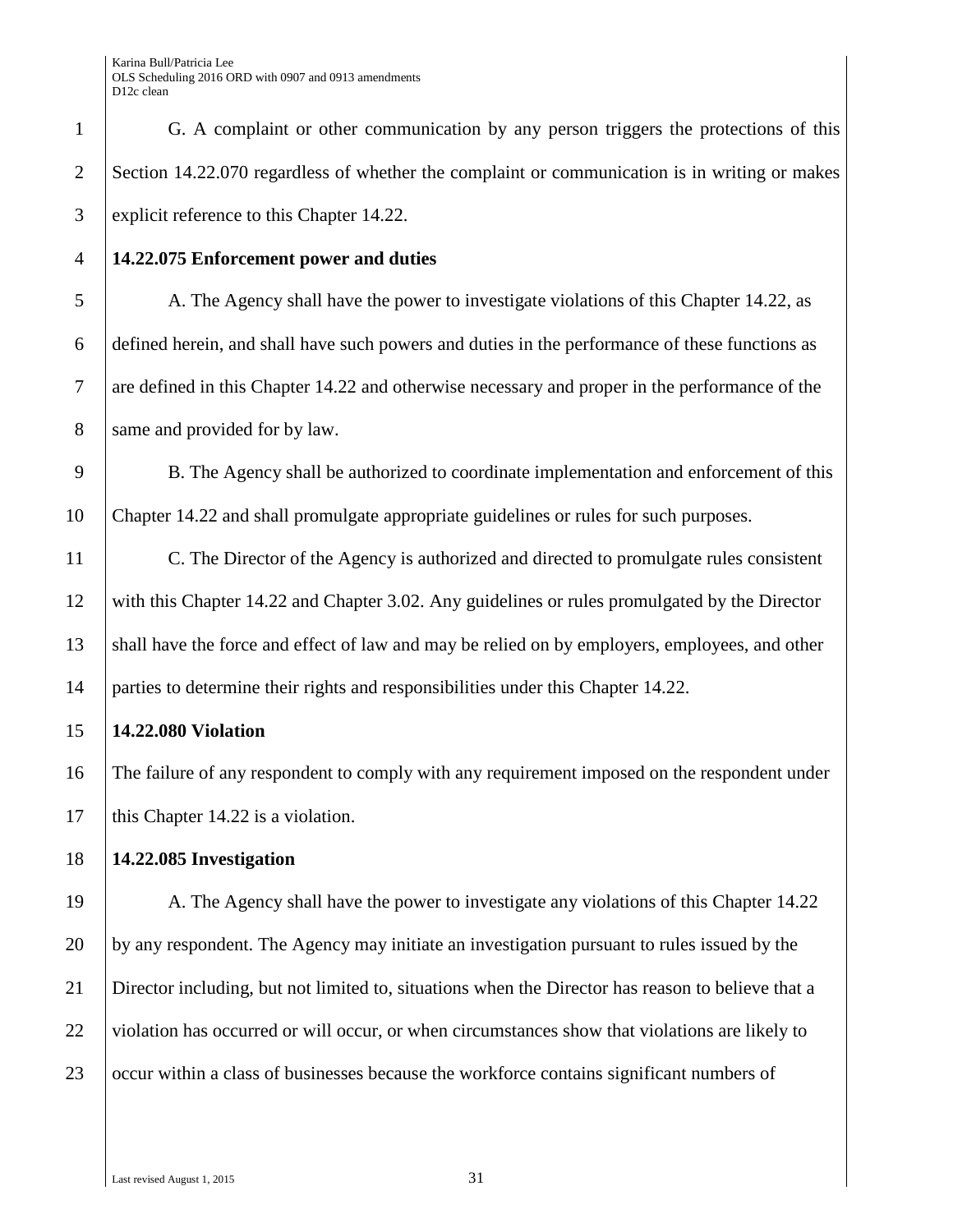1 workers who are vulnerable to violations of this Chapter 14.22 or the workforce is unlikely to 2 volunteer information regarding such violations. An investigation may also be initiated through 3 the receipt by the Agency of a report or complaint filed by an employee or any other person.

4 B. An employee or other person may report to the Agency any suspected violation of this 5 Chapter 14.22. The Agency shall encourage reporting pursuant to this Section 14.22.085 by 6  $\theta$  taking the following measures:

7 1. The Agency shall keep confidential, to the maximum extent permitted by 8 applicable laws, the name and other identifying information of the employee or person reporting 9 the violation. However, with the authorization of such person, the Agency may disclose the 10 employee's or person's name and identifying information as necessary to enforce this Chapter 11 | 14.22 or for other appropriate purposes.

12 2. The employer must post or otherwise notify its employees that the Agency is conducting an investigation, using a form provided by the Agency and displaying it on-site, in a conspicuous and accessible location, and in English and the primary language(s) spoken by the employee(s) at the particular workplace. If display of the form is not feasible, including 16 Situations when the employee works remotely or does not have a regular workplace, employers may provide the form on an individual basis in physical or electronic format that is reasonably conspicuous and accessible.

19 3. The Agency may certify the eligibility of eligible persons for "U" visas under 20 the provisions of 8 U.S.C. § 1184(p) and 8 U.S.C. § 1101(a)(15)(U). The certification is subject 21 to applicable federal law and regulations, and rules issued by the Director.

22 C. The Agency's investigation must commence within three years of the alleged 23 violation. To the extent permitted by law, the applicable statute of limitations for civil actions is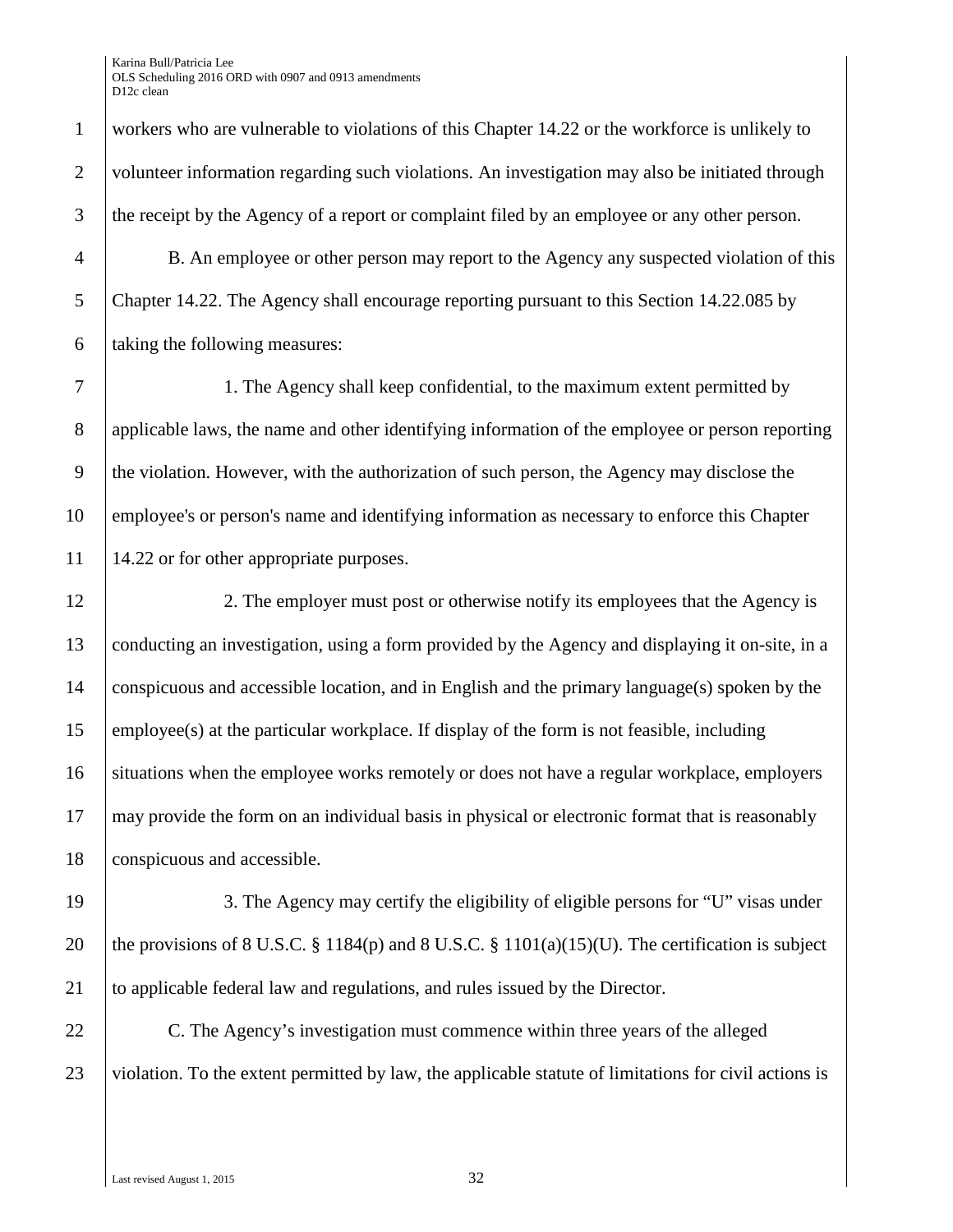1 tolled during any investigation under this Chapter 14.22 and any administrative enforcement 2 proceeding under this Chapter 14.22 based upon the same facts. For purposes of this Chapter 3 14.22:

4 1. The Agency's investigation begins on the earlier date of when the Agency 5 receives a complaint from a person under this Chapter 14.22, or the Agency opens an 6 investigation under this Chapter 14.22.

7 2. The Agency's investigation ends when the Agency issues a final order 8 concluding the matter and any appeals have been exhausted; the time to file any appeal has 9 expired; or the Agency notifies the respondent in writing that the investigation has been 10 | otherwise resolved.

 D. The Agency's investigation shall be conducted in an objective and impartial manner. E. The Director may apply by affidavit or declaration in the form allowed under RCW 9A.72.085 to the Hearing Examiner for the issuance of subpoenas requiring the employer to produce the records identified in subsection 14.22.065.A, or for the attendance and testimony of witnesses, or for the production of documents required to be retained under subsection 14.22.065.A, or any other document relevant to the issue of whether any employee or group of 17 employees has been or is afforded proper amounts of compensation under this Chapter 14.22 18 and/or to whether the employer has violated any provision of this Chapter 14.22. The Hearing Examiner shall conduct the review without hearing as soon as practicable and shall issue 20 subpoenas upon a showing that there is reason to believe that a violation has occurred if a complaint has been filed with the Agency, or that circumstances show that violations are likely to 22 occur within a class of businesses because the workforce contains significant numbers of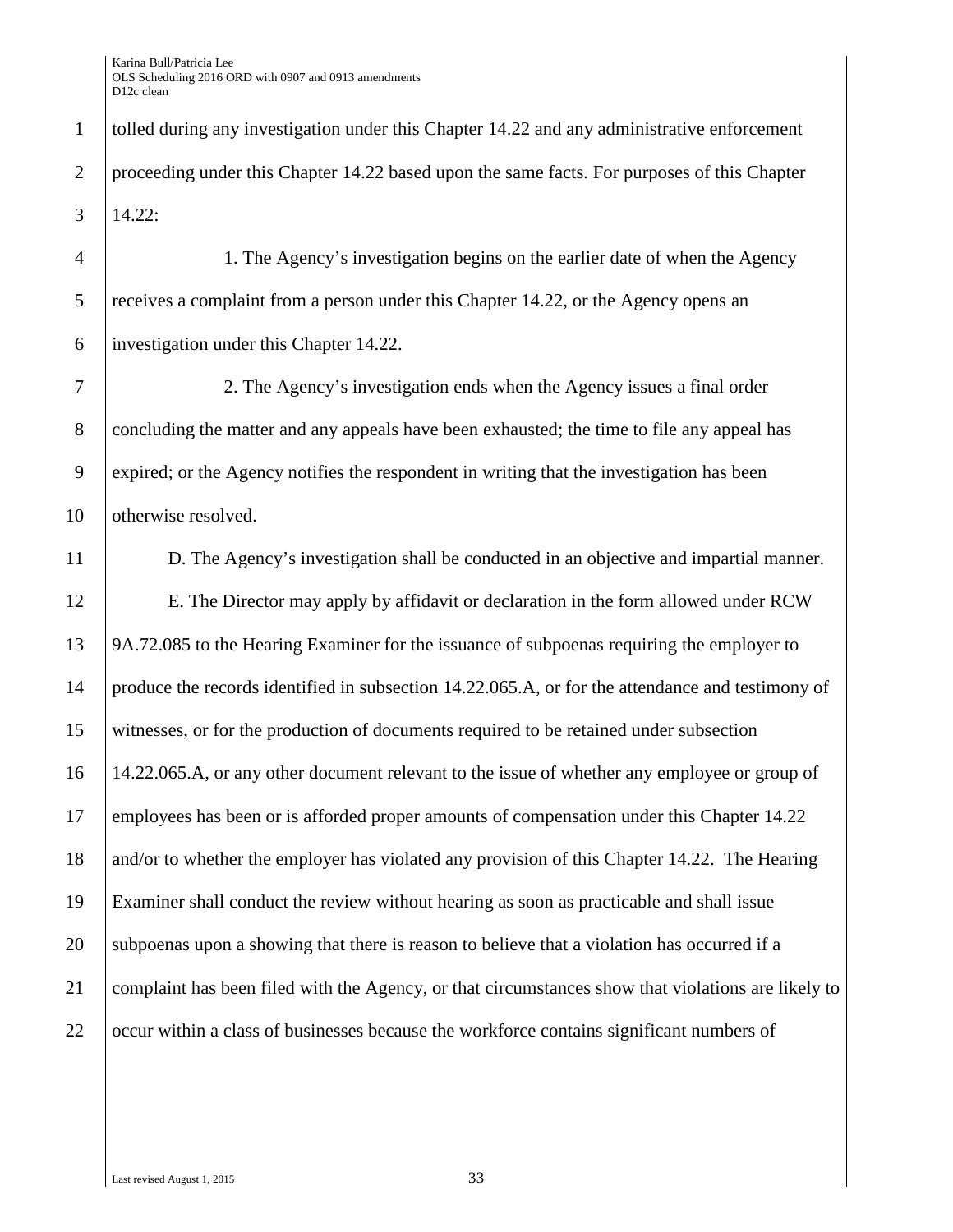1 workers who are vulnerable to violations of this Chapter 14.22 or the workforce is unlikely to 2 volunteer information regarding such violations.

 F. The employer that fails to comply with the terms of any subpoena issued under subsection 14.22.085.E in an investigation by the Agency under this Chapter 14.22 prior to the issuance of a Director's Order issued pursuant to subsection 14.22.090.C may not use such records in any appeal to challenge the correctness of any determination by the Agency of damages owed or penalties assessed.

8 G. In addition to other remedies, the Director may refer any subpoena issued under 9 Subsection 14.22.085.E, to the City Attorney to seek a court order to enforce any subpoena.

 H. Where the Director has reason to believe that a violation has occurred, the Director may order any appropriate temporary or interim relief to mitigate the violation or maintain the status quo pending completion of a full investigation or hearing, including but not limited to a deposit of funds or bond sufficient to satisfy a good-faith estimate of compensation, interest, damages and penalties due. A respondent may appeal any such order in accordance with Section 14.22.100.

16 **14.22.090 Findings of fact and determination**

17 A. Except when there is an agreed upon settlement, the Director shall issue a written 18 determination with findings of fact resulting from the investigation and statement of whether a 19 violation of this Chapter 14.22 has or has not occurred based on a preponderance of the evidence 20 before the Director.

21 B. If the Director determines that there is no violation of this Chapter 14.22, the Director 22 Shall issue a "Determination of No Violation" with notice of an employee or other person's right 23 to appeal the decision, subject to the rules of the Director.

Last revised August 1, 2015 34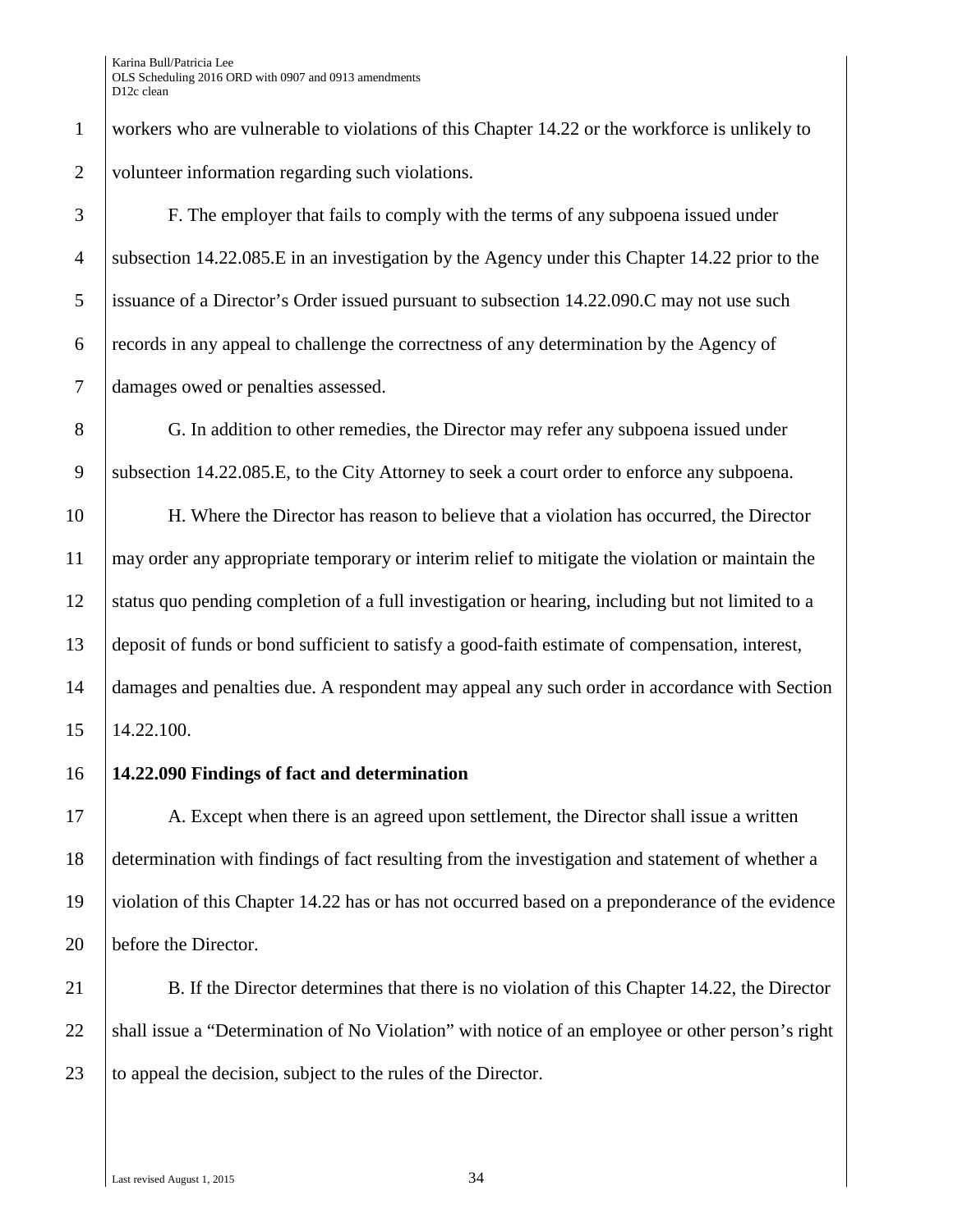C. If the Director determines that a violation of this Chapter 14.22 has occurred, the Director shall issue a "Director's Order" that shall include a notice of violation identifying the violation or violations. The Director's Order shall state with specificity the amounts due under this Chapter 14.22 for each violation, including payment of unpaid compensation, liquidated damages, civil penalties, penalties payable to aggrieved parties, fines, and interest pursuant to Section 14.22.095. The Director's Order may specify that civil penalties and fines due to the Agency can be mitigated for respondent's timely payment of remedy due to an aggrieved party 8 under subsection 14.22.095.A.2. The Director's Order may direct the respondent to take such 9 corrective action as is necessary to comply with the requirements of this Chapter 14.22, including, but not limited to, monitored compliance for a reasonable time period. The Director's Order shall include notice of the respondent's right to appeal the decision, pursuant to Section 14.22.100. **14.22.095 Remedies** 14 A. The payment of unpaid compensation, liquidated damages, civil penalties, penalties

15 payable to aggrieved parties, fines, and interest provided under this Chapter 14.22 are cumulative 16 and are not intended to be exclusive of any other available remedies, penalties, fines, and 17 | procedures.

18 18 1. The amounts of all civil penalties, penalties payable to aggrieved parties, and fines contained in this Section 14.22.095 shall be increased annually to reflect the rate of inflation and calculated to the nearest cent on January 1 of each year. The Agency shall determine the amounts and file a schedule of such amounts with the City Clerk.

22 2. If there is a remedy due to an aggrieved party, the Director may waive the total 23 amount of civil penalties and fines due to the Agency if the Director determines that the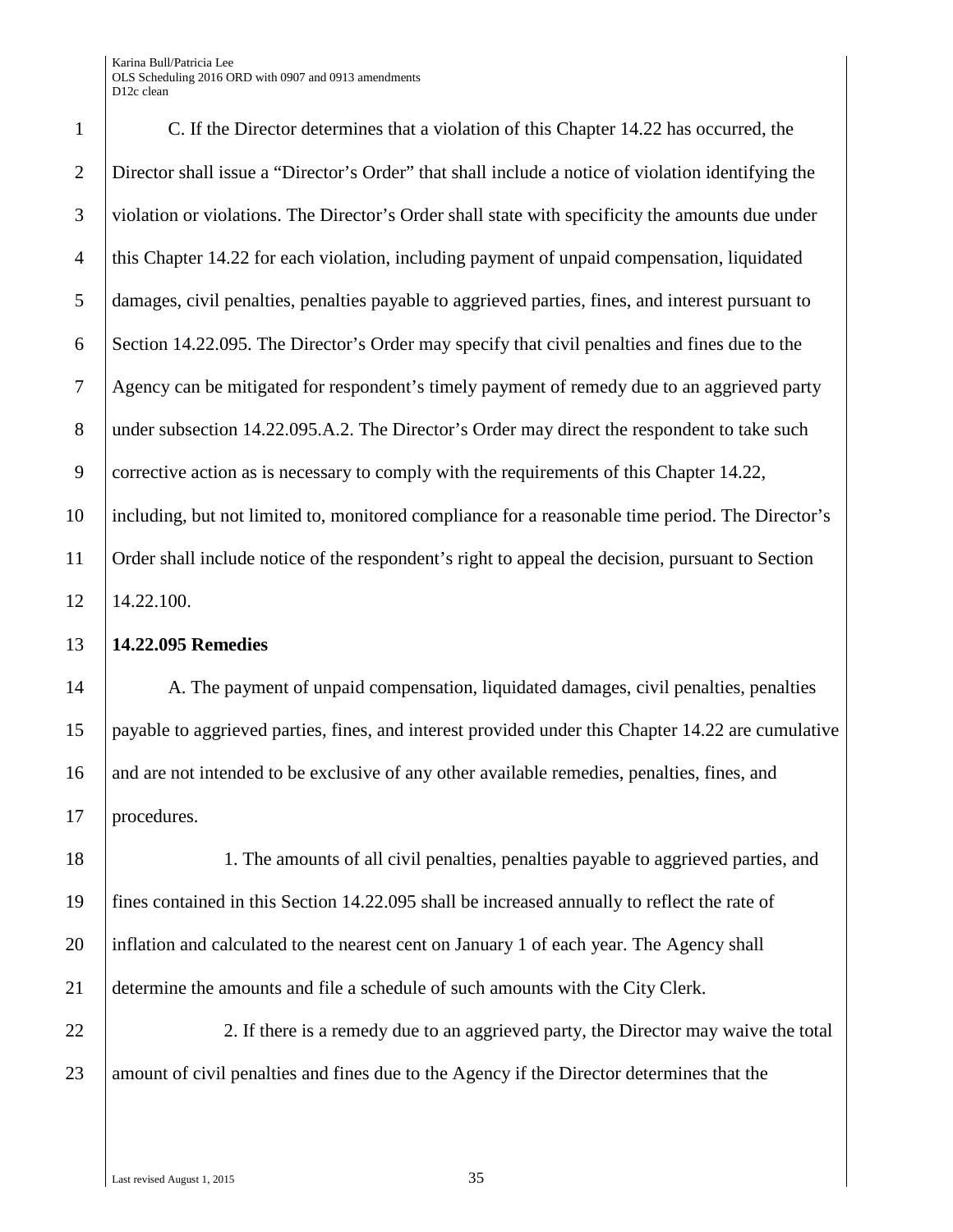respondent paid the full remedy due to the aggrieved party within ten days of service of the Director's Order. The Director may waive half the amount of civil penalties and fines due to the Agency if the Director determines that the respondent paid the full remedy due to the aggrieved party within 15 days of service of the Director's Order. The Director shall not waive any amount of civil penalties and fines due to the Agency if the Director determines that the respondent has not paid the full remedy due to the aggrieved party after 15 days of service of the Director's Order.

 3. When determining the amount of liquidated damages, civil penalties, penalties payable to aggrieved parties, and fines due under this Section 14.22.095, for a Settlement Agreement or Director's Order, including but not limited to the mitigation of civil penalties and fines due to the Agency for timely payment of remedy due to an aggrieved party under subsection 14.22.095.A.2, the Director shall consider the total amount of unpaid compensation, liquidated damages, penalties, fines, and interest due; the nature and persistence of the violations; 14 the extent of the respondent's culpability, the substantive or technical nature of the violations; the size, revenue, and human resources capacity of the respondent; the circumstances of each situation; the amounts of penalties in similar situations; and other factors pursuant to rules issued by the Director.

18 B. A respondent found to be in violation of this Chapter 14.22 shall be liable for full payment of unpaid compensation plus interest in favor of the aggrieved party under the terms of 20 this Chapter 14.22, and other equitable relief. For a first violation of this Chapter 14.22, the Director may assess liquidated damages in an additional amount of up to twice the unpaid 22 compensation. For subsequent violations of this Chapter 14.22, the Director shall assess an 23 amount of liquidated damages in an additional amount of twice the unpaid compensation. If the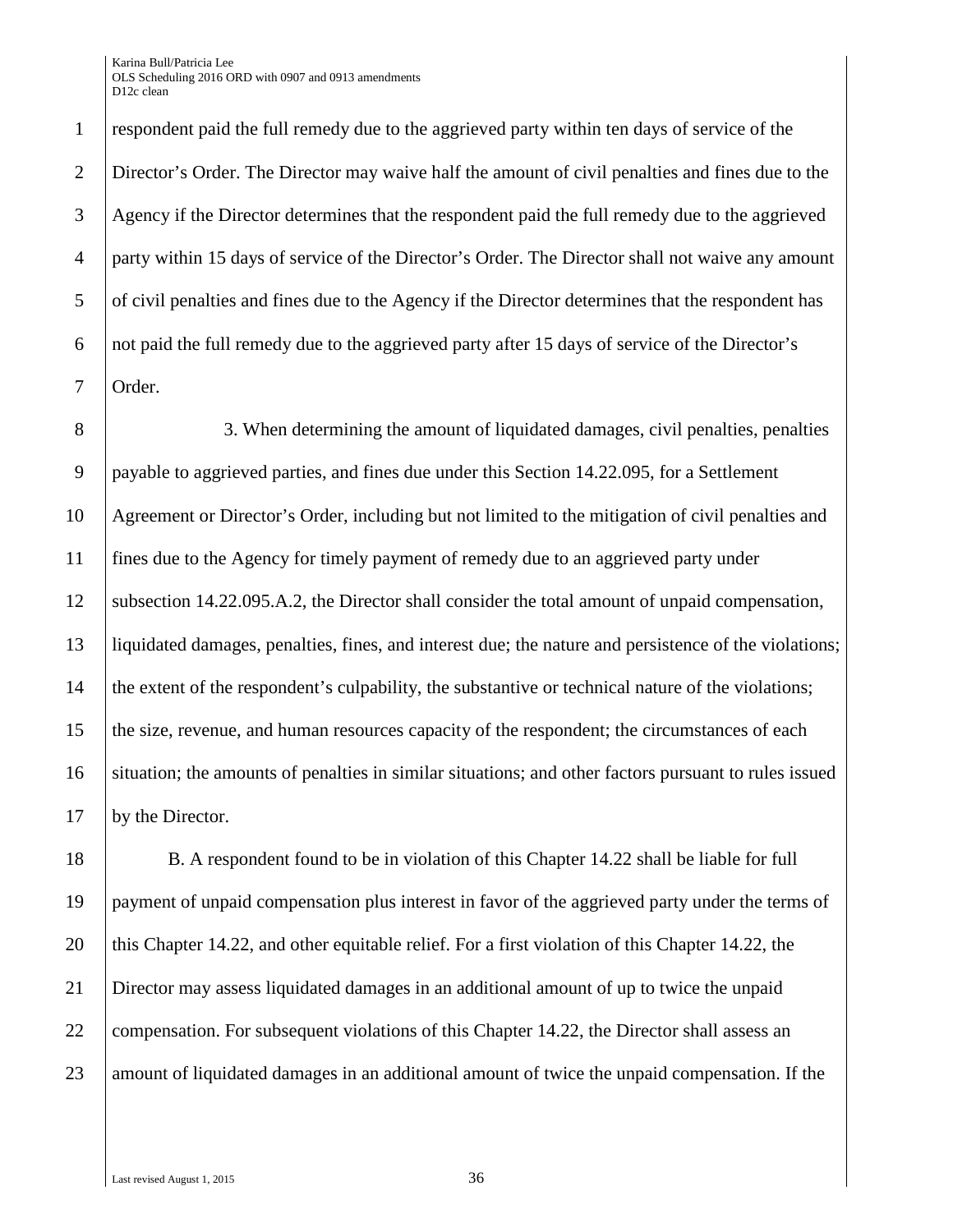violation is ongoing when the Agency receives a complaint or opens an investigation, the Director may order payment of amounts that accrue after receipt of the complaint or after the investigation opens and before the date of the Director's Order. Interest shall accrue from the date the unpaid compensation was first due at 12 percent per annum, or the maximum rate permitted under RCW 19.52.020. For purposes of establishing a first and subsequent violation for this Section 14.22.095, the violation must have occurred within ten years of the Director's Order.

8 C. A respondent found to be in violation of this Chapter 14.22 for retaliation under Section 14.22.070 shall be subject to any appropriate relief at law or equity including, but not limited to reinstatement of the aggrieved party, front pay in lieu of reinstatement with full payment of unpaid compensation plus interest in favor of the aggrieved party under the terms of this Chapter 14.22, and liquidated damages in an additional amount of up to twice the unpaid compensation. The Director also shall order the imposition of a penalty payable to the aggrieved party of up to \$5,000.

 D. A respondent who willfully violates the notice and posting requirements of subsection 14.22.060.B shall be subject to a civil penalty of \$750 for the first violation and \$1,000 for 17 Subsequent violations.

 E. A respondent who willfully hinders, prevents, impedes, or interferes with the Director or Hearing Examiner in the performance of their duties under this Chapter 14.22 shall be subject 20 to a civil penalty of not less than \$1,000 and not more than \$5,000.

 F. For a first violation of this Chapter 14.22, the Director may assess a civil penalty of up 22 to \$500 per aggrieved party. For a second violation of this Chapter 14.22, the Director shall 23 assess a civil penalty of up to \$1,000 per aggrieved party, or an amount equal to ten percent of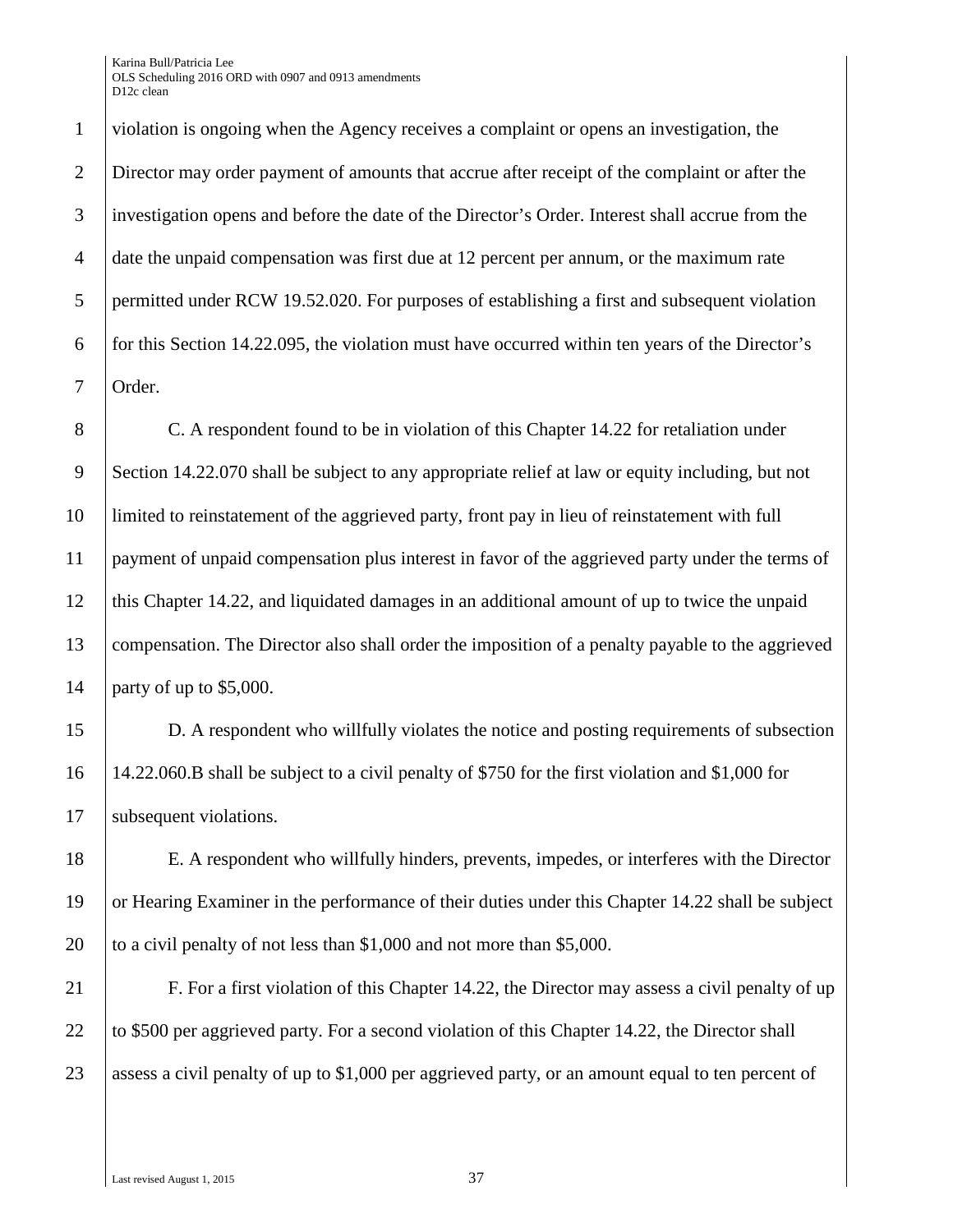1 the total amount of unpaid compensation, whichever is greater. For a third or any subsequent 2 violation of this Chapter 14.22, the Director shall assess a civil penalty of up to \$5,000 per 3 aggrieved party, or an amount equal to ten percent of the total amount of unpaid compensation, 4 whichever is greater. The maximum civil penalty for a violation of this Chapter 14.22 shall be 5 \ \ \ \ \$20,000 per aggrieved party, or an amount equal to ten percent of the total amount of unpaid 6 compensation, whichever is greater. For purposes of this Section 14.22.095, a violation is a 7 second, third, or subsequent violation if the respondent has been a party to one, two or more than 8 two Settlement Agreements, respectively, stipulating that a violation has occurred; and/or one, 9 two, or more than two Director's Orders, respectively, have issued against the respondent in the 10 ten years preceding the date of the violation; otherwise, it is a first violation.

11 G. For the following violations, the Director may assess a fine in the amounts set forth

12 below:

| Violation                                      | Fine  |
|------------------------------------------------|-------|
| Failure to provide a good faith estimate of    | \$500 |
| work schedule under Section 14.22.025          |       |
| Failure to provide a written response for      | \$500 |
| denial of the employee's request for a         |       |
| limitation or change in work schedule due to a |       |
| major life event under subsection 14.22.030    |       |
| Failure to compensate employee at one and      | \$500 |
| one-half times pay for working hours that are  |       |
| separated by less than ten hours from the      |       |
| previous shift under Section 14.22.035         |       |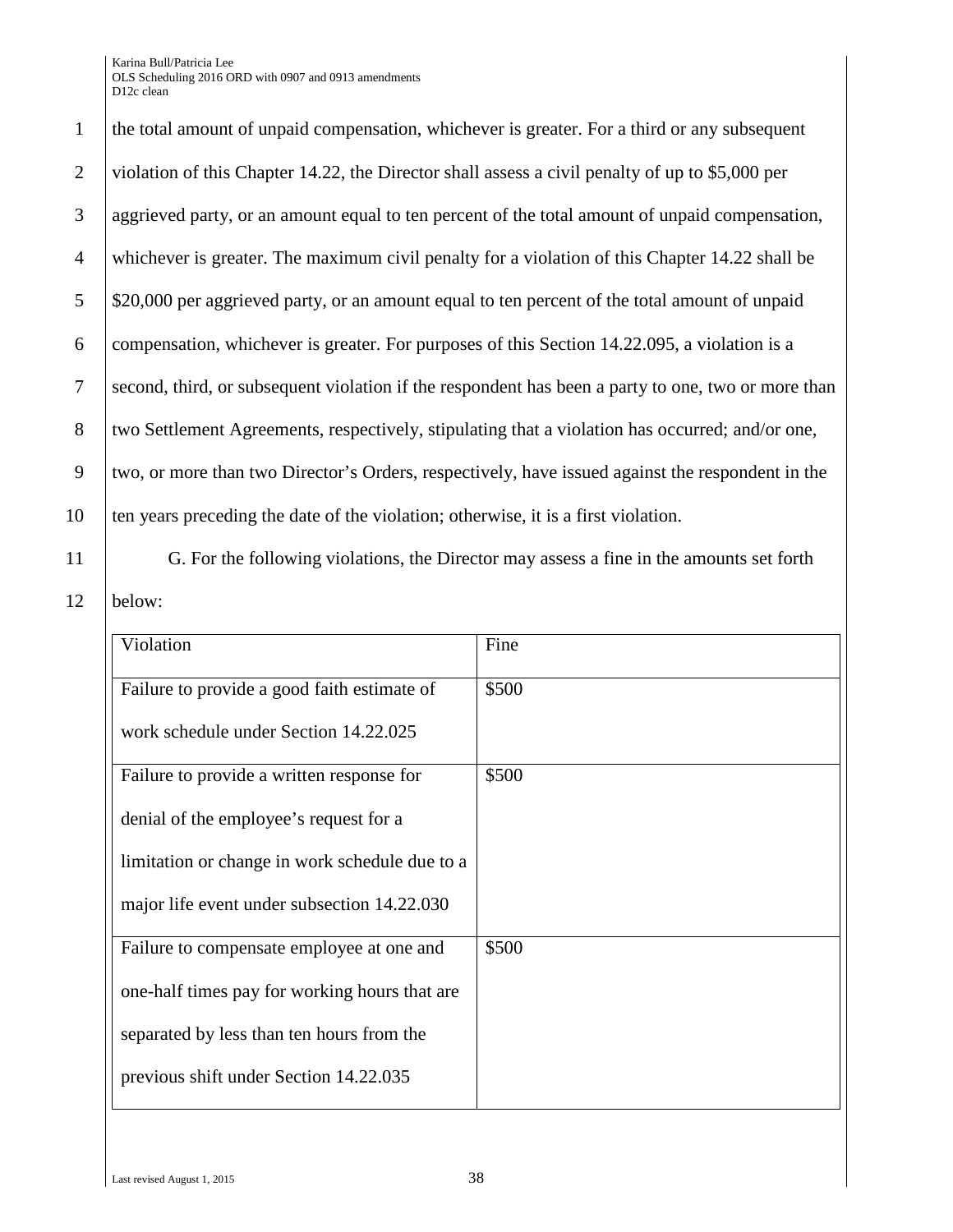| Failure to provide at least 14 calendar days of | \$500                    |
|-------------------------------------------------|--------------------------|
| advance notice of work schedule under           |                          |
| Section 14.22.040                               |                          |
| Failure to provide notice of work schedule      | \$500                    |
| changes under Section 14.22.045                 |                          |
| Failure to comply with prohibitions against     | \$500                    |
| asking or requiring an employee to find         |                          |
| coverage for scheduled hours if the employee    |                          |
| is unable to work for a reason covered by       |                          |
| other laws or a major life event under Section  |                          |
| 14.22.045                                       |                          |
| Failure to compensate employee with             | \$500                    |
| additional compensation for work schedule       |                          |
| changes under Section 14.22.050                 |                          |
| Failure to comply with prohibition against      | \$500                    |
| systemic pattern or practice of significant     |                          |
| underscheduling under Section 14.22.052         |                          |
| Failure to offer additional hours of work to    | \$500                    |
| existing employees under Section 14.22.055      |                          |
| Failure to provide employees with written       | \$500                    |
| notice of rights under subsection 14.22.060     |                          |
| Failure to maintain records for three years     | \$500 per missing record |
| under Section 14.22.065                         |                          |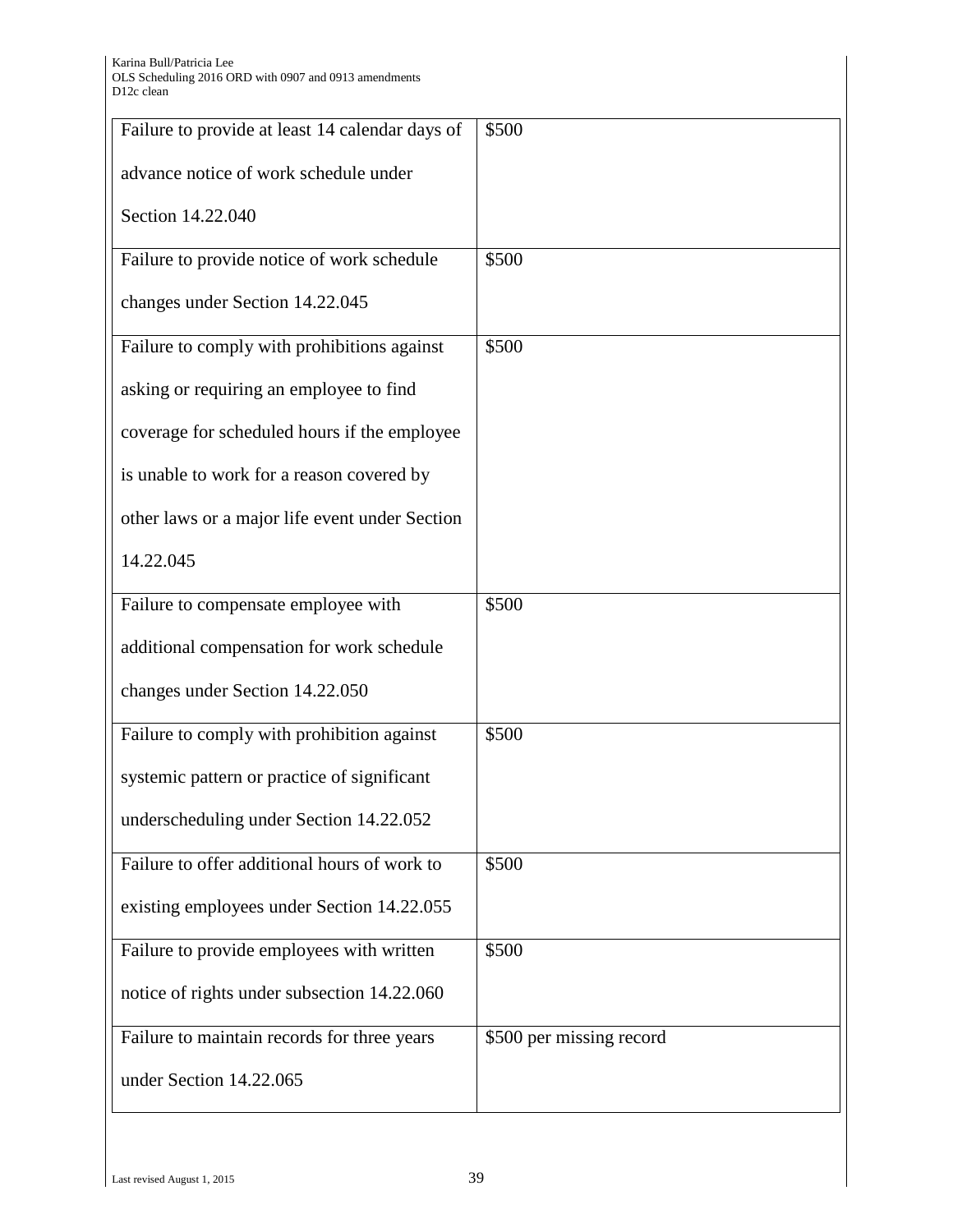| Failure to comply with prohibitions against    | \$1,000 per aggrieved party |
|------------------------------------------------|-----------------------------|
| retaliation for exercising rights protected    |                             |
| under Section 14.22.070                        |                             |
| Failure to provide notice of investigation to  | \$500                       |
| employees under subsection 14.22.085.B.2       |                             |
| Failure to provide notice of failure to comply | \$500                       |
| with final order to the public under Section   |                             |
| 14.22.115.A.1                                  |                             |

1

2 The fine amounts shall be increased cumulatively by 50 percent of the fine for each 3 preceding violation for each subsequent violation of the same provision by the same employer or 4 person within a ten year period. The maximum amount that may be imposed in fines in any one 5 year period for each type of violation listed above is \$5,000 unless a fine for retaliation is issued, 6 in which case the maximum amount is  $$20,000$ .

7 H. In addition to the unpaid compensation, penalties, fines, liquidated damages, and 8 interest, the Agency may assess against the respondent in favor of the City reasonable costs 9 incurred in enforcing this Chapter 14.22, including but not limited to reasonable attorneys' fees.

 I. The employer that is the subject of a settlement agreement stipulating that a violation shall count for debarment, or final order for which all appeal rights have been exhausted shall not be permitted to bid, or have a bid considered, on any City contract until such amounts due under the final order have been paid in full to the Director. If the employer is the subject of a final 14 order two times or more within a five-year period, the contractor or subcontractor shall not be 15 allowed to bid on any City contract for two years. This subsection 14.22.095. I shall be construed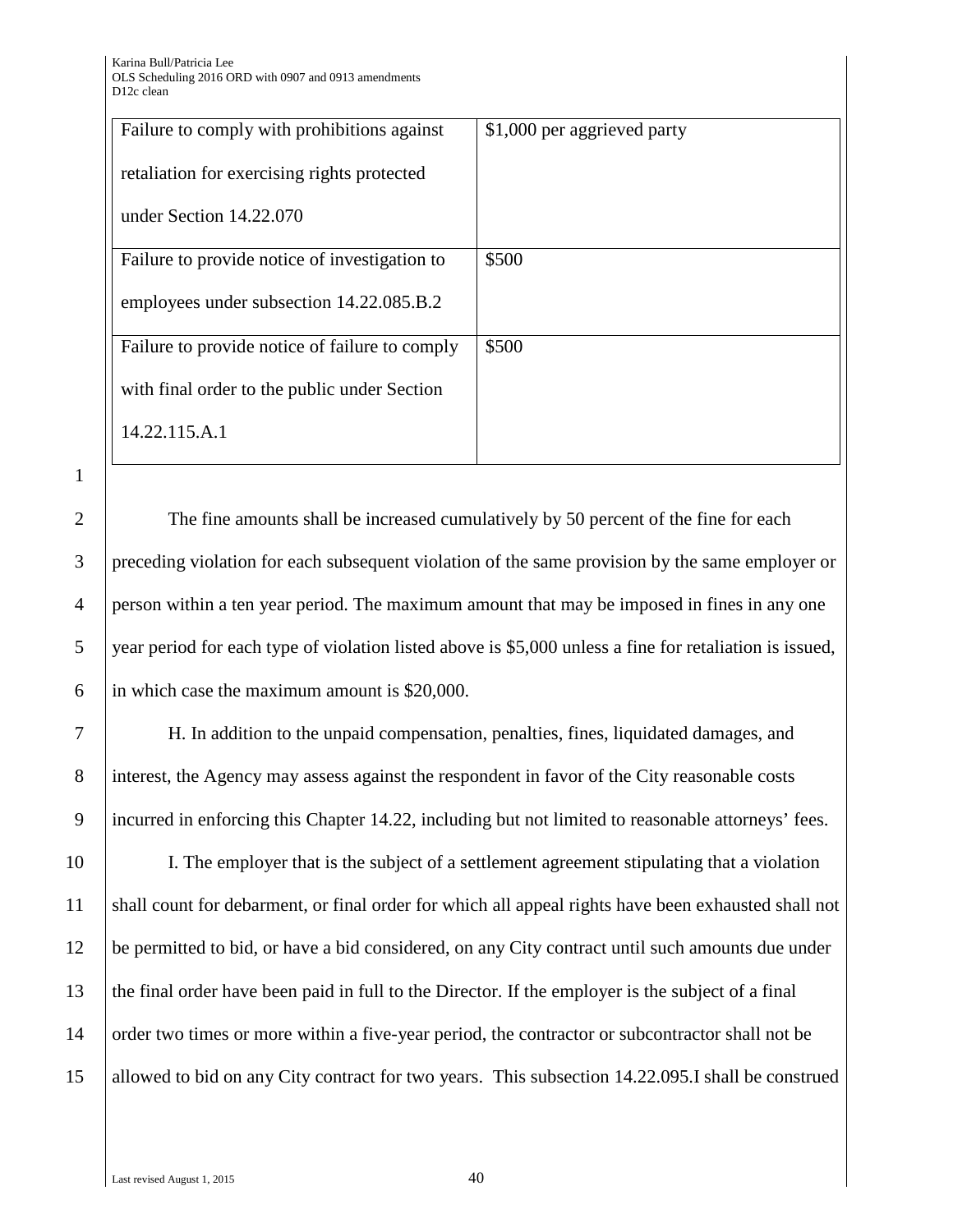to provide grounds for debarment separate from, and in addition to, those contained in Chapter 2 20.70 and shall not be governed by that chapter provided that nothing in this subsection 14.22.095.I shall be construed to limit the application of Chapter 20.70. The Director shall notify the Director of Finance and Administrative Services of all employers subject to debarment 5 under this subsection 14.22.095.I.

**14.22.100 Appeal period and failure to respond**

 A. An employee or other person who claims an injury as a result of an alleged violation 8 of this Chapter 14.22 may appeal the Determination of No Violation Shown, pursuant to the 9 | rules of the Director.

 B. A respondent may appeal the Director's Order, including all remedies issued pursuant to Section 14.22.095, by requesting a contested hearing before the Hearing Examiner in writing within 15 days of service of the Director's Order. If a respondent fails to appeal the Director's Order within 15 days of service, the Director's Order shall be final. If the last day of the appeal period so computed is a Saturday, Sunday, or federal or City holiday, the appeal period shall run until 5 p.m. on the next business day.

**14.22.105 Appeal procedure and failure to appear**

 A. Contested hearings shall be conducted pursuant to the procedures for hearing contested cases contained in Section 3.02.090 and the rules adopted by the Hearing Examiner for hearing contested cases. The review shall be conducted de novo and the Director shall have the burden of 20 proof by a preponderance of the evidence before the Hearing Examiner. Upon establishing such proof, the remedies and penalties imposed by the Director shall be upheld unless it is shown that 22 the Director abused discretion. Failure to appear for a contested hearing will result in an order being entered finding that the employer committed the violation stated in the Director's order. For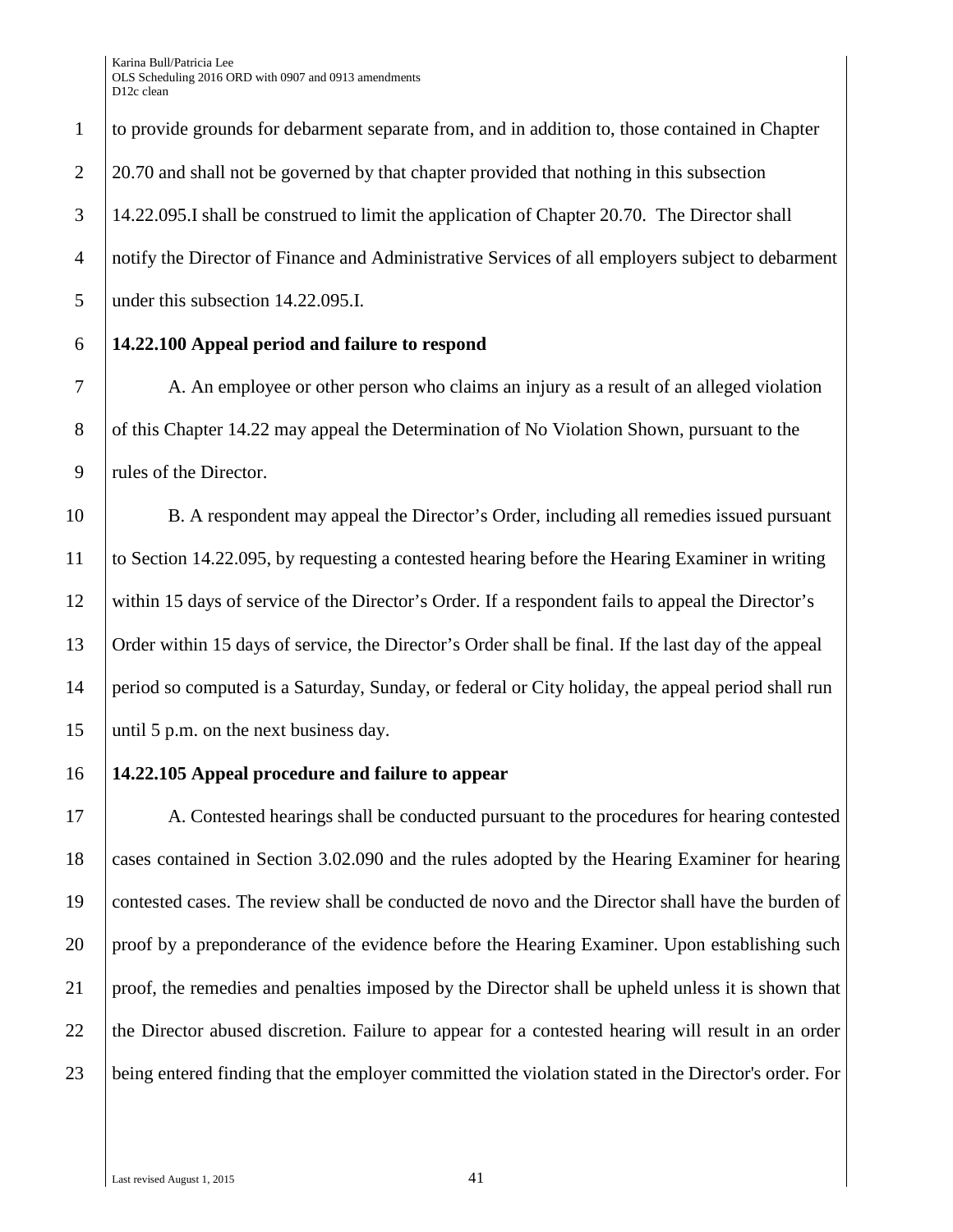good cause shown and upon terms the Hearing Examiner deems just, the Hearing Examiner may 2 set aside an order entered upon a failure to appear. B. In all contested cases, the Hearing Examiner shall enter an order affirming, modifying 4 or reversing the Director's order. **14.22.110 Appeal from Hearing Examiner order** A. The respondent may obtain judicial review of the decision of the Hearing Examiner by applying for a Writ of Review in the King County Superior Court within 30 days from the date 8 of the decision in accordance with the procedure set forth in chapter 7.16 RCW, other applicable law, and court rules. B. The decision of the Hearing Examiner shall be final and conclusive unless review is sought in compliance with this Section 14.22.110. **14.22.115 Failure to comply with final order** 13 A. If a respondent fails to comply within 30 days of service of any settlement agreement with the Agency, or with any final order issued by the Director or the Hearing Examiner for which all appeal rights have been exhausted, the Agency may pursue, but is not limited to, the following measures to secure compliance: 17 1. The Director may require the respondent to post public notice of the respondent's failure to comply in a form and manner determined by the Agency. 2. The Director may refer the matter to a collection agency. The cost to the City for the collection services will be assessed as costs, at the rate agreed to between the City and the collection agency, and added to the amounts due. 22 3. The Director may refer the matter to the City Attorney for the filing of a civil 23 action in King County Superior Court, the Seattle Municipal Court, or any other court of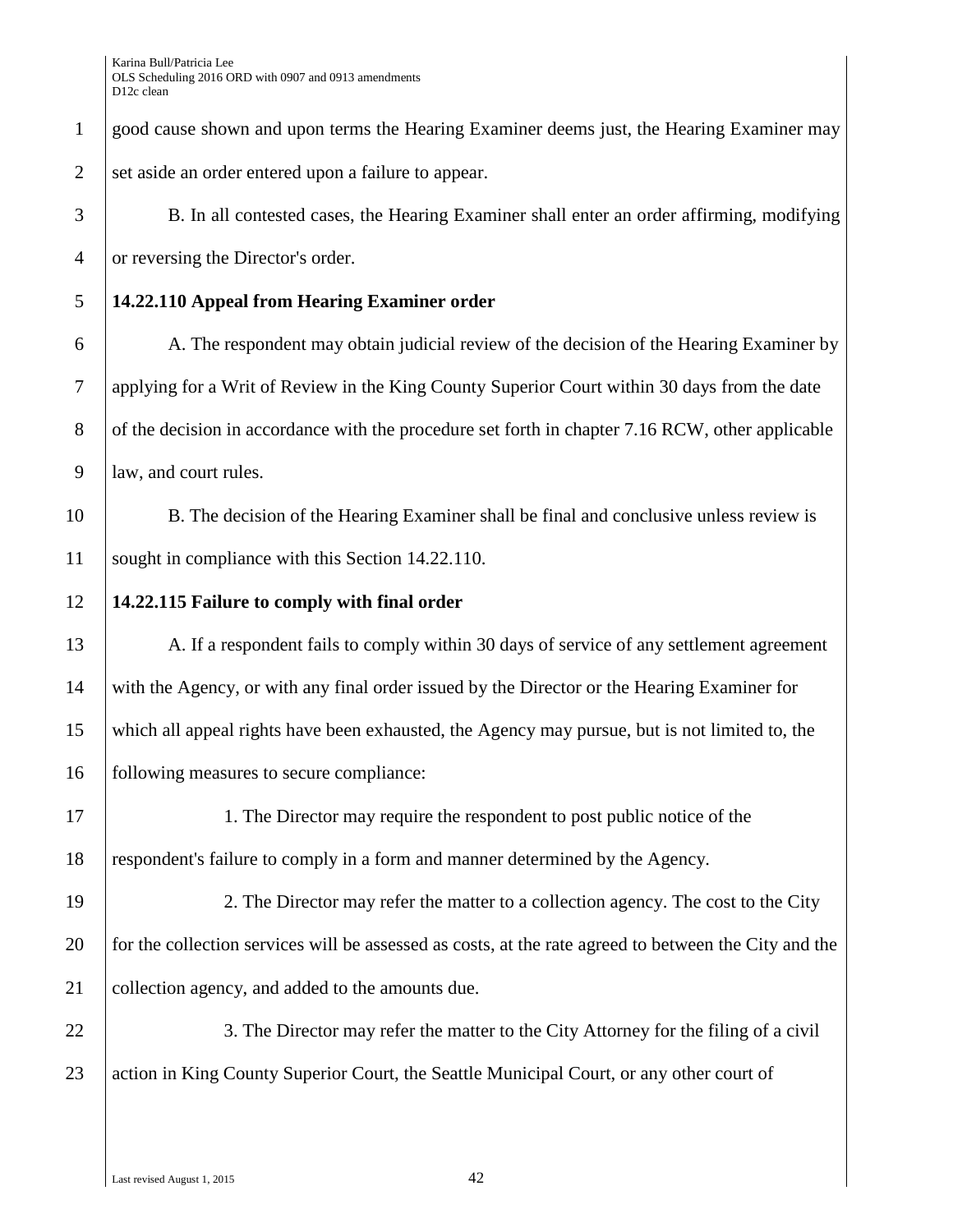competent jurisdiction to enforce such order or to collect amounts due. In the alternative, the Director may seek to enforce a settlement agreement, Director's Order or a final order of the Hearing Examiner under Section 14.22.120.

 4. The Director may request that the City's Department of Finance and Administrative Services deny, suspend, refuse to renew, or revoke any business license held or requested by the employer or person until such time as the employer complies with the remedy as defined in the settlement agreement or final order. The City's Department of Finance and 8 Administrative Services shall have the authority to deny, refuse to renew, or revoke any business license in accordance with this subsection 14.22.115.A.4.

 B. No respondent that is the subject of a settlement agreement or final order issued under this Chapter 14.22 shall quit business, sell out, exchange, convey, or otherwise dispose of the respondent's business or stock of goods without first notifying the Agency and without first notifying the respondent's successor of the amounts owed under the final order at least three business days prior to such transaction. At the time the respondent quits business, or sells out, exchanges, or otherwise disposes of the respondent's business or stock of goods, the full amount 16 of the remedy, as defined in the settlement agreement or the final order issued by the Director or the Hearing Examiner, shall become immediately due and payable. If the amount due under the 18 Settlement agreement or final order is not paid by respondent within ten days from the date of such sale, exchange, conveyance, or disposal, the successor shall become liable for the payment 20 of the amount due, provided that the successor has actual knowledge of the order and the amounts due or has prompt, reasonable, and effective means of accessing and verifying the fact 22 and amount of the order and the amounts due. The successor shall withhold from the purchase 23 price a sum sufficient to pay the amount of the full remedy. When the successor makes such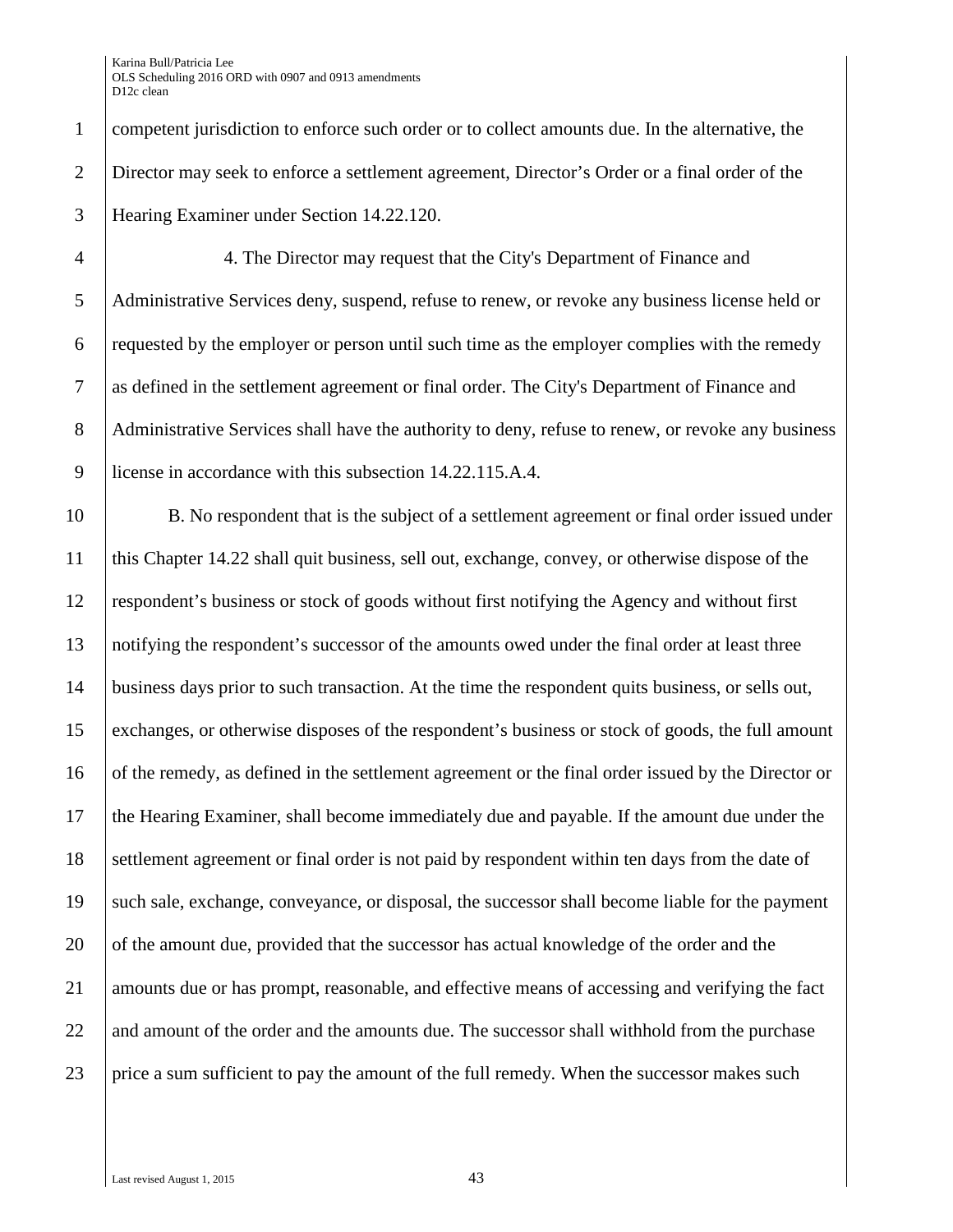payment, that payment shall be deemed a payment upon the purchase price in the amount paid, 2 and if such payment is greater in amount than the purchase price the amount of the difference 3 shall become a debt due such successor from the employer.

#### **14.22.120 Debt owed The City of Seattle**

 A. All monetary amounts due under the settlement agreement or Director's Order shall be a debt owed to the City and may be collected in the same manner as any other debt in like amount, which remedy shall be in addition to all other existing remedies, provided that amounts 8 collected by the City for unpaid compensation, liquidated damages, penalties payable to aggrieved parties, or front pay shall be held in trust by the City for the aggrieved party and, once 10 collected by the City, shall be paid by the City to the aggrieved party.

 B. If a respondent fails to appeal a Director's Order to the Hearing Examiner within the time period set forth in subsection 14.22.100.B the Director's Order shall be final, and the Director may petition the Seattle Municipal Court to enforce the Director's Order by entering judgment in favor of the City finding that the respondent has failed to exhaust its administrative remedies and that all amounts and relief contained in the order are due. The Director's Order shall constitute prima facie evidence that a violation occurred and shall be admissible without further evidentiary foundation. Any certifications or declarations authorized under RCW 9A.72.085 containing evidence that the respondent has failed to comply with the order or any parts thereof, and is therefore in default, or that the respondent has failed to appeal the Director's 20 | Order to the Hearing Examiner within the time period set forth in subsection 14.22.100.B and therefore has failed to exhaust the respondent's administrative remedies, shall also be admissible 22 without further evidentiary foundation.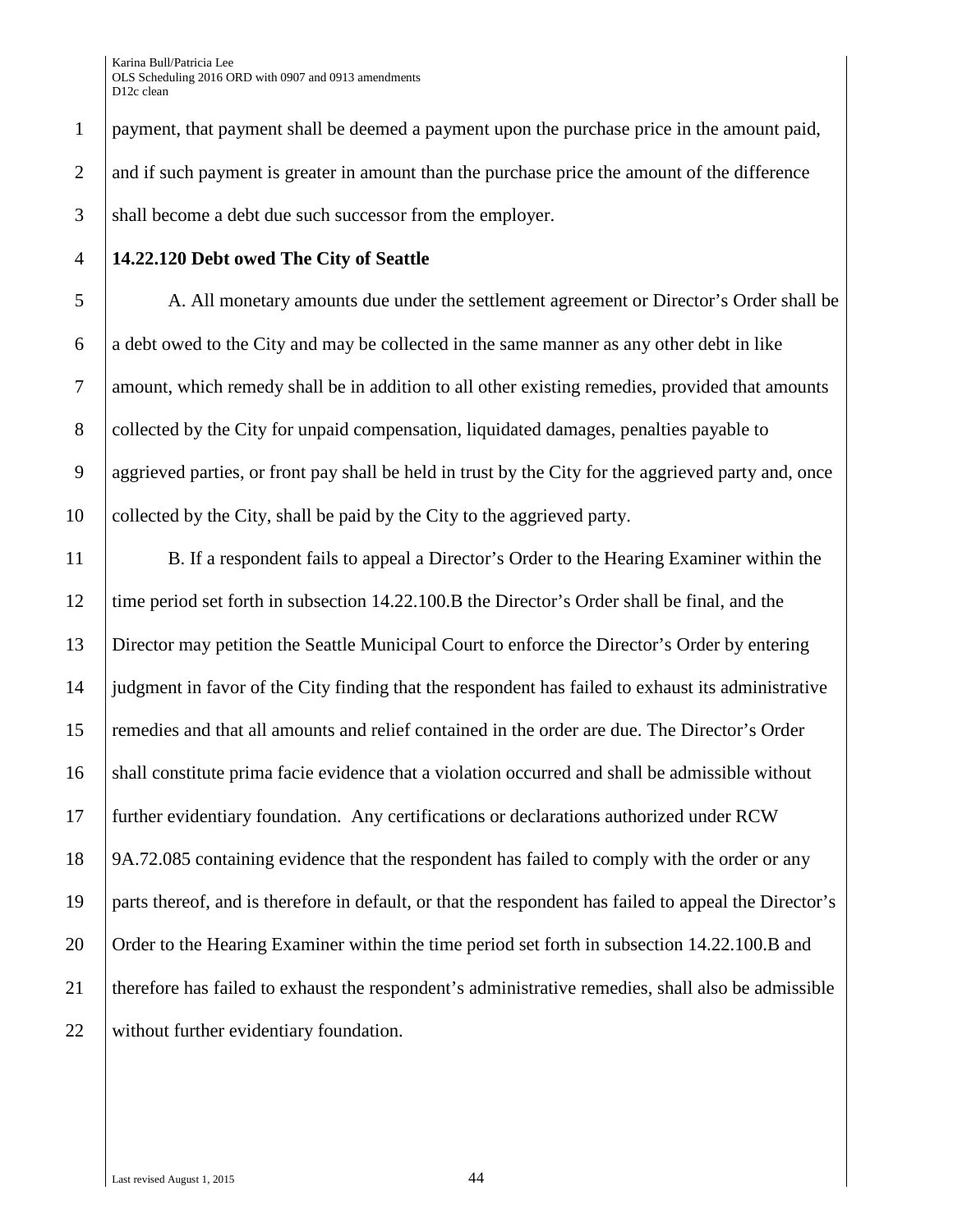C. If a respondent fails to obtain judicial review of an order of the Hearing Examiner 2 within the time period set forth in subsection 14.22.110.A, the order of the Hearing Examiner shall be final, and the Director may petition the Seattle Municipal Court to enforce the Director's Order by entering judgment in favor of the City for all amounts and relief due under the order of 5 the Hearing Examiner. The order of the Hearing Examiner shall constitute conclusive evidence that the violations contained therein occurred and shall be admissible without further evidentiary foundation. Any certifications or declarations authorized under RCW 9A.72.085 containing 8 evidence that the respondent has failed to comply with the order or any parts thereof, and is therefore in default, or that the respondent has failed to avail itself of judicial review in accordance with subsection 14.22.110.A, shall also be admissible without further evidentiary foundation.

 D. In considering matters brought under subsections 14.22.120.B and 14.22.120.C, the Municipal Court may include within its judgment all terms, conditions, and remedies contained in the Director's Order or the order of the Hearing Examiner, whichever is applicable, that are 15 consistent with the provisions of this Chapter 14.22.

#### 16 **14.22.125 Private right of action**

17 A. Any person or class of persons that suffers financial injury as a result of a violation of 18 this Chapter 14.22 or is the subject of prohibited retaliation under Section 14.22.070, may bring a 19 civil action in a court of competent jurisdiction against the employer or other person violating 20 this Chapter 14.22 and, upon prevailing, may be awarded reasonable attorney fees and costs and 21 Such legal or equitable relief as may be appropriate to remedy the violation including, without 22 limitation, the payment of any unpaid compensation plus interest due to the person and 23 liquidated damages in an additional amount of up to twice the unpaid compensation; a penalty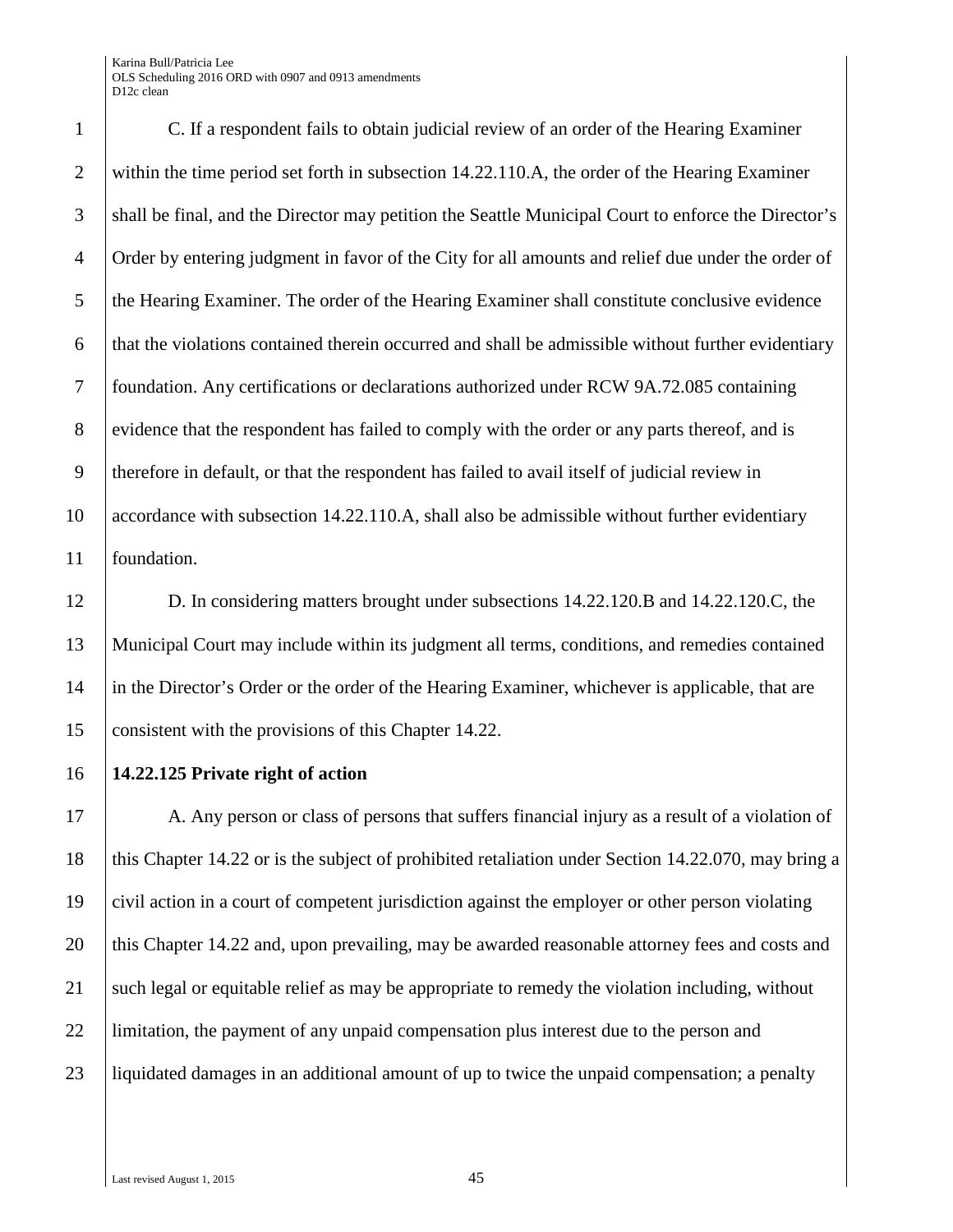| $\mathbf{1}$   | payable to any aggrieved party of up to \$5,000 if the aggrieved party was subject to prohibited |
|----------------|--------------------------------------------------------------------------------------------------|
| $\overline{2}$ | retaliation. Interest shall accrue from the date the unpaid compensation was first due at 12     |
| 3              | percent per annum, or the maximum rate permitted under RCW 19.52.020.                            |
| $\overline{4}$ | B. For purposes of this Section 14.22.125, "person" includes any entity a member of              |
| 5              | which has suffered financial injury or retaliation, or any other individual or entity acting on  |
| 6              | behalf of an aggrieved party that has suffered financial injury or retaliation.                  |
| 7              | C. For purposes of determining membership within a class of persons entitled to bring an         |
| 8              | action under this Section 14.22.125, two or more employees are similarly situated if they:       |
| 9              | 1. Are or were employed by the same employer or employers, whether                               |
| 10             | concurrently or otherwise, at some point during the applicable statute of limitations period,    |
| 11             | 2. Allege one or more violations that raise similar questions as to liability, and               |
| 12             | 3. Seek similar forms of relief.                                                                 |
| 13             | D. For purposes of subsection 14.22.125.C, employees shall not be considered dissimilar          |
| 14             | solely because their                                                                             |
| 15             | 1. Claims seek damages that differ in amount, or                                                 |
| 16             | 2. Job titles or other means of classifying employees differ in ways that are                    |
| 17             | unrelated to their claims.                                                                       |
| 18             | 14.22.130 Study of application of secure scheduling requirements                                 |
| 19             | A. The Council shall request the City Auditor, in collaboration with the Agency, to              |
| 20             | contract with academic researchers who have a proven track record of rigorous analysis of the    |
| 21             | impacts of labor standards regulations to conduct an evaluation of the impacts of the ordinance  |
| 22             | introduced as Council Bill 118765 for the baseline, one-year, and two-year periods following     |
| 23             | implementation. Areas of evaluation shall include, but not be limited to the impacts to          |
|                |                                                                                                  |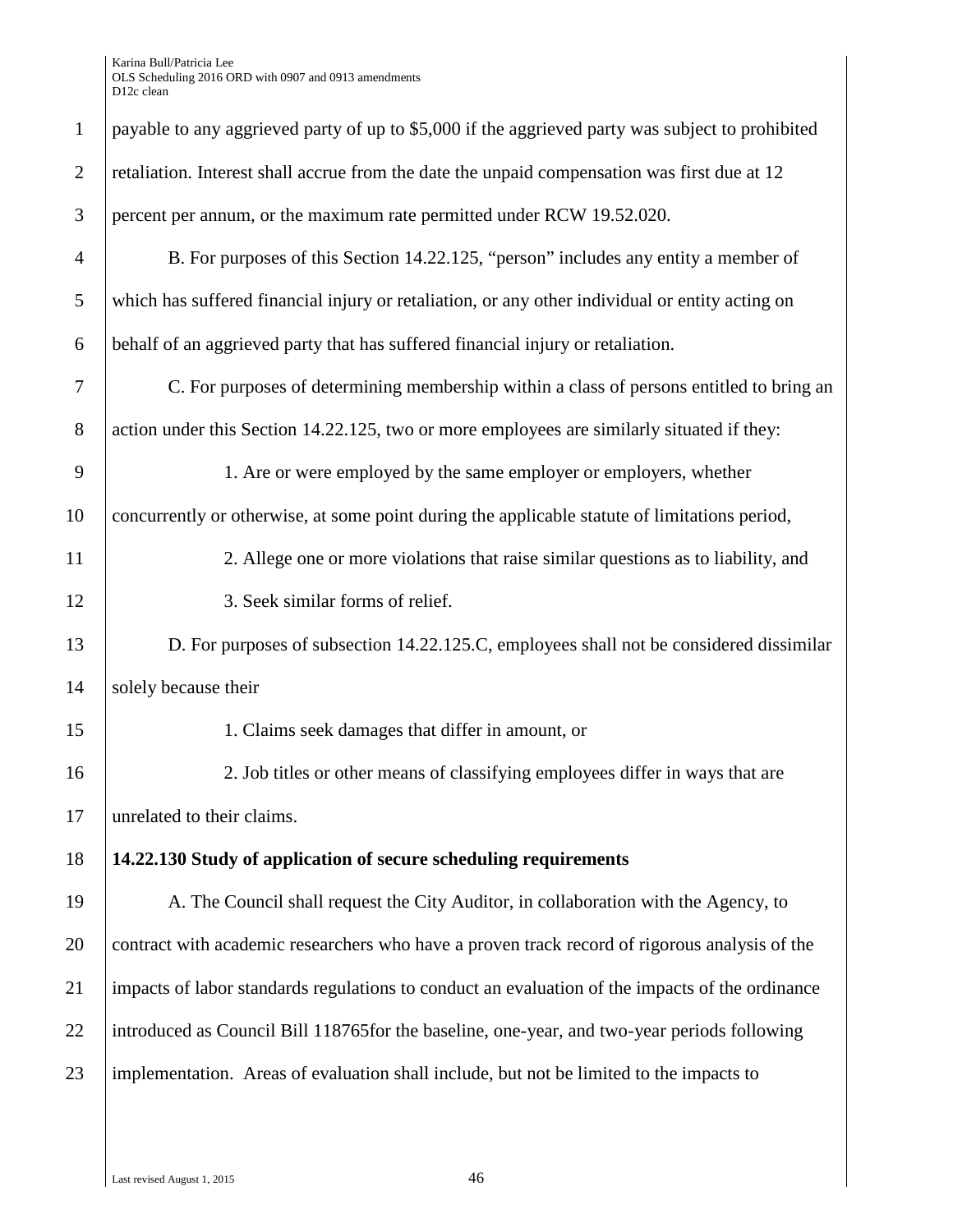businesses, including costs, and the impacts on employees of the requirements of this Chapter 14.22, differences and challenges between limited and full service restaurants in implementing the ordinance, and the interplay of diversity programs and access to hours lists.

 B. The Council shall use the results of the evaluation to identify possible areas for revision to accomplish the goals of Council Bill 118765.

 C. Efforts to identify whether other industries have scheduling practices that should be 8 considered for coverage under SMC 14.22 et. seq. could be conducted under a separate study, by contracting with academic researchers who have a proven track record of rigorous analysis of **labor standards regulations.** 

#### **14.22.135 Encouragement of more generous policies**

 A. Nothing in this Chapter 14.22 shall be construed to discourage or prohibit the employer from the adoption or retention of scheduling policies more generous than the one 14 required herein.

 B. Nothing in this Chapter 14.22 shall be construed as diminishing the obligation of the 16 employer to comply with any contract, collective bargaining agreement, employment benefit plan, or other agreement providing more generous scheduling policies to an employee than 18 | required herein.

 C. Nothing in this Chapter 14.22 shall be construed as diminishing the rights of public 20 employees regarding scheduling policies as provided under federal or Washington state law or 21 ble Seattle Municipal Code.

#### **14.22.140 Other legal requirements**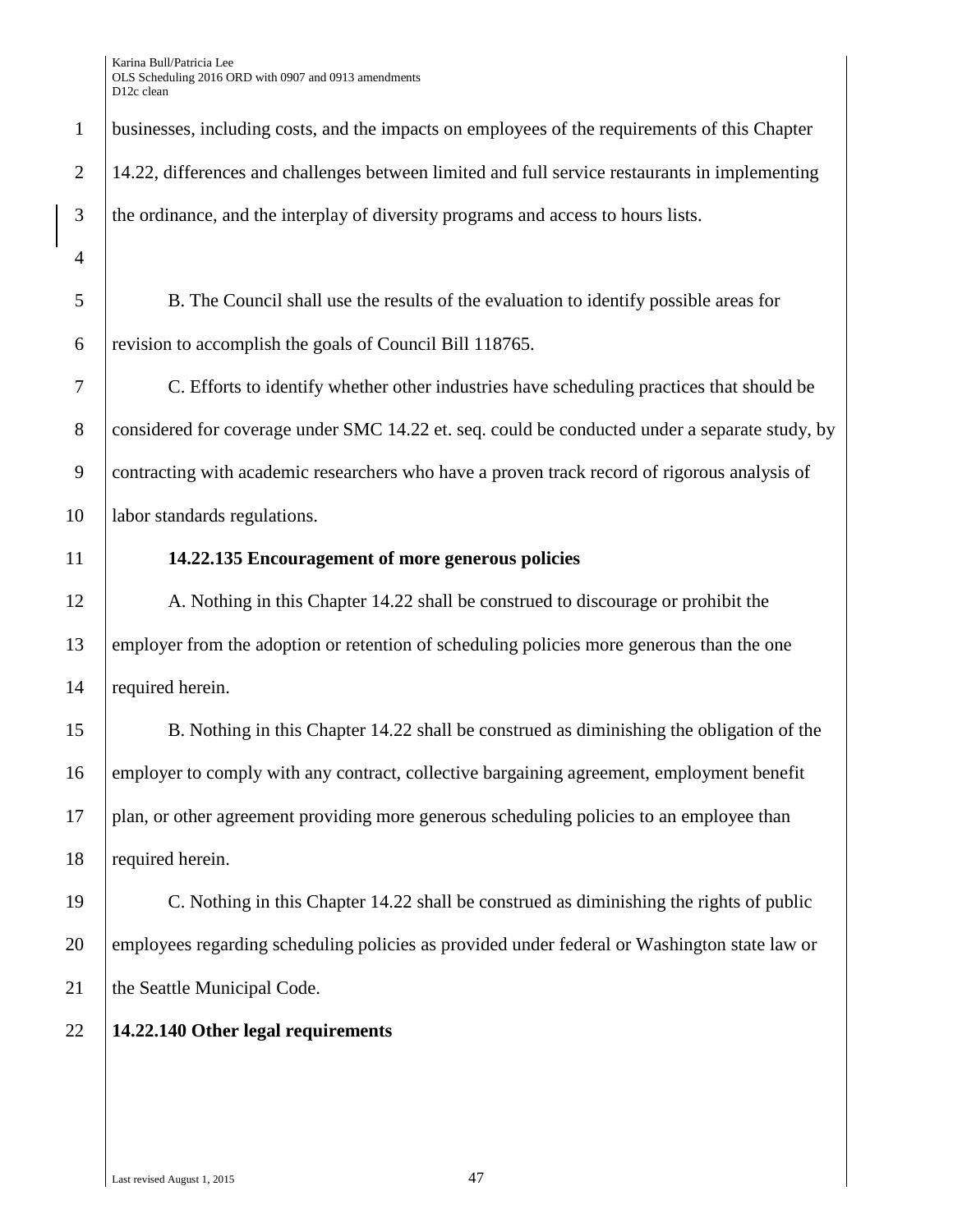This Chapter 14.22 defines requirements for secure scheduling and shall not be construed to 2 preempt, limit, or otherwise affect the applicability of any other law, regulation, requirement, policy, or standard that provides for greater requirements; and nothing in this Chapter 14.22 shall be interpreted or applied so as to create any power or duty in conflict with federal or state law. Nor shall this Chapter 14.22 be construed to preclude any person aggrieved from seeking judicial review of any final administrative decision or order made under this Chapter 14.22 affecting 7 such person.

#### 8 **14.22.145 Collective bargaining agreement for secure scheduling**

9 A. The requirements of this Chapter 14.22 shall not apply to any employees covered by a 10 bona fide collective bargaining agreement to the extent that such requirements are expressly 11 waived in the collective bargaining agreement, or in an addendum to an existing agreement 12 including an agreement that is open for negotiation, in clear and unambiguous terms and the 13 employees have ratified an alternative structure for secure scheduling that meets the public 14 policy goals of this Chapter 14.22.

15 B. Any waiver by an individual employee of any provisions of this Chapter 14.22 shall 16 be deemed contrary to public policy and shall be void and unenforceable.

17 **14.22.147 Effective date**

18 The provisions of this Chapter 14.22 shall take effect on July 1, 2017.

#### 19 **14.22.150 Severability**

20 The provisions of this Chapter 14.22 are declared to be separate and severable. If any clause, 21 Sentence, paragraph, subdivision, section, subsection, or portion of this Chapter 14.22, or the 22 application thereof to any employer, employee, or circumstance, is held to be invalid, it shall not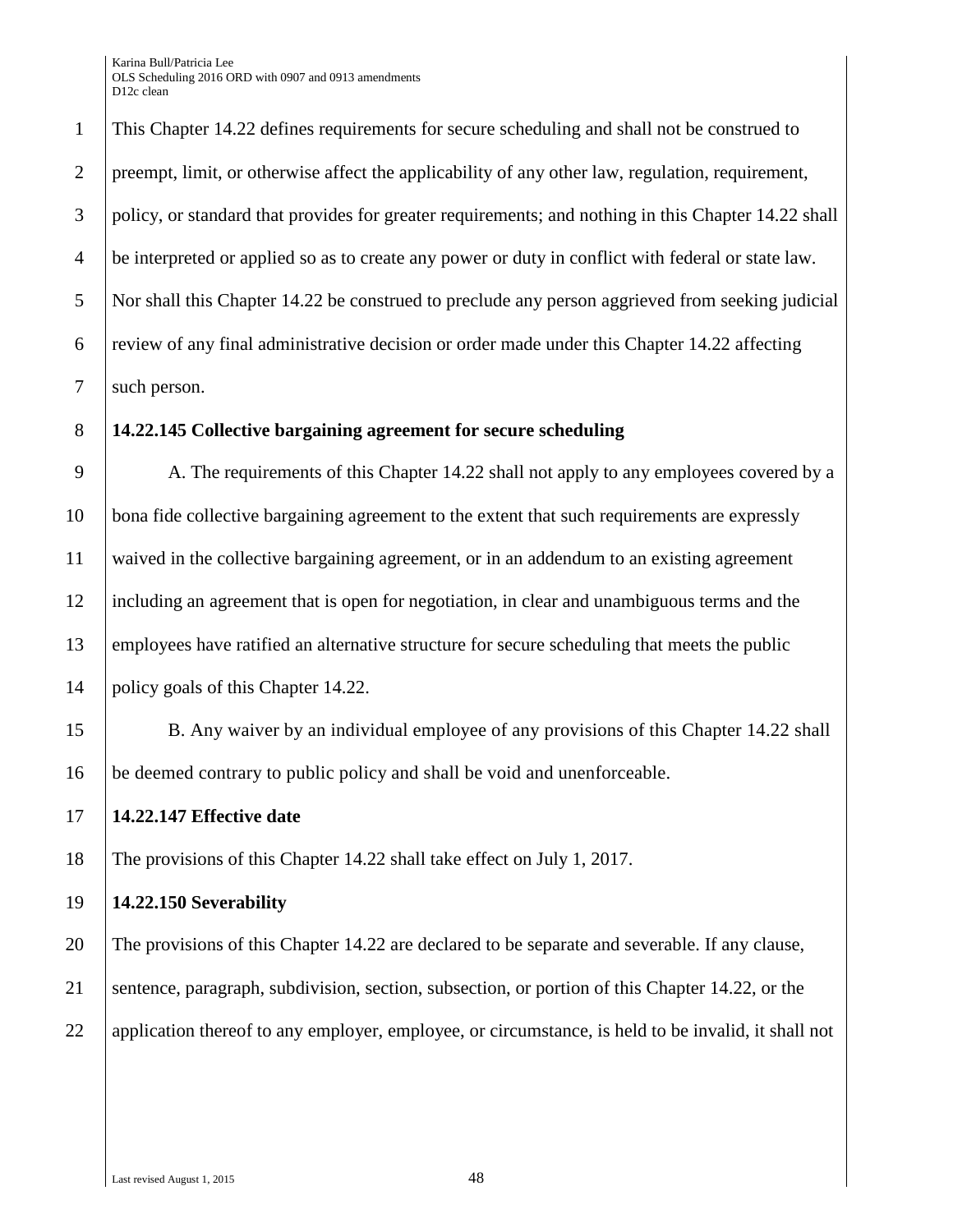1 affect the validity of the remainder of this Chapter 14.22, or the validity of its application to 2 other persons or circumstances. 3 Section 2. Subsection 14.20.025.D of the Seattle Municipal Code, which section was 4 enacted by Ordinance 124960, is amended as follows: 5 **14.20.025 Notice and posting** 6  $^*$  \* \* \* 7 D. Employers shall give written notice of employment information to employees that 8 contains items listed in subsections  $14.20.025 \text{.}D\text{.}((4))4$ .a through  $14.20.025 \text{.}D\text{.}((7))4$ .i in English 9 and in the primary language(s) of the employee(s) receiving the written information. 10 1. Employers shall give this written notice to employees at time of hire and to all 11 employees who work for the employer as of that date and in the future. 12 2. Employers shall revise this written notice before any change to such 13 employment information, or as soon as practicable for retroactive changes to such employment 14 information, pursuant to rules issued by the Director. For the written good faith estimate of the 15 employee's work schedule in subsection 14.20.025.4.h, the employer is required to revise the 16 notice once every year and when there is a significant change to the work schedule due to 17 changes in the employee's availability or to the employer's business needs, pursuant to Section 18 | 14.22.025. ((Effective April 1, 2016, employers shall give this written notice to all employees 19 who work for the employer as of that date and in the future.) 20 3. If an employer fails to give this written notice for the items listed in subsections 21 14.20.025.D.4.a through 14.20.025.D.4.g, the failure shall constitute evidence weighing against  $22$  the credibility of the employer's testimony regarding the agreed-upon rate of pay. 23 4. The written notice shall include the following items: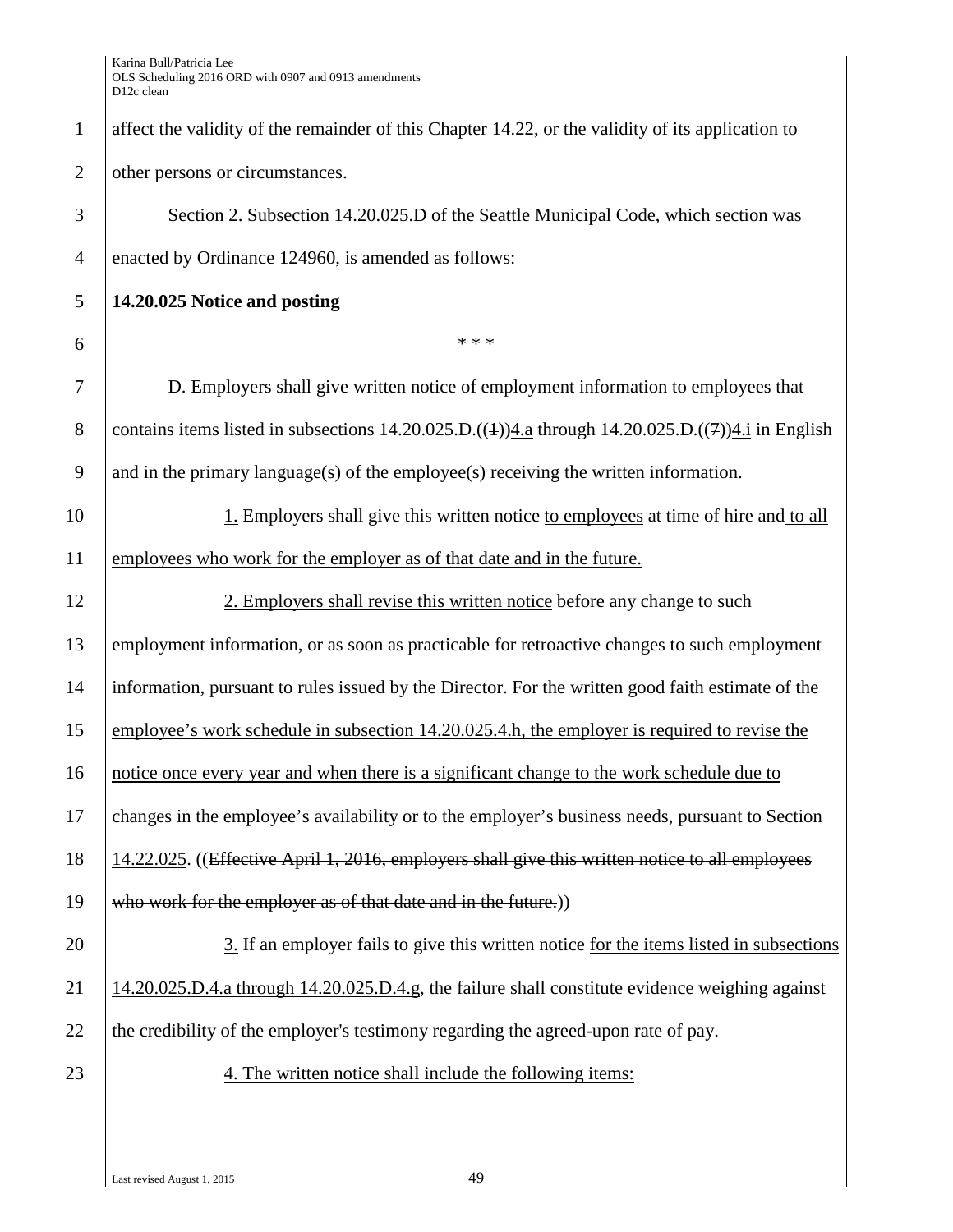| $\mathbf{1}$   | $((\text{+}))$ <sup>a</sup> . Name of employer and any trade ("doing business as") names used |  |
|----------------|-----------------------------------------------------------------------------------------------|--|
| $\overline{2}$ | by the employer;                                                                              |  |
| 3              | $((2))$ . Physical address of the employer's main office or principal place                   |  |
| $\overline{4}$ | of business and, if different, a mailing address;                                             |  |
| 5              | $((3))$ . Telephone number and, if applicable, email address of the                           |  |
| 6              | employer;                                                                                     |  |
| $\tau$         | $((4))$ <u>d.</u> Employee's rate or rates of pay, and, if applicable, eligibility to         |  |
| 8              | earn an overtime rate or rates of pay;                                                        |  |
| 9              | $((5))$ <sub>e</sub> . Employer's tip policy, with an explanation of any tip sharing,         |  |
| 10             | pooling, or allocation policies;                                                              |  |
| 11             | $((6))$ f. Pay basis (e.g. hour, work shift, day, week, commission);                          |  |
| 12             | $((7))$ g. Employee's established pay day for earned compensation due by                      |  |
| 13             | reason of employment; ((and))                                                                 |  |
| 14             | $((8))$ h. For employees covered by Chapter 14.22, a written good faith                       |  |
| 15             | estimate of the employee's work schedule including the median number of hours the employee    |  |
| 16             | can expect to work each work week, and whether the employee will be expected to work on-call  |  |
| 17             | shifts; and                                                                                   |  |
| 18             | $((9))$ i. Pursuant to rules issued by the Director, other information that is                |  |
| 19             | material and necessary to effectuate the terms of this Chapter 14.20.                         |  |
| 20             | * * *                                                                                         |  |
| 21             | Section 3. Subsection 6.208.020.A of the Seattle Municipal Code, which section was last       |  |
| 22             | amended by Ordinance 124963, is amended as follows:                                           |  |
| 23             | 6.208.020 Denial, revocation of, or refusal to renew business license                         |  |
|                |                                                                                               |  |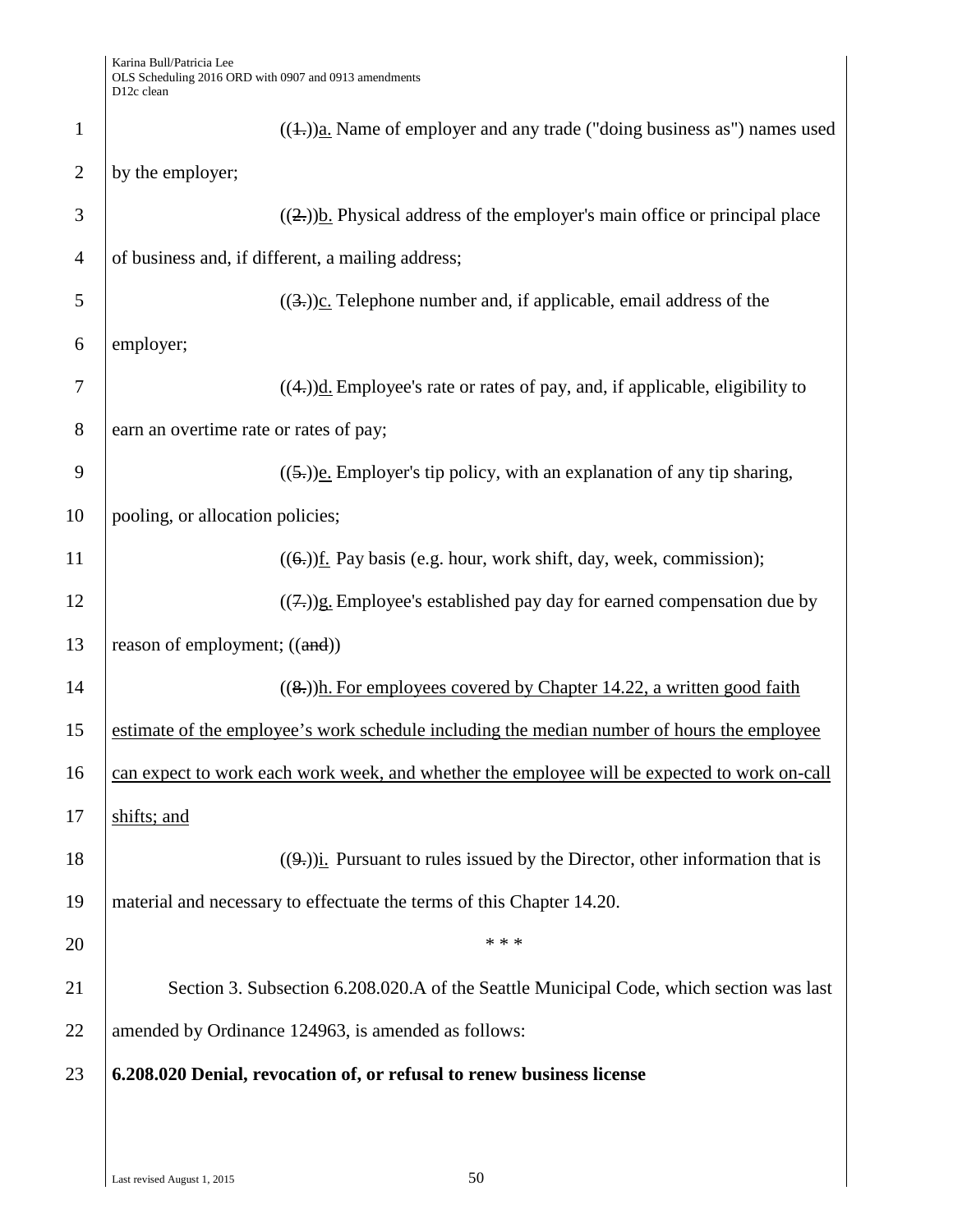| $\mathbf{1}$   | A. In addition to any other powers and authority provided under this Title 6, the               |
|----------------|-------------------------------------------------------------------------------------------------|
| $\overline{2}$ | Director, or the Director's designee, has the power and authority to deny, revoke, or refuse to |
| 3              | renew any business license issued under the provisions of this Chapter 6.208. The Director,     |
| $\overline{4}$ | or the Director's designee, shall notify such applicant or licensee in writing by mail of the   |
| 5              | denial, revocation of, or refusal to renew, the license and on what grounds such a decision     |
| 6              | was based. The Director may deny, revoke or refuse to renew any license issued under this       |
| $\tau$         | Chapter 6.208 on one or more of the following grounds:                                          |
| 8              | 1. The license was procured by fraud or false representation of fact.                           |
| 9              | 2. The licensee has failed to comply with any provisions of this Chapter 6.208.                 |
| 10             | 3. The licensee has failed to comply with any provisions of Chapters0, 5.35,                    |
| 11             | 5.40, 5.45, 5.46, 5.48, 5.50, or 5.52.                                                          |
| 12             | 4. The licensee is in default in any payment of any license fee or tax under Title              |
| 13             | 5 or Title 6.                                                                                   |
| 14             | 5. The property at which the business is located has been determined by a court                 |
| 15             | to be a chronic nuisance property as provided in Chapter 10.09.                                 |
| 16             | 6. The applicant or licensee has been convicted of theft under subsection                       |
| 17             | 12A.08.060.A.4 within the last ten years.                                                       |
| 18             | 7. The applicant or licensee is a person subject within the last ten years to a                 |
| 19             | court order entering final judgment for violations of chapters 49.46, 49.48, or 49.52 RCW, or   |
| 20             | 29 U.S.C. 206 or 29 U.S.C. 207, and the judgment was not satisfied within 30 days of the later  |
| 21             | of either:                                                                                      |
| 22             | a. the expiration of the time for filing an appeal from the final judgment                      |
| 23             | order under the court rules in effect at the time of the final judgment order; or               |
|                |                                                                                                 |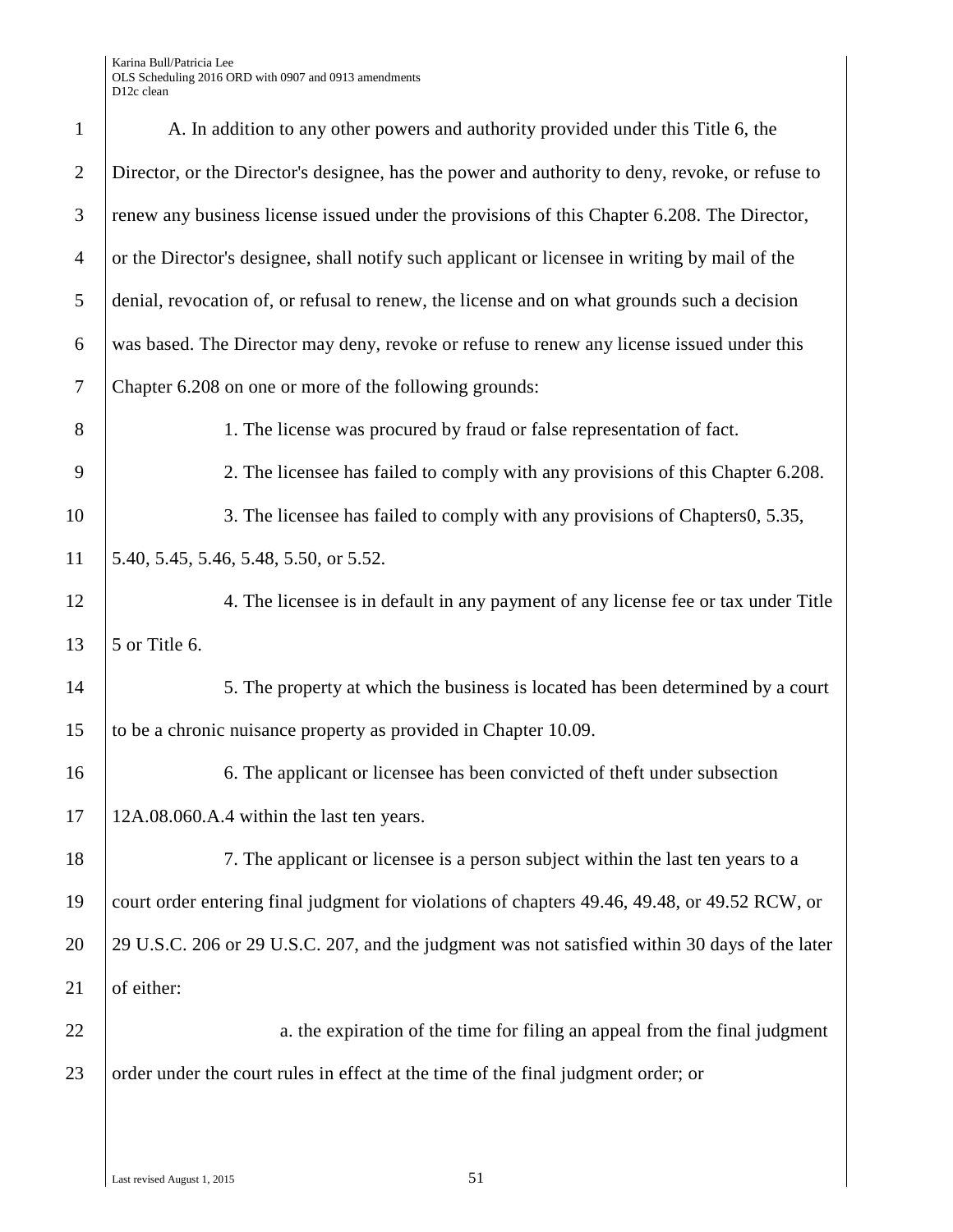b. if a timely appeal is made, the date of the final resolution of that appeal and any subsequent appeals resulting in final judicial affirmation of the findings of violations of chapters 49.46, 49.48, or 49.52 RCW, or 29 U.S.C. [206](https://www.municode.com/library/wa/seattle/codes/municipal_code?nodeId=SEZOMA_MAP_206) or 29 U.S.C. [207.](https://www.municode.com/library/wa/seattle/codes/municipal_code?nodeId=SEZOMA_MAP_207) 8. The applicant or licensee is a person subject within the last ten years to a final and binding citation and notice of assessment from the Washington Department of Labor and Industries for violations of chapters 49.46, 49.48, or 49.52 RCW, and the citation amount and penalties assessed therewith were not satisfied within 30 days of the date the citation became final and binding. 9 9. Pursuant to subsections 14.16.100.A.4, 14.17.075.A, 14.19.100.A.4, ((and)) 14.20.080.A.4, and 14.22.115.A.4, the applicant or licensee has failed to comply within 30 days of service of any settlement agreement, any final order issued by the Division Director of 12 the Office of Labor Standards within the Office for Civil Rights, or any final order issued by the Hearing Examiner under Chapters [14.16,](https://www.municode.com/library/wa/seattle/codes/municipal_code?nodeId=TIT14HURI_CH14.16PASITIPASATI) [14.17,](https://www.municode.com/library/wa/seattle/codes/municipal_code?nodeId=TIT14HURI_CH14.17THUSCRHIEMDE) [14.19,](https://www.municode.com/library/wa/seattle/codes/municipal_code?nodeId=TIT14HURI_CH14.19MIWAMICORAEMPEWOSE) ((and)) [14.20,](https://www.municode.com/library/wa/seattle/codes/municipal_code?nodeId=TIT14HURI_CH14.20WATICORE) and 14.22, for which 14 all appeal rights have been exhausted, and the Division Director of the Office of Labor Standards within the Office for Civil Rights has requested that the Director deny, refuse to renew, or revoke any business license held or requested by the applicant or licensee. The denial, refusal to renew, or revocation shall remain in effect until such time as the violation(s) 18 | under Chapters [14.16,](https://www.municode.com/library/wa/seattle/codes/municipal_code?nodeId=TIT14HURI_CH14.16PASITIPASATI) [14.17,](https://www.municode.com/library/wa/seattle/codes/municipal_code?nodeId=TIT14HURI_CH14.17THUSCRHIEMDE) [14.19,](https://www.municode.com/library/wa/seattle/codes/municipal_code?nodeId=TIT14HURI_CH14.19MIWAMICORAEMPEWOSE) ((and)) [14.20,](https://www.municode.com/library/wa/seattle/codes/municipal_code?nodeId=TIT14HURI_CH14.20WATICORE) and 14.22 are remedied. 10. The business is one that requires an additional license under this [Title 6](https://www.municode.com/library/wa/seattle/codes/municipal_code?nodeId=TIT6BURE) and 20 the business does not hold that license. 21 11. The business has been determined under a separate enforcement process to

23  $|$  \*\*\*

22 be operating in violation of law.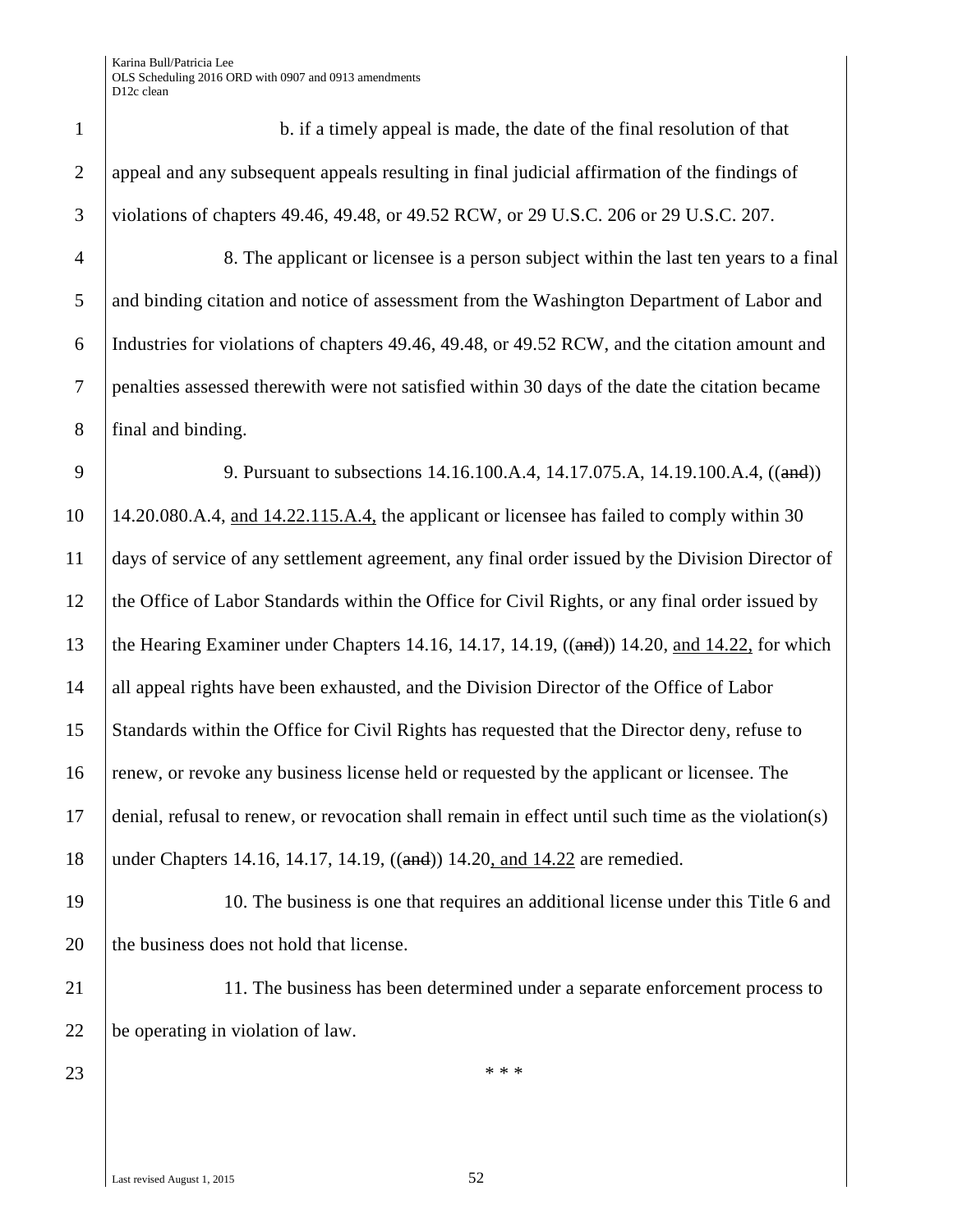| $\mathbf{1}$   | Section 4. Section 3.14.945 of the Seattle Municipal Code, last amended by Ordinance                  |  |
|----------------|-------------------------------------------------------------------------------------------------------|--|
| $\mathfrak{2}$ | 124643, is amended as follows:                                                                        |  |
| 3              | 3.14.945 Office of Labor Standards                                                                    |  |
| $\overline{4}$ | There is established in the Office for Civil Rights an Office of Labor Standards, under the direction |  |
| 5              | of the Mayor. There shall be a Division Director to manage the Office of Labor Standards. The         |  |
| 6              | Director of the Office for Civil Rights shall appoint the Division Director subject to the approval   |  |
| $\tau$         | of the Mayor. The mission of the Office of Labor Standards is to protect workers' wages, working      |  |
| $8\,$          | conditions, and safety and health, and to end barriers to workplace equity for women, communities     |  |
| 9              | of color, immigrants and refugees, and other vulnerable workers. The functions of the Office of       |  |
| 10             | Labor Standards are as follows:                                                                       |  |
| 11             | A. Promoting labor standards by means of outreach and education and technical                         |  |
| 12             | assistance and training;                                                                              |  |
| 13             | B. Collecting and analyzing data on the city's work force and workplaces;                             |  |
| 14             | C. Administering and enforcing City of Seattle ordinances relating to minimum wage                    |  |
| 15             | and minimum compensation (Chapter 14.19), paid sick and safe time (Chapter 14.16), use of             |  |
| 16             | criminal history in employment decisions (Chapter 14.17), $((\text{and}))$ wage and tip compensation  |  |
| 17             | requirements (Chapter 14.20), and secure scheduling (Chapter 14.22).                                  |  |
| 18             |                                                                                                       |  |
| 19             |                                                                                                       |  |
| 20             |                                                                                                       |  |
|                |                                                                                                       |  |
|                |                                                                                                       |  |
|                |                                                                                                       |  |